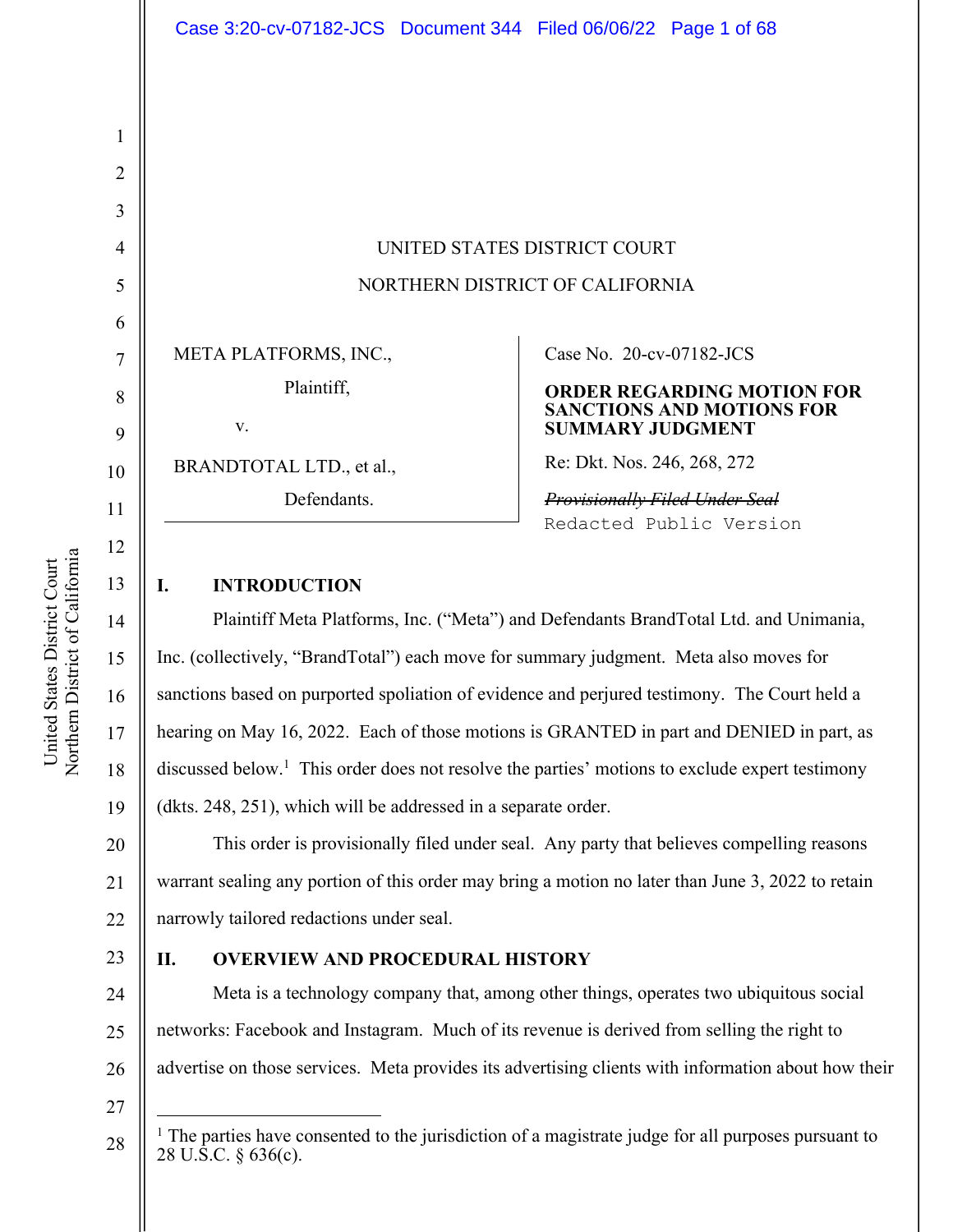1 ads are served to users.

2

3

4

5

6

7

8

9

10

11

12

13

14

BrandTotal provides advertising consulting services to corporate clients regarding how those clients' and their competitors' digital advertisements are presented to social media users. One of its primary methods of collecting that information is incentivizing individual users, whom it refers to as "panelists," to share data about the advertisements they are served while browsing social networks. The primary product at issue in this case, a browser extension called UpVoice, awards users points that can be redeemed for gift cards in exchange for using a browser extension that automatically sends data to BrandTotal while a user browses websites like Facebook. Other BrandTotal products, many of which are now defunct, provided less tangible incentives to users, allowing them to do things like keep track of the advertisements they had seen or view other users' Instagram stories anonymously, again in exchange for collecting advertising data for BrandTotal. Two of those products, addressed below in the context of Meta's motion for sanctions, also logged users' Instagram access credentials to a server that BrandTotal used primarily for debugging its software for period of around four months.

15 16 17 18 19 20 21 22 23 24 25 26 The current version of UpVoice introduced in 2021 ("UpVoice 2021") (as well as a Spanish-language near-equivalent product called Calix that BrandTotal recently developed in partnership with a third-party<sup>2</sup>) merely logs information that Facebook transmits to the user about advertisements in the course of the user's regular interaction with the website, as well as demographic information that the user specifically enters into UpVoice (rather than UpVoice collecting it from Facebook). Earlier versions of UpVoice and BrandTotal's other products automatically caused users' browsers to query Facebook's servers for information, and collected demographic information about users from Facebook in addition to information about advertisements. BrandTotal also gathers data more proactively: its servers collect data directly from webpages that are publicly available for most advertisements on Facebook, it hires contractors to gather data using a program called the "Restricted Panel Extension" for advertisements that are not available to the public and instead require a user to be logged in (for

27

<sup>2</sup> <sup>2</sup> *See* Schultz MSJ Decl. Ex. 23 (Martens Supp'l Report) ¶¶ 23–26; *id.* Ex. 25 (Regev Feb. 2022 Dep.) at 86:21–89:15.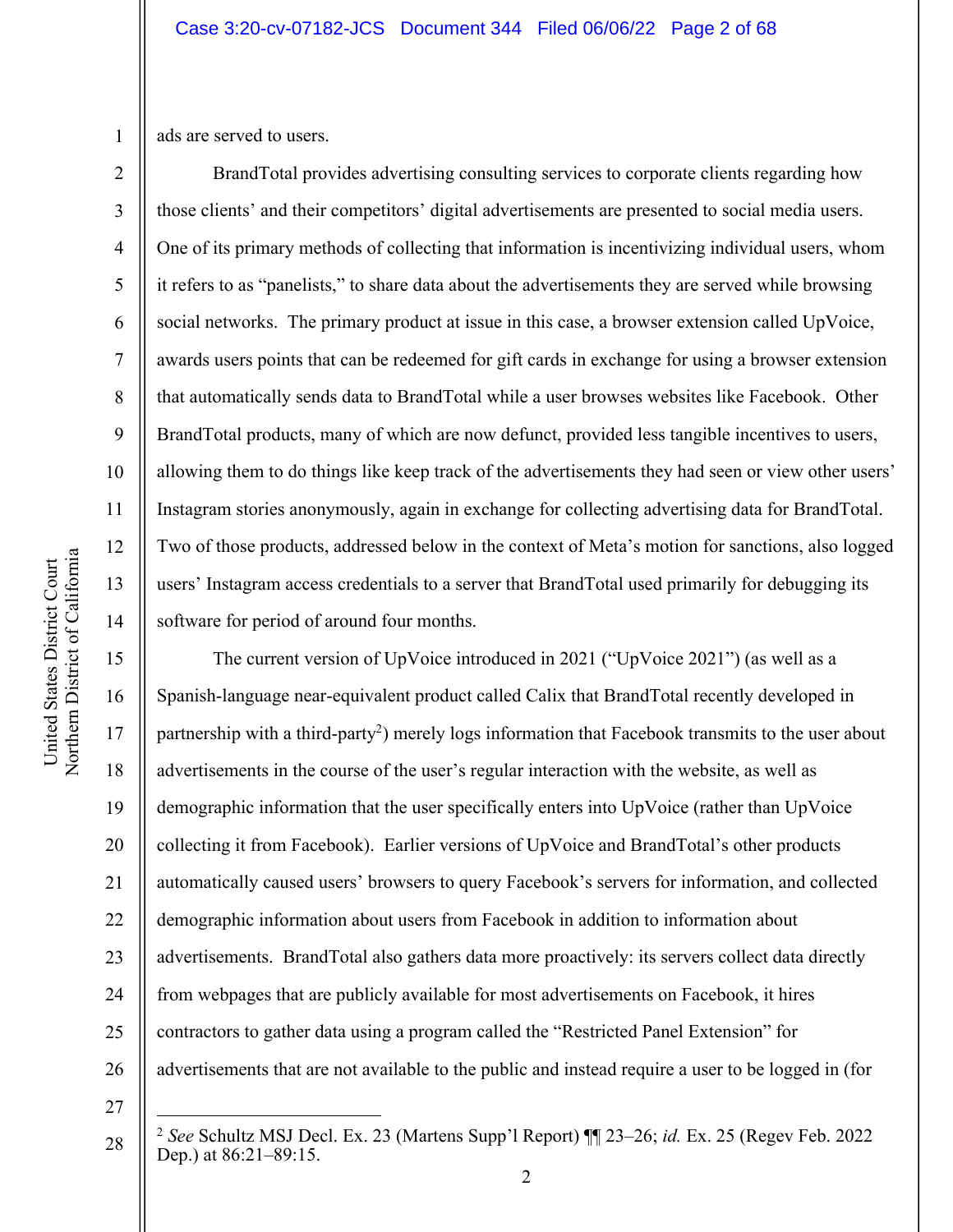example, age-restricted ads for alcohol),<sup>3</sup> and it has at least at times used Facebook accounts that it purchased or created (which BrandTotal refers to internally as "Muppets") to access information on Facebook.

After successfully petitioning Google to remove the then-existing version of UpVoice from its online store, Meta—known at the time as Facebook, Inc.—filed claims against BrandTotal in California state court on October 1, 2020. Meta quickly dismissed that case without prejudice and filed the present case here on October 14, 2020. BrandTotal filed counterclaims and moved for a temporary restraining order ("TRO"). The Court denied that motion for failure to show that the relief BrandTotal sought was in the public interest. Order re TRO (dkt. 63).<sup>4</sup>

On February 19, 2021, the Court granted Meta's motion to dismiss all of BrandTotal's counterclaims, largely with leave to amend. 1st MTD Order (dkt. 108).<sup>5</sup>

12 13 14 15 16 17 18 19 20 BrandTotal reasserted all of its counterclaims in an amended pleading. On June 3, 2021, the Court dismissed BrandTotal's declaratory judgment counterclaims, BrandTotal's counterclaim for intentional interference with contract to the extent it was based on contracts with investors, BrandTotal's interference with prospective advantage counterclaim to the extent it was based on potential customers and investors, and BrandTotal's counterclaims under the "unfair" and "fraudulent" prongs of the UCL. 2d MTD Order (dkts. 152, 158).<sup>6</sup> The Court denied Meta's motion to dismiss BrandTotal's interference with contract and prospective advantage counterclaims and to the extent they were based on existing customers, panelists, and Google, and its counterclaim under the "unlawful" prong of the UCL. *Id.*

21 22 BrandTotal moved for a preliminary injunction, but the parties agreed at the hearing to resolve that motion with a commitment by Meta not to interfere with UpVoice 2021 while this

23

1

2

3

4

5

6

7

8

9

10

<sup>3</sup> *See* Schultz MSJ Decl. Ex. 25 (Regev Feb. 2022 Dep.) at 131:8–144:11.

<sup>24</sup> 25 <sup>4</sup> *Facebook, Inc. v. BrandTotal Ltd.*, 499 F. Supp. 3d 720, 725 (N.D. Cal. 2020). Citations herein to the Court's previous orders refer to page numbers of the versions filed in the Court's ECF docket.

<sup>26</sup> <sup>5</sup> *Facebook, Inc. v. BrandTotal Ltd.*, No. 20-cv-07182-JCS, 2021 WL 662168 (N.D. Cal. Feb. 19, 2021).

<sup>27</sup> <sup>6</sup> *Facebook, Inc. v. BrandTotal Ltd.*, No. 20-cv-07182-JCS, 2021 WL 2354751 (N.D. Cal. June 9, 2021). This order was initially filed under seal in an abundance of caution, and unsealed after

<sup>28</sup> Meta declined to seek sealing and BrandTotal failed to sufficiently justify its proposed redactions. *See* dkt. 157.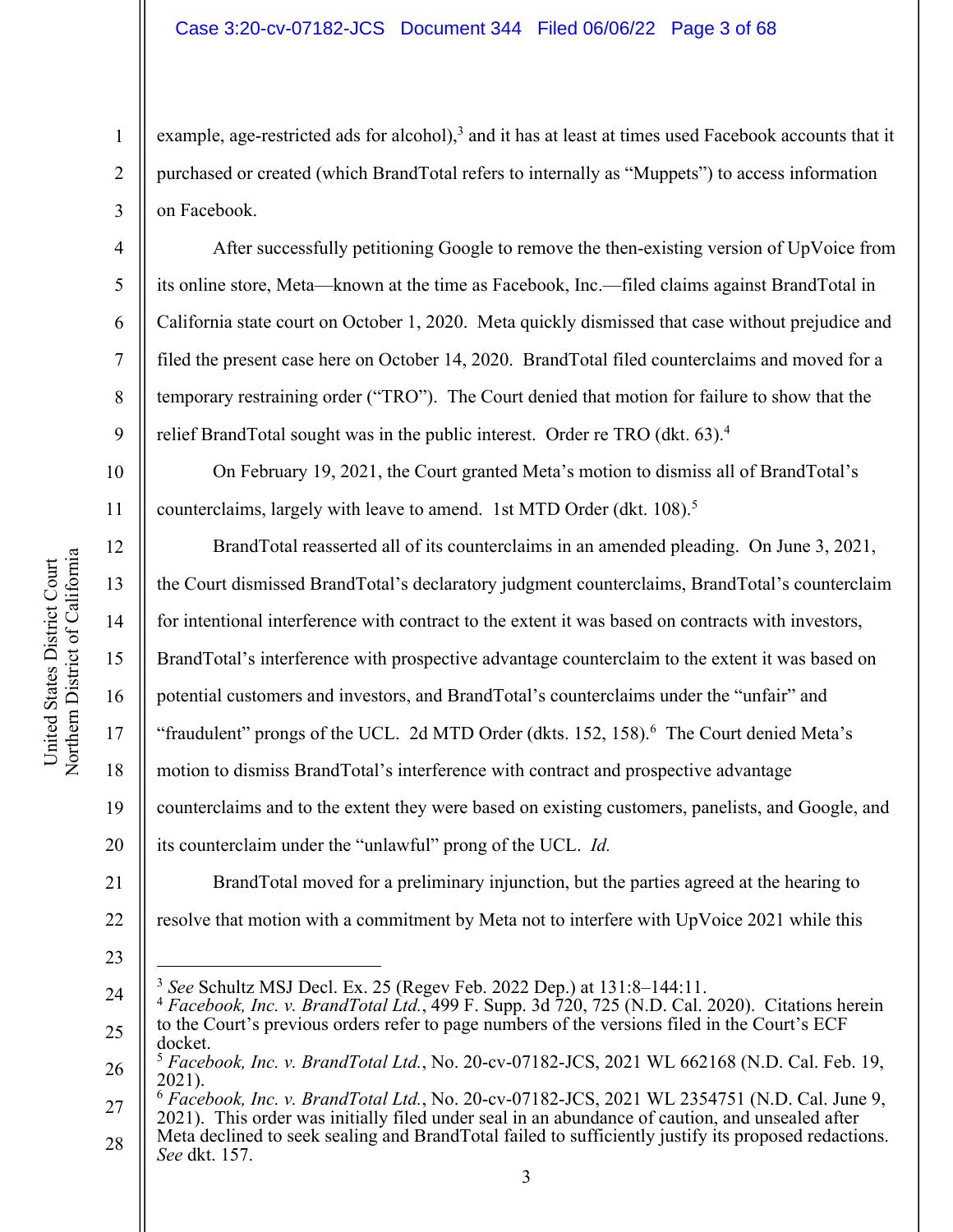case is pending without providing notice to BrandTotal in advance, and a commitment by BrandTotal to notify Meta of any changes to the UpVoice 2021 code. Dkt. 150.

On August 31, 2021, the Court denied BrandTotal's motion for leave to add a defamation counterclaim after the deadline to amend pleadings had expired, and dismissed with prejudice BrandTotal's reasserted counterclaim under the UCL's "unfair" prong for failure to allege Meta's market power in a relevant product market. 3d MTD Order (dkt. 178).<sup>7</sup>

BrandTotal's operative third amended counterclaims assert the following theories: (1) intentional interference with BrandTotal's contracts with its corporate customers, its panelists, and Google, 3d Am. Counterclaims (dkt. 183) ¶¶ 94–130; (2) intentional interference with prospective economic advantage regarding the same relationships, *id.* ¶¶ 131–39; and (3) violation of the UCL's "unlawful" prong by virtue of the intentional interference theories, *id.* ¶¶ 140–46.

12 16 20 Since BrandTotal did not challenge the sufficiency of Meta's allegations through a motion to dismiss and Meta never sought preliminary injunctive relief, Meta's claims against BrandTotal have not been directly at issue in any previous motion. Meta asserts the following claims in its operative first amended complaint: (1) breach of contract, citing the Facebook and Instagram terms of use, 1st Am. Compl. ("FAC," dkt. 148) ¶¶ 83–89; (2) unjust enrichment, *id.* ¶¶ 90–96; (3) violation of the Computer Fraud and Abuse Act ("CFAA," 18 U.S.C. § 1030), *id.* ¶¶ 97–102; (4) violation of California's Comprehensive Computer Data Access and Fraud Act ("CDAFA," Cal. Penal Code § 502), *id.* ¶¶ 103–11; (5) intentional interference with Meta's contracts with its users, *id.* ¶¶ 112–18; and (6) violation of the "unlawful," "unfair," and "fraudulent" prongs of the UCL, *id.* ¶¶ 119–26.

# 22

23

21

1

2

3

4

5

6

7

8

9

10

11

13

14

15

17

18

19

# **III. META'S MOTION FOR SANCTIONS**

**A. Background**

24 25 26 Meta's sanctions motion primarily concerns two related issues: (1) data from a debugging log called Rapid7 that BrandTotal allowed to be deleted on a regular schedule, including after this action commenced and purportedly after learning that it was relevant; and (2) deposition testimony

27

<sup>7</sup> *Facebook, Inc. v. BrandTotal Ltd.*, No. 20-cv-07182-JCS, 2021 WL 3885981 (N.D. Cal. Aug. 31, 2021).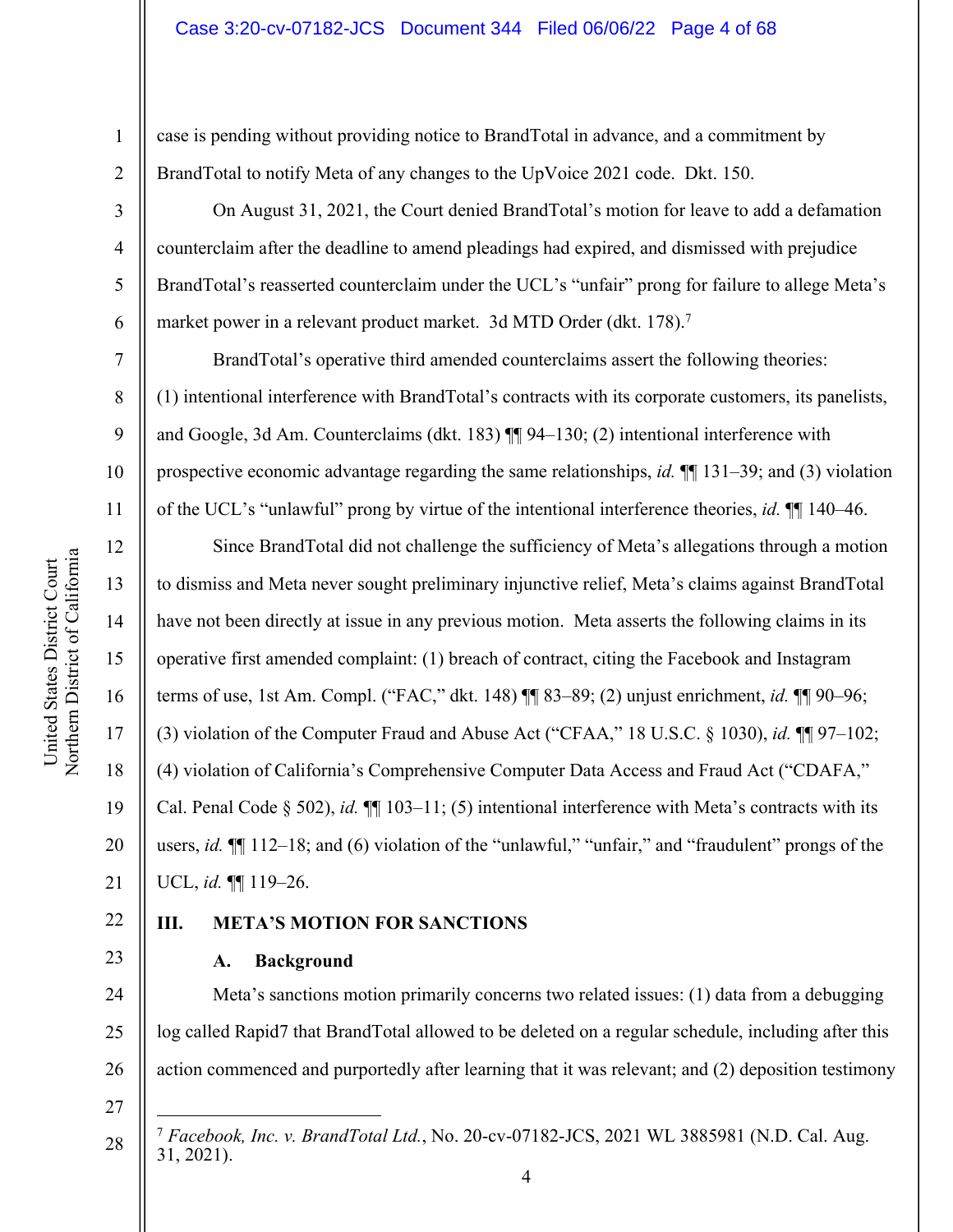by BrandTotal's Rule 30(b)(6) witness and then-Vice President of Research and Development Oren Dor stating, inaccurately, that BrandTotal's Anonymous Story Viewer product did not transmit access credentials to BrandTotal's servers.

At all relevant times, BrandTotal has used Rapid7 as a logger tool to track the operation of its various software products. The Rapid7 log received information about processes executed by BrandTotal's software and stored that information for a period of thirty days, with each entry automatically deleted thirty days after it was created. *See* O'Laughlin Decl. (dkt. 246-2) Ex. 5 (Regev Nov. 2021 Dep.) at 194:20–22. According to BrandTotal, the Rapid7 log was used only for troubleshooting and debugging, not for BrandTotal's business of preparing marketing insights for its customers. Regev Sanctions Decl. (dkt. 288-1) ¶¶ 5–6.

As of October of 2020, at least some BrandTotal developers knew that "access tokens and cookies" from users of certain BrandTotal products (Story Savebox and Anonymous Story Viewer, or "ASV") had been sent to the Rapid7 log, but until BrandTotal Vice President Yair Regev's November 18, 2021 deposition, BrandTotal took no steps to preserve those logs and prevents their automatic deletion. O'Laughlin Decl. Ex. 5 (Regev Nov. 2021 Dep.) at 196:11– 197:21. Meta's data security team also knew as of October 2020 that ASV collected and exfiltrated users session ID tokens and sessions IDs, which would be sufficient for a third party to make requests to Instagram servers as if that third party were the user, Karve Oct. 2020 Decl. (dkt. 42) ¶¶ 22–23, but it is not clear from the record that Meta knew at that time where or how BrandTotal stored that data after collecting it. According to Regev, Meta would have been able to determine from BrandTotal's source code what information was sent to Rapid7. Regev Sanctions Decl. ¶ 6. After Meta filed a declaration in October of 2020 address the collection of user access credentials, BrandTotal modified ASV and Story Savebox to cease doing so, but did not take steps to preserve the Rapid7 logs or prevent their automatic deletion.

25 26 27 28 During deposition in January of 2021 related to BrandTotal's efforts to obtain a preliminary injunction, Dor testified on behalf of BrandTotal that ASV had never transmitted users' session tokens or session IDs (which could be used to access Instagram as if one were that user) to BrandTotal's servers. O'Laughlin Decl. Ex. 1 (Dor Jan. 2021 Dep.) at 128:17–130:3.

1

2

3

4

5

6

7

8

9

10

11

12

13

14

15

16

17

18

19

20

21

22

23

24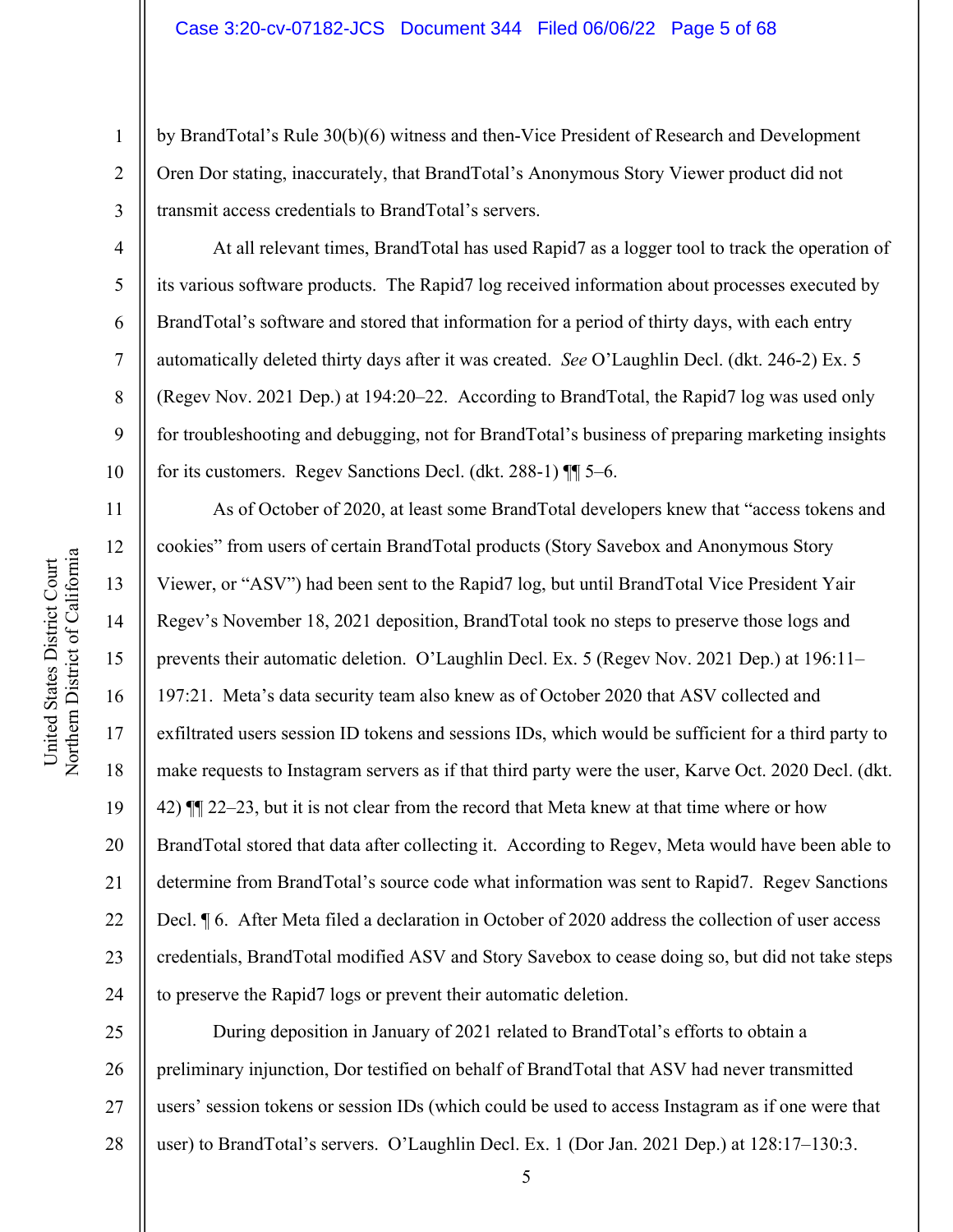#### Case 3:20-cv-07182-JCS Document 344 Filed 06/06/22 Page 6 of 68

Northern District of California Northern District of California United States District Court United States District Court

1

2

3

4

5

8

9

11

12

13

14

15

17

18

19

21

23

6 7 10 Dor's successor, Regev, conceded that Dor's testimony on that subject was inaccurate and did not reflect what BrandTotal knew at the time of Dor's deposition. O'Laughlin Decl. Ex. 5 (Regev Nov. 2021 Dep.) at 184:13–186:2. After leaving the company in 2021, Dor testified in a March 2022 deposition that he did not recall whether BrandTotal used Rapid7 or any other logging service, and that although he oversaw developers, his own role was not sufficiently technical for him to have "connected to these logs" during his time at BrandTotal. Schultz Sanctions Decl. (dkt. 293-1) Ex. 27 (Dor March 2022 Dep.) at 74:6–75:5. BrandTotal altered the software to remove the collection of access credentials around four months after it started collecting that data, and ASV was removed from the Google's browser extension store in October of 2020, but BrandTotal's Rapid7 log may have continued to receive that information from users who downloaded ASV while it was available from Google and who did not update their software after the code was altered. Regev Sanctions Decl. ¶ 12; O'Laughlin Decl. Ex. 5 (Regev Nov. 2021 Dep.) at 186:6–21. Neither ASV nor Story Savebox is currently available for download. O'Laughlin Decl. Ex. 5 (Regev Nov. 2021 Dep.) at 186:3–5.

16 20 22 Meta's attorneys first learned at some point after September 17, 2021 that data from Facebook and Instagram was stored in the Rapid7 logs, BrandTotal thereafter produced excerpts of the Rapid7 data, and Meta confirmed from Regev during his November 18, 2021 testimony that the Rapid7 logs had at one point contained users' access tokens but older logs had been lost due to the thirty-day retention and automatic deletion process. *See* O'Laughlin Decl. Ex. 13 (email from Meta's counsel to BrandTotal's counsel). In response to a specific request by Meta's counsel, BrandTotal produced all Rapid7 data that remained available at that time (running from October 2021), and continued to do so on a weekly basis beyond the close of expert discovery. Taylor Sanctions Decl. (dkt. 288-2) ¶¶ 19–20.

24 25 26 27 28 Meta does not dispute BrandTotal's contention that none of BrandTotal's source code produced in this litigation—either for BrandTotal's consumer products or for its own server-side operations—draws data *from* the Rapid7 log, as opposed to sending data to it. *See* Regev Sanctions Decl. ¶ 10. Meta has not identified evidence indicating that any other BrandTotal product collected the sort of access credentials at issue, or that newly installed versions of ASV or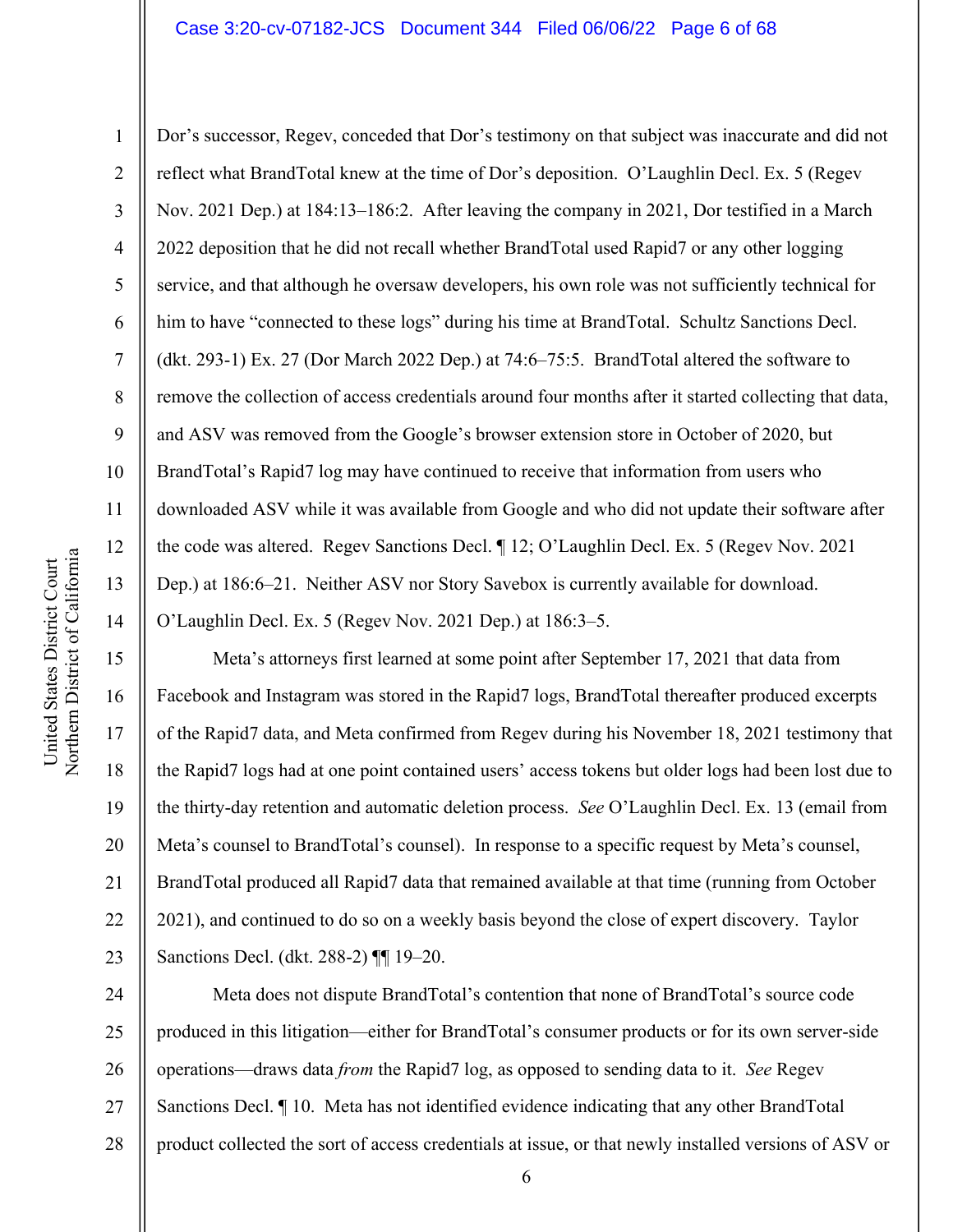# Case 3:20-cv-07182-JCS Document 344 Filed 06/06/22 Page 7 of 68

Northern District of California Northern District of California United States District Court United States District Court

4

5

6

7

8

9

10

11

12

13

14

15

16

20

1 2 3 Story Savebox did so at any time beyond the approximately four-month period ending in October of 2020. *See id.* ¶¶ 11–12. Meta seeks an order imposing the following adverse presumption against BrandTotal:

> 1. The Court will treat the following facts as established for purposes of adjudicating Meta's summary judgment motion, and that the fact- finder at trial will be instructed that it may presume:

a. Defendants were obligated to preserve the data logged on the Rapid7 server between October 2020 and October 2021, but intentionally failed to do so because the data was unfavorable to Defendants.

b. The deleted data would have shown that between October 2020 and October 2021 (i) Defendants continuously misappropriated access credentials from Meta users and exfiltrated them to BrandTotal-controlled servers; (ii) Defendants did not anonymize or encrypt this sensitive data; (c) [sic] Defendants used these access credentials to pose as legitimate Meta users and scrape password- protected data from Meta's computers, in violation of Meta's Terms of Service; and (iv) Defendants attempted to conceal the collection and use of these access credentials because they knew their conduct was unlawful.

c. The deleted data would have shown that between October 2020 and October 2021, Defendants continuously used accounts they created or purchased in order to gain access to Facebook and Instagram, pose as legitimate Meta users, and scrape data from Meta's computers in violation of Meta's Terms of Service.

17 Proposed Order re Sanctions (dkt. 246-28). Meta also seeks to preclude BrandTotal "from relying

18 on Mr. Oren Dor's January 13, 2021 testimony," and to recover its "fees and costs, including

19 expert costs, incurred in connection with bringing this motion." *Id.*

BrandTotal argues that it "did not intentionally (or even affirmatively) delete anything,"

21 but "[r]ather, the data within the logger tool merely expired after 30-days as part of BrandTotal's

22 ordinary course of business." Opp'n to Sanctions (dkt. 288) at 2. It also argues that Meta was not

- 23 prejudiced because other evidence shows the conduct at issue, *id.* at 13–15, that the relief Meta
- 24 seeks is excessive, *id.* at 15–18, and that it should be permitted to use Dor's testimony, *id.* at 18–

25 21. Based on its contention that sanctions are not appropriate, BrandTotal also argues that it

26 should not be required to pay Meta's attorneys' fees. *Id.* at 21–22.

27 28

# **B. Legal Standard for Discovery Sanctions**

"Federal courts have the authority to sanction litigants for discovery abuses both under the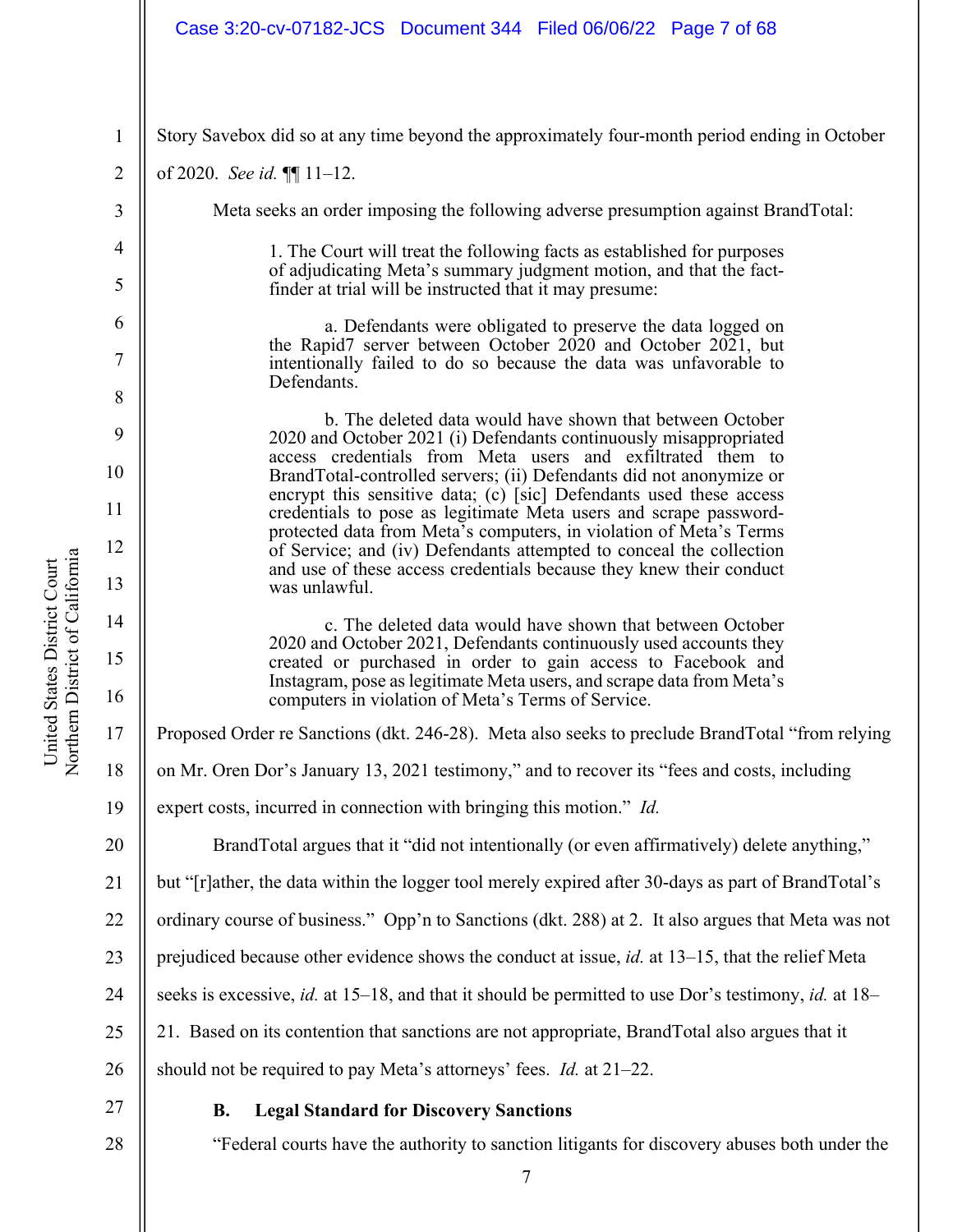#### Case 3:20-cv-07182-JCS Document 344 Filed 06/06/22 Page 8 of 68

Federal Rules of Civil Procedure and pursuant to the court's inherent power to prevent abuse of the judicial process." *Network Appliance, Inc. v. Bluearc Corp.*, No. C 03-5665 MHP, 2005 WL 1513099, at \*2 (N.D. Cal. June 27, 2005) (citing *Chambers v. NASCO, Inc.*, 501 U.S. 32, 45–46 (1991); *In re Yagman*, 796 F.2d 1165, 1187 (9th Cir. 1986)). Rule 16(f) of the Federal Rules of Civil Procedure allows a court to order sanctions where a party or its attorney fails to obey a pretrial order. Rule 37(b)(2)(A) specifically addresses sanctions that may be imposed on a party that has failed to comply with a discovery order, including striking pleadings in whole or in part, dismissal, entry of default judgment, contempt of court, and an order "directing that the matters embraced in the order or other designated facts be taken as established for purposes of the action, as the prevailing party claims." *See* Fed. R. Civ. P. 37(b)(2)(A)(i).

Rule 37(e) provides that "[i]f electronically stored information that should have been preserved in the anticipation or conduct of litigation is lost because a party failed to take reasonable steps to preserve it, and it cannot be restored or replaced through additional discovery," a court that finds prejudice to another party as a result may "order measures no greater than necessary to cure the prejudice," and a court that finds "that the party acted with the intent to deprive another party of the information's use in the litigation may" presume that the information was unfavorable, instruct the jury that it may or must so presume, or enter judgment against the culpable party. Fed. R. Civ. P. 37(e).

19 20 21 22 23 24 25 26 27 28 A district court also has inherent authority to impose sanctions for spoliation of evidence. *Leon v. IDX Sys. Corp.*, 464 F.3d 951, 958 (9th Cir. 2006); *Glover v. BIC Corp.*, 6 F.3d 1318, 1329 (9th Cir. 1993). The majority of courts use a three-part test to determine whether spoliation occurred, consisting of the following elements: "'(1) that the party having control over the evidence had an obligation to preserve it at the time it was destroyed; (2) that the records were destroyed with a "culpable state of mind;" and (3) that the evidence was "relevant" to the party's claim or defense such that a reasonable trier of fact could find that it would support that claim or defense.'" *Apple Inc. v. Samsung Elecs. Co.*, 881 F. Supp. 2d 1132, 1138 (N.D. Cal. 2012) (quoting *Zubulake v. UBS Warburg LLC*, 220 F.R.D. 212, 215 (S.D.N.Y. 2003)) (footnotes omitted). "[T]he 'culpable state of mind' factor is satisfied by a showing that the evidence was

1

2

3

4

5

6

7

8

9

10

11

12

13

14

15

16

17

18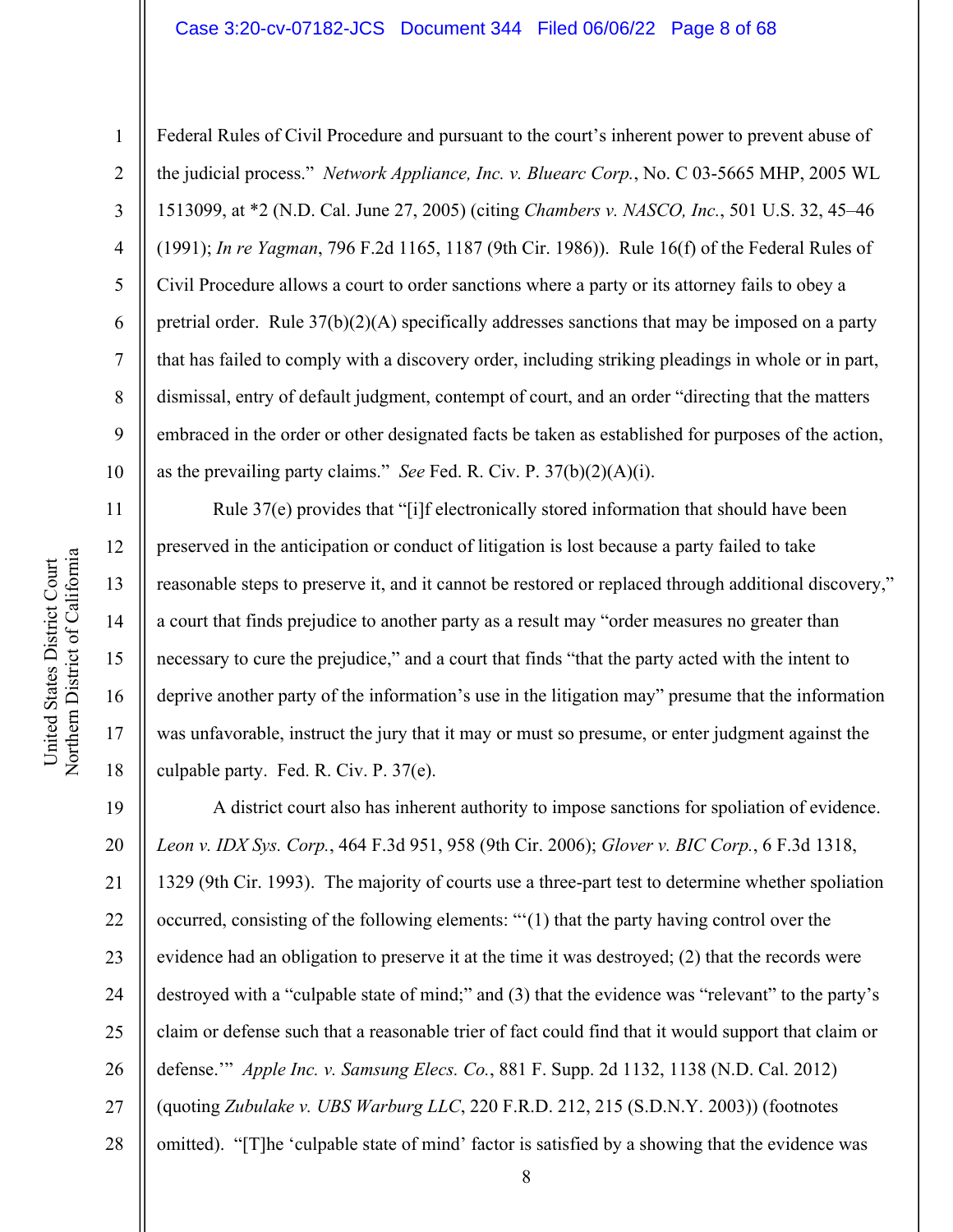destroyed knowingly, even if without intent to breach a duty to preserve it, or negligently." *Residential Funding Corp. v. DeGeorge Fin. Corp.*, 306 F.3d 99, 108 (2d Cir. 2002) (cleaned up; emphasis omitted); *see Miranda v. Wyatt*, 677 F. App'x 432, 432–33 (9th Cir. 2017) (citing *Residential Funding* with approval and noting the parties' agreement that it "provides an appropriate test for determining when an adverse inference instruction can be given"); *Katzman v. L.A. Cty. Metro. Transp. Auth.*, No. 13-cv-00438-LHK, 2015 WL 13861765, at \*9–10 (N.D. Cal. Mar. 26, 2015) (applying the *Residential Funding* test).

If spoliation is found, courts often consider three factors to determine whether and what type of sanctions to issue: "(1) the degree of fault of the party who altered or destroyed the evidence; (2) the degree of prejudice suffered by the opposing party; and (3) whether there is a lesser sanction that will avoid substantial unfairness to the opposing party." *Nursing Home Pension Fund v. Oracle Corp.*, 254 F.R.D. 559, 563 (N.D. Cal. 2008) (quoting *Schmid v. Milwaukee Elec. Tool Corp.*, 13 F.3d 76, 79 (3d Cir. 1994)). Among other sanctions, trial courts have "the broad discretionary power to permit a jury to draw an adverse inference from the destruction or spoliation against the party or witness responsible for that behavior" so long as the party responsible had "simple notice of 'potential relevance to the litigation,'" with no requirement to prove bad faith. *Glover*, 6 F.3d at 1329 (quoting *Akiona v. United States*, 938 F.2d 158, 161 (9th Cir. 1991)).

19

20

1

2

3

4

5

6

7

8

9

10

11

12

13

14

15

16

17

18

# **C. BrandTotal's Conduct Warrants a Permissive (as Opposed to Mandatory) Adverse Inference Instruction**

21 22 23 24 25 26 27 28 The relief that Meta seeks here is internally inconsistent: while Meta asks the Court to treat certain facts as established for the purpose of Meta's summary judgment motion, it seeks an instruction at trial only that the jury *may* presume such facts to be true. *See* Proposed Sanctions Order (dkt. 246-28). Such an approach is in tension with the usual rules for summary judgment, where courts view the facts and draw all possible inferences in the light most favorable to the nonmoving party, in order to determine whether the nonmoving party *could* prevail at trial. Meta's approach here could potentially have the Court grant summary judgment in Meta's favor on a record where BrandTotal might prevail if the case went to trial. Meta cites no authority for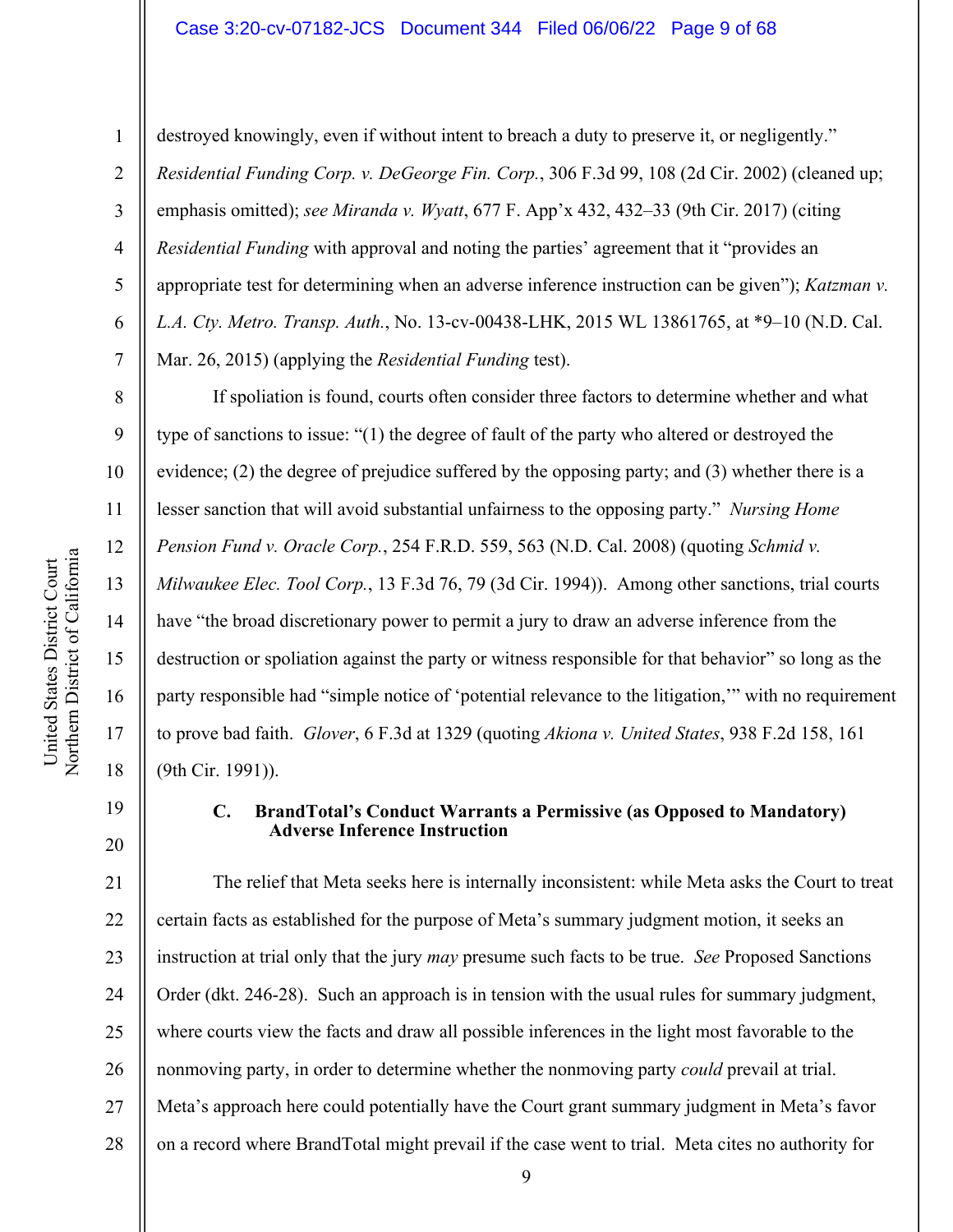## Case 3:20-cv-07182-JCS Document 344 Filed 06/06/22 Page 10 of 68

imposing sanctions in that manner and does not offer a reason to do so. The Court evaluates the motion without regard to the phase of the case as if it requests, in the first instance, a mandatory presumption that the facts Meta has set forth are true, or, as an alternative lesser sanction, an instruction that the finder of fact may presume those facts to be true.

The Court has little trouble concluding that the Rapid7 database—which provided a detailed running log of the operation of BrandTotal's software, recording at least to some degree the actual data BrandTotal collected from Facebook and Instagram—included information relevant to the case, that BrandTotal knew it included that information, and that BrandTotal should have taken steps to preserve it once litigation was contemplated, i.e., no later than when Meta filed its first complaint against BrandTotal in state court. There is no dispute that BrandTotal failed to do so until roughly a year after the case began. *See, e.g.*, O'Laughlin Decl. Ex. 5 (Regev Nov. 2021 Dep.) at 196:15–18. The Court is also satisfied that the loss of a real-time log of at least some of BrandTotal's data collection prejudices Meta's ability to understand and prove the scope and nature of that conduct. As one example, there currently does not appear to be any way to assess how many users' access credentials were logged by BrandTotal or when BrandTotal stopped receiving that information from users of outdated versions of its products. Similarly, the Rapid7 logs would have provided greater insight than is now available as to how extensively BrandTotal used "fake" accounts that it purchased or created to gather data from Facebook and Instagram from October 2020 to October 2021. There is also no dispute that the deleted Rapid7 logs cannot be replaced or recovered through additional discovery. Meta has therefore established the basic elements of spoliation for the purpose of Rule 37(e).

22 23 24 25 26 27 28 When it comes to the specific relief Meta seeks, however, Meta has not met Rule 37(e)(2)'s requirement to show that BrandTotal "acted with the intent to deprive another party of the information's use in the litigation," as would be necessary for an adverse inference presumption or instruction under that rule. Fed. R. Civ. P. 37(e)(2). BrandTotal's position that it merely negligently failed to take steps to counteract the automatic deletion process of its Rapid7 subscription is plausible. While BrandTotal certainly *should* have recognized its obligation to preserve those records, it is not hard to imagine that BrandTotal's employees might have

1

2

3

4

5

6

7

8

9

10

11

12

13

14

15

16

17

18

19

20

21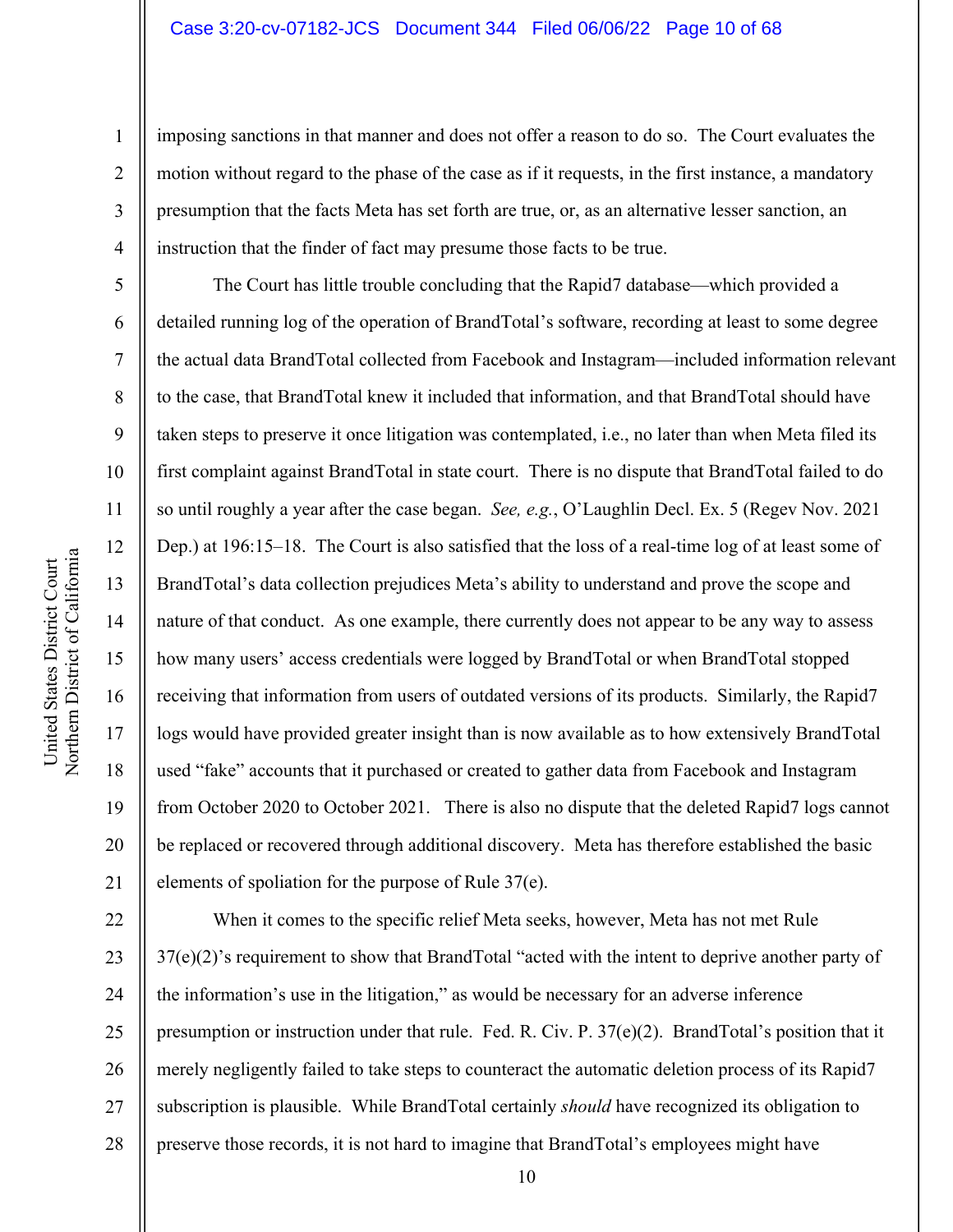#### Case 3:20-cv-07182-JCS Document 344 Filed 06/06/22 Page 11 of 68

11

12

13

14

15

16

17

18

19

20

21

22

1 2 3 4 5 6 7 8 9 10 overlooked their transient diagnostic log as a source of relevant and discoverable information while they, presumably, took steps to preserve more obvious sources of relevant information like email accounts and the databases they used to prepare analysis for BrandTotal's corporate clients.<sup>8</sup> Negligence—even gross negligence—in failing to retain relevant evidence is not sufficient to support an adverse inference under Rule 37(e)(2). *Porter v. City & Cty. of San Francisco*, No. 16 cv-03771-CW (DMR), 2018 WL 4215602, at \*4 (N.D. Cal. Sept. 5, 2018). While it is *possible* that BrandTotal intentionally failed to preserve the Rapid7 logs that documented its collection of user access credentials, and BrandTotal having affirmatively acted to alter its programs to cease collecting those credentials lends at least some support to that theory, Meta has not shown that to be the most likely explanation for the ongoing automatic deletion of those logs.

In *Porter*, the City and County of San Francisco did not dispute that it had an obligation to preserve the recording of a call to law enforcement. *Id.* at \*3. The court found that the city failed to take reasonable steps to do so, that the recording could not be restored or replaced after it was deleted pursuant to a two-year retention policy, and that the plaintiff was prejudiced by losing evidence potentially relevant to a witness's credibility or other issues in the case. *Id.* at \*3–4. Turning to the intent requirement of Rule  $37(e)(2)$ , however, the court found that the city's mere failure to recognize its obligation to preserve the call and deviate from its regular deletion schedule was not sufficient to show that intentionally prevented the plaintiff from obtaining that evidence. *Id.* at \*4 ("While CCSF certainly should have done more, and should have acted earlier to preserve a piece of evidence as central as a recording of the dispatch call, there is no evidence that CCSF decided to erase the Okupnik call when it was under pressure to produce it."). The court instead determined that the jury should be instructed as to what occurred, and allowed to

<sup>24</sup> 25 26 27 28 <sup>8</sup> The type of information at issue distinguishes this case from *WeRide Corp. v. Kun Huang*, where the court found bad faith for the purpose of terminating sanctions under Rule 37(b) based on a party having "left in place the autodelete setting on its email server, began using DingTalk's ephemeral messaging feature, and maintained a policy of deleting the email accounts and wiping the computers of former employees." WeRide, No. 5:18-cv-07233-EJD, 2020 WL 1967209, at \*10 (N.D. Cal. Apr. 24, 2020); *see also John v. County of Lake*, No. 18-cv-06935-WHA (SK),  $2020 \text{ WL } 3630391$ , at  $*4$ ,  $*6–7$  (N.D. Cal. July 3, 2020) (finding the requisite intent for Rule 37(e)(2) where "the District Court explicitly warned Defendants to put in place policies to preserve evidence and to stop any policy of destruction, but Defendants did not do so," instead actively deleting emails and text messages).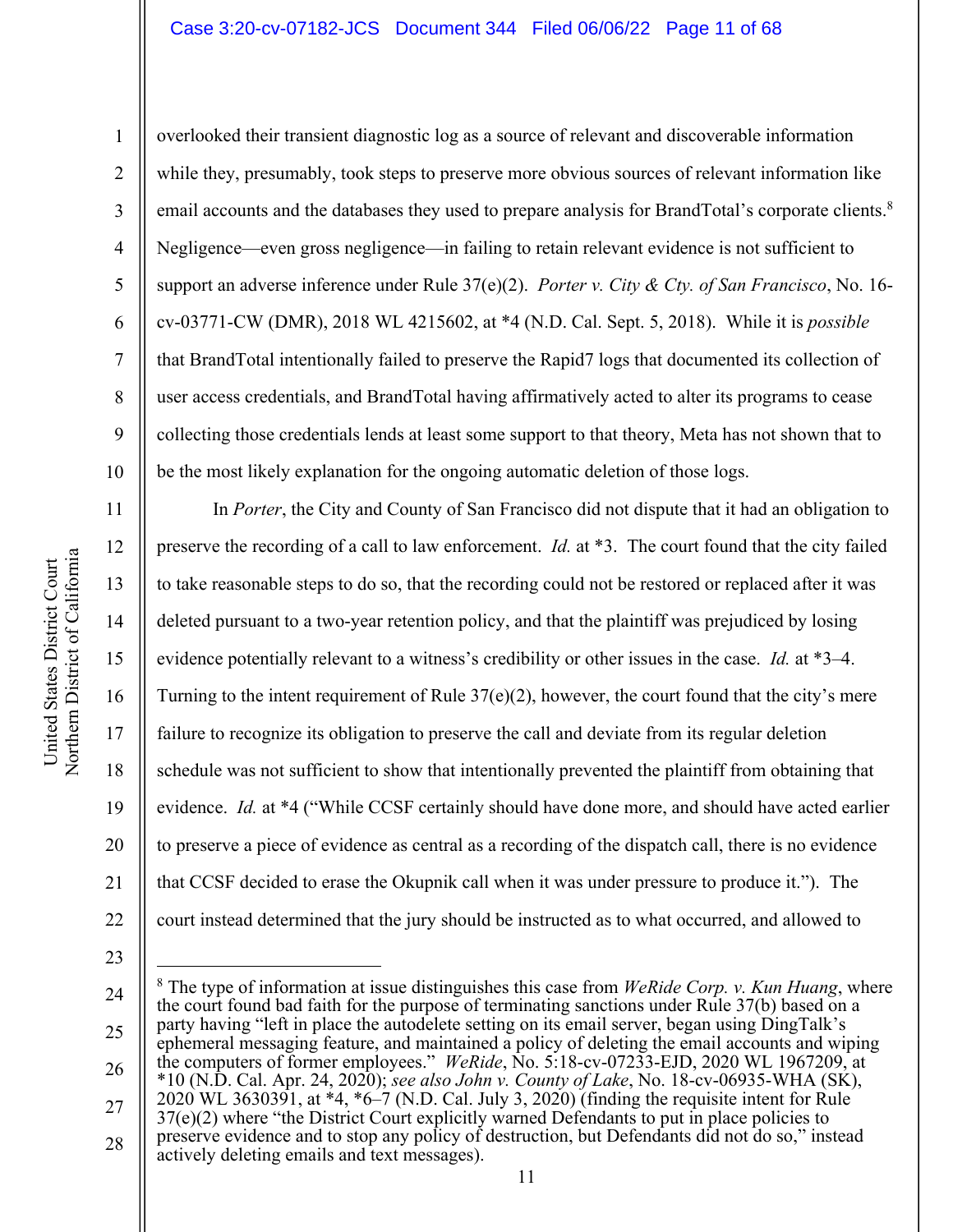1 draw its own conclusions:

2

3

4

5

6

7

8

9

10

11

12

13

14

15

16

17

18

19

20

21

Since the Okupnik call cannot be restored or retrieved, and constitutes relevant and material evidence, the court finds that an appropriate sanction is to inform the jury that the call was spoliated. To that end, the court orders that the jury may hear a short factual statement at trial regarding the spoliation of this evidence. The statement should inform the jury that CCSF had a duty to preserve a copy of the Okupnik call, and that despite this duty, the recording of the call was erased and is no longer available. As a result, CCSF's actions have prevented the jury from hearing what Okupnik communicated to SFSD in that call, how he communicated it, and what SFSD said in response to Okupnik.

*Id.* The court also awarded the plaintiff his attorneys' fees for bringing the sanctions motion, but not for "time spent in the meet and confer process, because such work was necessary regardless of whether a sanctions motion ensued." *Id.* at \*5.

In another case from this district, the defendant improperly failed to preserve video footage of the plaintiff's slip-and-fall injury at the defendant's gas station, prejudicing the plaintiff's ability to prove his case. *Phan v. Costco Wholesale Corp.*, No. 19-cv-05713-YGR, 2020 WL 5074349, at \*2–3 (N.D. Cal. Aug. 24, 2020). In the absence of any evidence of malicious intent, however, the court declined to infer that the loss of the video was anything more than "sloppiness," and thus found that Rule  $37(e)(2)$  was not satisfied. *Id.* at  $*3$ . Rather than an instruction as to any particular adverse inference or barring the defendant from pursuing a particular theory, the court determined that California's CACI 204 model instruction was appropriate, allowing the jury to determine whether the destruction of evidence was intentional and whether to infer that the video was unfavorable to the defense, without specifically laying out what facts the jury might infer. *Id.* at \*4.

22 23 24 Here, as in *Porter* and *Phan*, Rule 37(e)(2) is not satisfied because Meta has not offered sufficient evidence of any intent by BrandTotal to deprive Meta of the lost Rapid7 logs. Meta is therefore not entitled to a mandatory adverse inference presumption or instruction under that rule.

25 26 27 BrandTotal's negligence could potentially support an adverse inference instruction under the Court's inherent authority even if not under Rule 37(e). *See, e.g.*, *Posner v. Hillstone Rest. Grp., Inc.*, No. 219CV00507TLNKJN, 2022 WL 705602, at \*5–7 (E.D. Cal. Mar. 9, 2022)

28 (issuing a "flexible" instruction leaving to the jury the question of what inference to draw, based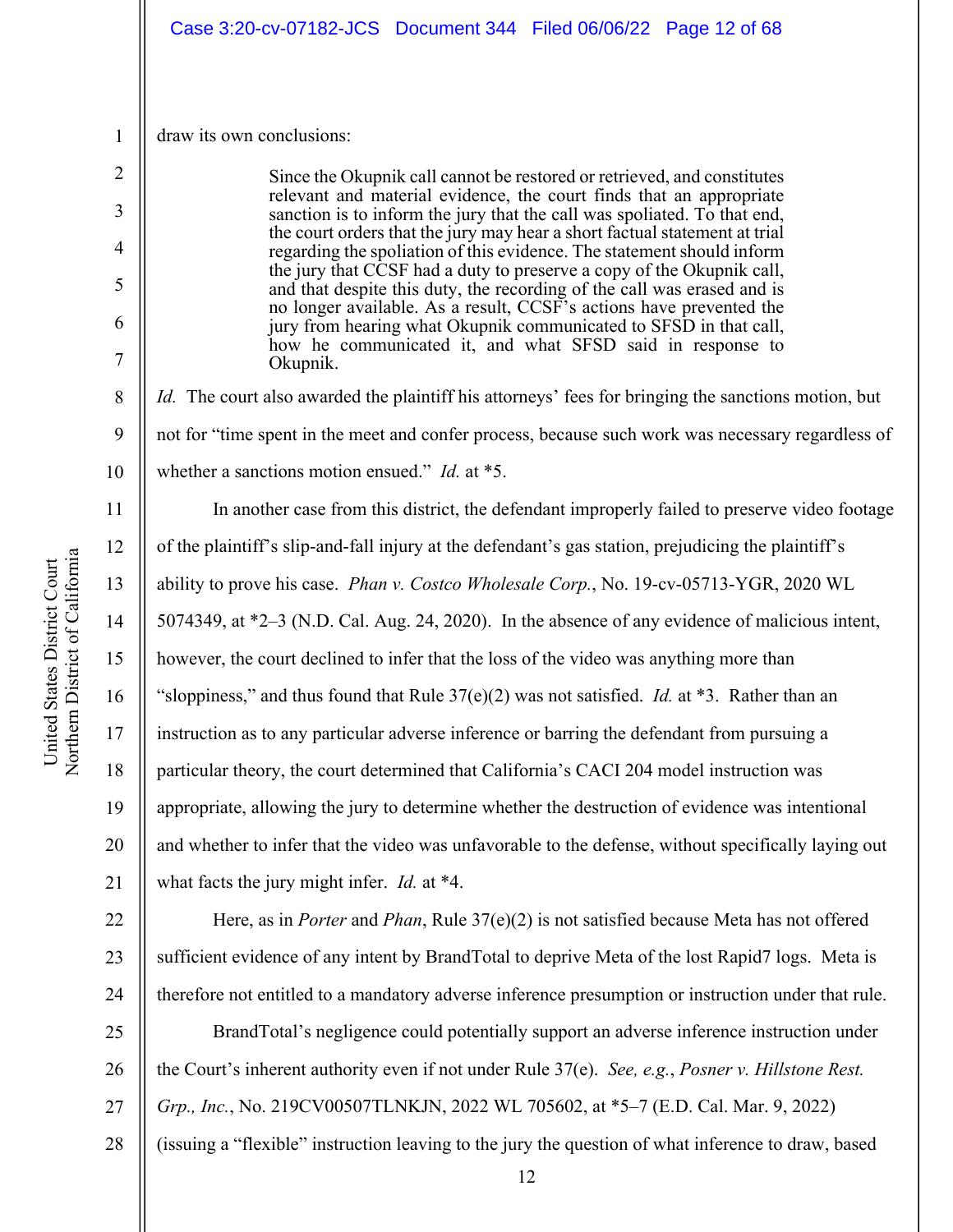#### Case 3:20-cv-07182-JCS Document 344 Filed 06/06/22 Page 13 of 68

Northern District of California Northern District of California United States District Court United States District Court

1

2

3

4

5

6

7

8

9

11

12

13

14

15

16

17

18

19

20

21

22

10 on a broader standard of culpability that intent and without discussing Rule  $37(e)$ ). The particular instruction Meta seeks, however, is too far removed from the evidence that *is* in the record. To the extent Meta asks the Court to accept as proven that the deleted Rapid7 logs would have revealed a year-long practice of exfiltrating users' access credentials and using that information to pose as those users and scrape data, it identifies no evidence besides the absence of the logs to support those allegations. While Meta is correct that the mere absence of corroborating evidence does not necessarily negate an adverse inference, it offers no meaningful response to BrandTotal's argument that, had BrandTotal been systematically misusing the access tokens collected in its Rapid7 logs, its source code would include calls for data from that repository. Instead, Meta relies solely on the facts that: (1) BrandTotal engineers had access to manually review the Rapid7 logs; and (2) BrandTotal sometimes had to replace the access tokens that it created using fake accounts because Meta sometimes blocked them. In the Court's view, whatever inferences might be drawn from those facts is best left to the jury—or, in the context of any claims tried to the Court, for resolution after trial.

Under the circumstances, the Court finds that instructions similar to those used in *Porter*, *Phan*, and *Posner* are appropriate. If the case proceeds to trial, the jury will be instructed that BrandTotal had a duty to preserve its Rapid7 logs from October of 2020 through October of 2021 but failed to do so. The jury will also receive the CACI 204 instruction, modified as follows:

> You may consider whether one party intentionally concealed or destroyed evidence, *or intentionally allowed evidence to be lost*. <sup>9</sup> If you decide that a party did so, you may decide that the evidence would have been unfavorable to that party.

## **D. Dor's Testimony**

23 24 25 On December 23, 2021, the parties agreed that BrandTotal would not rely on any testimony from Dor postdating that stipulation. Stipulation (dkt. 215) ¶ 10; *see also* Order on Stipulation (dkt. 216). Meta now argues that as a result of Dor's purported perjury regarding the

<sup>28</sup> <sup>9</sup> The emphasis here indicates an addition to the model instruction to address the facts of this case. The instruction as presented to the jury will include the same text without emphasis.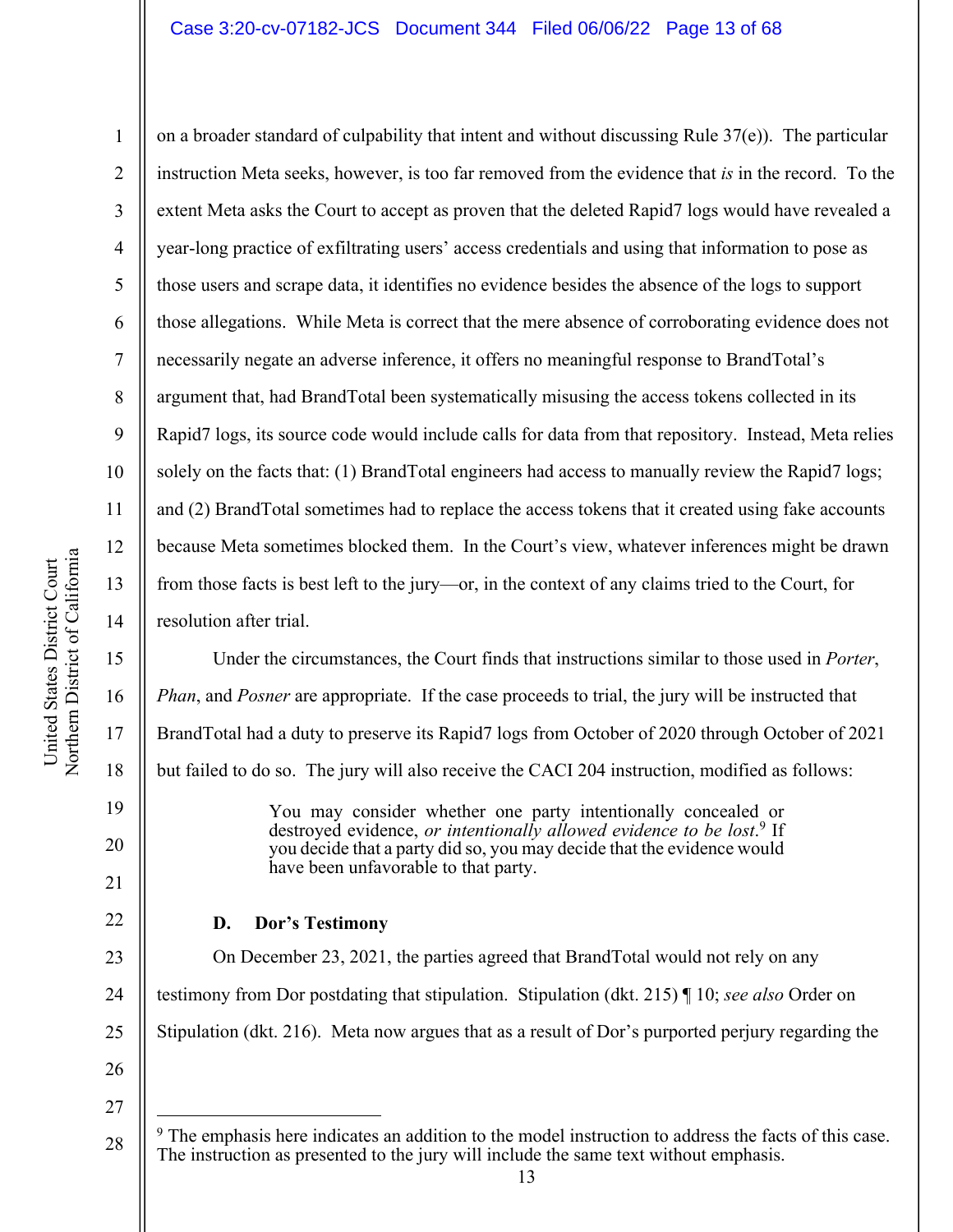sort of data BrandTotal collected,<sup>10</sup> BrandTotal also should not be permitted to rely on his previous deposition testimony.

While Meta is correct that courts may impose sanctions for a party's perjured testimony, it cites no case imposing a comparable sanction to what it seeks here. *See* Sanctions Mot. (dkt. 246) at 20 (citing *Valley Eng'rs Inc v. Elec. Eng'g Co.*, 158 F.3d 1051, 1058 (9th Cir. 1998) (imposing case-dispositive sanctions in an extreme case); *Excel Innovations, Inc. v. Indivos Corp.*, No. C-03- 3125 MMC (JCS), 2006 WL 8439364, at \*13 (N.D. Cal. Nov. 21, 2006) (same); *Bowoto v. Chevron Texaco Corp.*, No. C 99-02506 SI, 2008 WL 552456, at \*3 (N.D. Cal. Feb. 27, 2008) (*denying* a motion for sanctions that asked the court to infer perjury, and deferring that issue to the jury, but imposing lesser sanctions for failure to preserve evidence)). Meta has not argued that the case-dispositive sanctions imposed in *Valley Engineers* and *Excel Innovations* are warranted here. Nor has it offered any explanation for why the particular remedy it seeks is appropriate.

BrandTotal has not materially relied on any testimony by Dor in its summary judgment briefing, so this portion of the sanctions motion does not affect the outcome of the parties' motions for summary judgment. *See* Defs.' Opp'n to MSJ (dkt. 299) at 3 (citing Dor's testimony to show a 2018 change to BrandTotal's security practices, which is not relevant to the outcome of the motion and is supported by other evidence); Defs.' MSJ Reply (dkt. 311) at 17 (addressing portions of Dor's testimony offered by Meta, for facts also confirmed by Meta's expert witness). It is not clear if or how BrandTotal would seek to use Dor's past testimony at trial.

20 21 22 23 24 While it is possible that Dor lied in his deposition, it is not clear that he was not simply mistaken or uninformed about the nature of the Rapid7 log and the two BrandTotal products at issue, which were not central to the case at that time. Taking into account that "credibility of witnesses is almost categorically a trial issue," *Alameda Books, Inc. v. City of Los Angeles*, 631 F.3d 1031, 1042–43 (9th Cir. 2011), that Meta would likely be able to impeach any testimony

25

26 27 <sup>10</sup> In its reply, Meta argues for the first time that even if Dor's statements were not knowingly false, BrandTotal violated its discovery obligations by failing to correct Dor's false statements, and that later representations by BrandTotal regarding the nature of its data collection were also

28 false. Sanctions Reply at  $11-\overline{12}$ . BrandTotal had no opportunity to respond to these arguments, and no reason is apparent why Meta could not have raised them in its motion if it intended to pursue them. The Court therefore declines to consider them.

1

2

3

4

5

6

7

8

9

10

11

12

13

14

15

16

17

18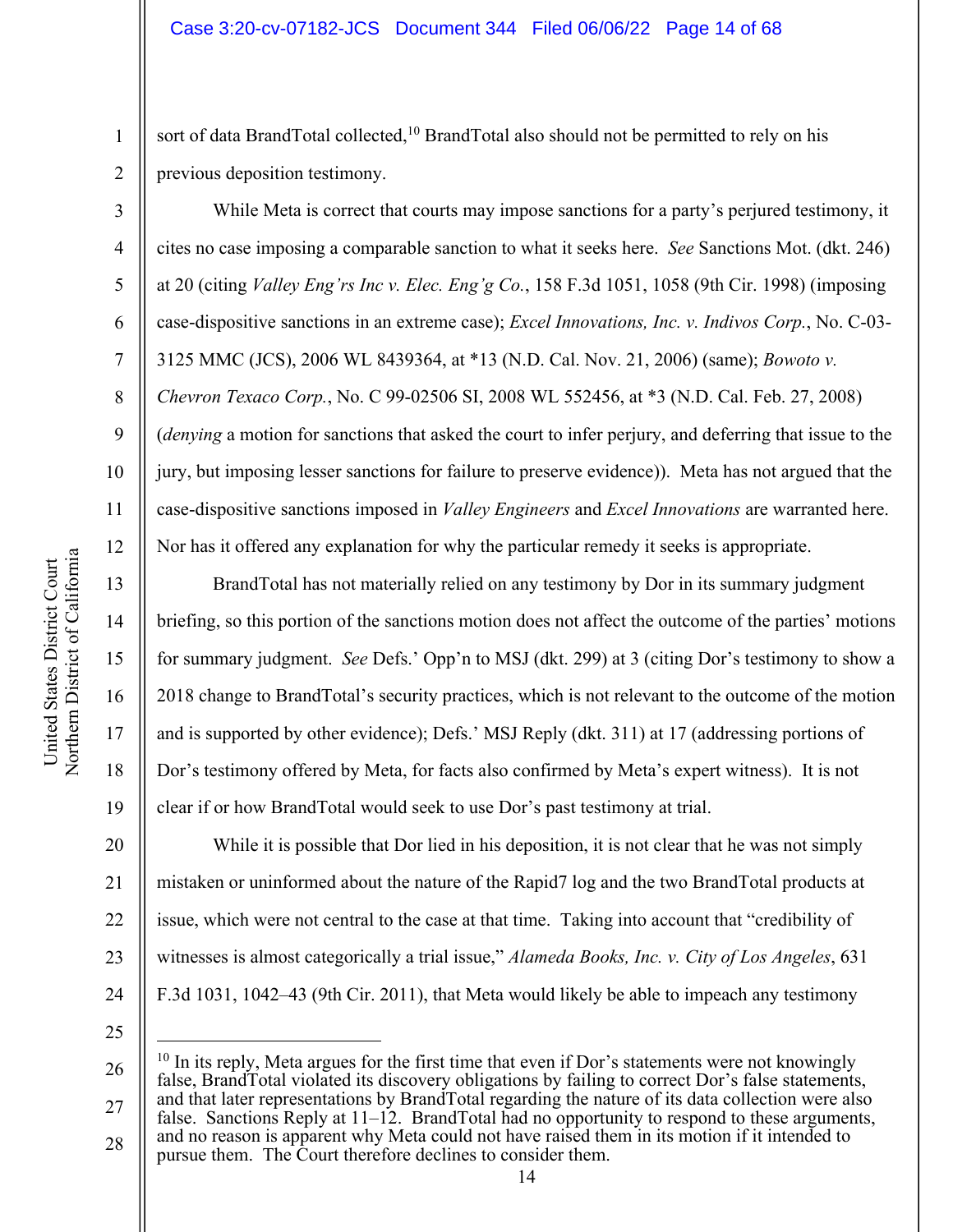from Dor with his testimony that BrandTotal has now acknowledged to be false and with any circumstantial evidence that it believes indicates he would have known the truth, and that it is difficult to assess any potential prejudice to Meta of allowing Dor's testimony at trial without knowing what testimony BrandTotal might seek to use, the Court declines at this time to prevent BrandTotal from offering it. This order is without prejudice to any argument that Meta might raise with respect to the fairness of any particular testimony BrandTotal seeks to use at trial.

#### **E. Attorneys' Fees**

While Meta has not shown that it is entitled to an adverse inference sanction under Rule 37(e)(2), it has shown spoliation of relevant evidence at least through BrandTotal's negligence, and that an instruction informing the jury of BrandTotal's obligation to preserve that evidence and failure to do so is appropriate. An award of attorneys' fees for bringing a sanctions motion is an appropriate remedy for spoliation under Rule  $37(e)(1)$  as "measures no greater than necessary to cure the prejudice," even where a party fails to show bad faith under Rule 37(e)(2). *Aramark Mgmt., LLC v. Borgquist*, No. 8:18-cv-01888-JLS-KESx, 2021 WL 864067, at \*22 (C.D. Cal. Jan. 27, 2021), *recommendation adopted*, 2021 WL 863746 (C.D. Cal. Mar. 8, 2021). BrandTotal does not dispute that proposition, arguing only that Meta should be denied fees because its motion should be denied on its merits. Opp'n to Sanctions at 21–22.

18 19 20 21 22 23 24 The Court finds that an award of attorneys' fees is appropriate to cure the prejudice to Meta that resulted from BrandTotal's spoliation of evidence. Based on Meta's overreach in seeking a more extreme remedy under Rule  $37(e)(2)$ , however, the Court concludes that not all of the fees expended in bringing this motion were reasonably incurred. BrandTotal is therefore ORDERED to reimburse seventy-five percent of the fees and costs Meta incurred in bringing its motion for sanctions. *See Fox v. Vice*, 563 U.S. 826, 838 (2011) ("The essential goal in shifting fees is to do rough justice, not to achieve auditing perfection.").

25 26 27 The parties shall meet and confer by videoconference and file no later than June 10, 2022 either: (1) a stipulation as to the amount of such fees and costs; or (2) a joint letter brief no longer than five pages laying out their respective positions on the value of fees and costs to be awarded.

Northern District of California Northern District of California United States District Court United States District Court

1

2

3

4

5

6

7

8

9

10

11

12

13

14

15

16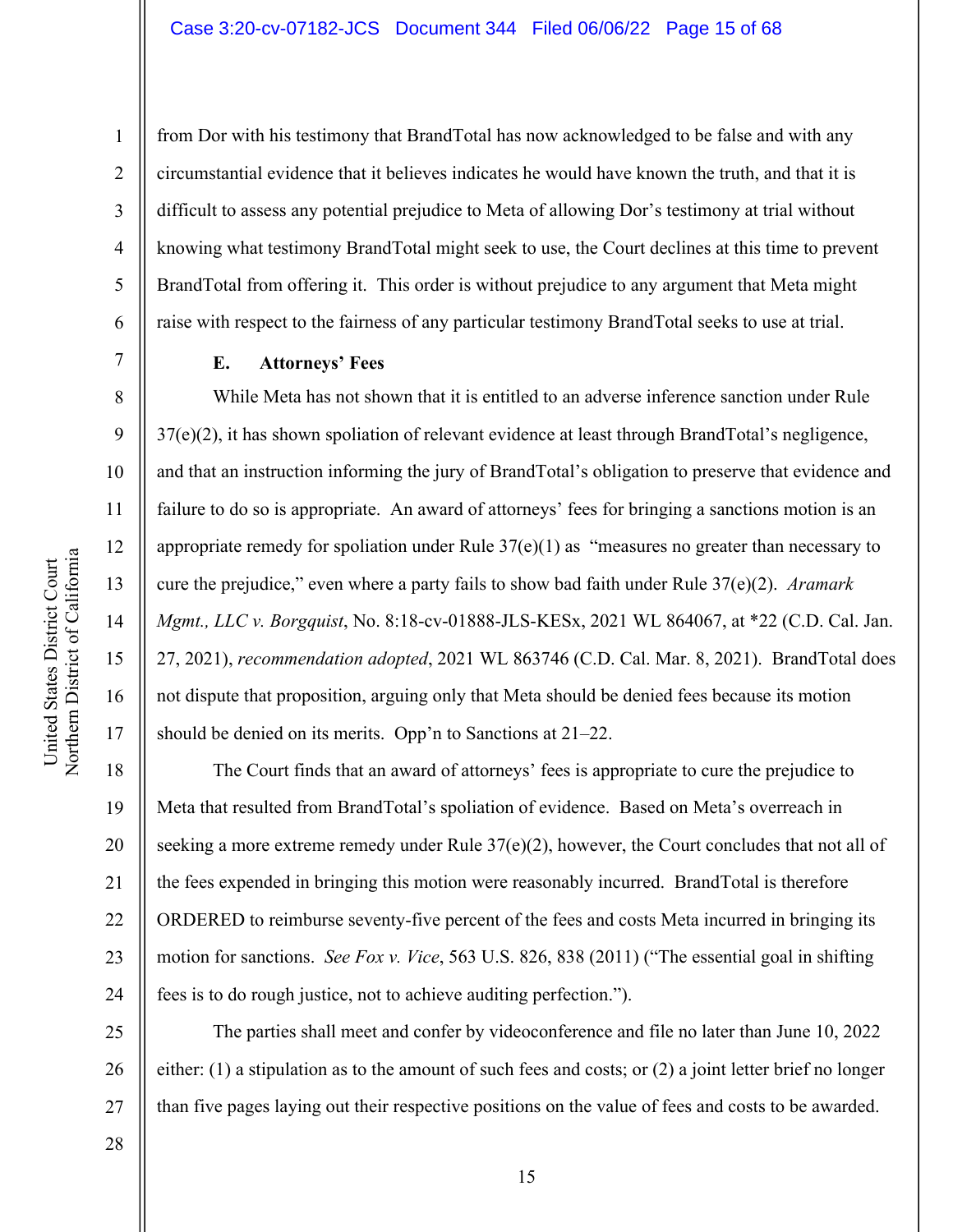3

4

5

6

7

8

9

10

11

12

13

14

15

16

17

18

19

20

#### **IV. MOTIONS FOR SUMMARY JUDGMENT**

BrandTotal seeks summary adjudication or judgment in its favor on the following issues: (1) that section 3.2.3 of the Facebook terms of service is unenforceable as contrary to public policy; (2) that section 3.2.3 is unconscionable; (3) that Meta cannot prevail on its CFAA and CDAFA claims; and (4) that Meta cannot prevail on its UCL claim. Defs.' MSJ (dkt. 268). BrandTotal asserts in its reply that it is also entitled to summary judgment on Meta's tortious interference claim with respect to UpVoice 2021 for reasons other than the purported unenforceability of Meta's terms of service, Defs.' MSJ Reply at 13, but the Court declines to address that argument raised for the first time in the reply.

Meta seeks summary judgment on its own claims for breach of contract and violation of the CFAA and CDAFA, and partial summary judgment on its UCL claim. Pl.'s MSJ (dkt. 272) at 10–22. It also seeks summary judgment on BrandTotal's counterclaims for interference and under the UCL. *Id.* at 23–35.

## **A. Legal Standard**

Summary judgment on a claim or defense is appropriate "if the movant shows that there is no genuine dispute as to any material fact and the movant is entitled to judgment as a matter of law." Fed. R. Civ. P. 56(a). In order to prevail, a party moving for summary judgment must show the absence of a genuine issue of material fact with respect to an essential element of the nonmoving party's claim, or to a defense on which the non-moving party will bear the burden of persuasion at trial. *Celotex Corp. v. Catrett*, 477 U.S. 317, 323 (1986).

21 22 23 24 25 26 27 28 Once the movant has made this showing, the burden then shifts to the party opposing summary judgment to designate "'specific facts showing there is a genuine issue for trial.'" *Id.* (citation omitted); *see also* Fed. R. Civ. P. 56(c)(1) ("A party asserting that a fact . . . is genuinely disputed must support the assertion by . . . citing to particular parts of materials in the record . . . ."). "[T]he inquiry involved in a ruling on a motion for summary judgment . . . implicates the substantive evidentiary standard of proof that would apply at the trial on the merits." *Anderson v. Liberty Lobby Inc.*, 477 U.S. 242, 252 (1986). The non-moving party has the burden of identifying, with reasonable particularity, the evidence that precludes summary judgment. *Keenan*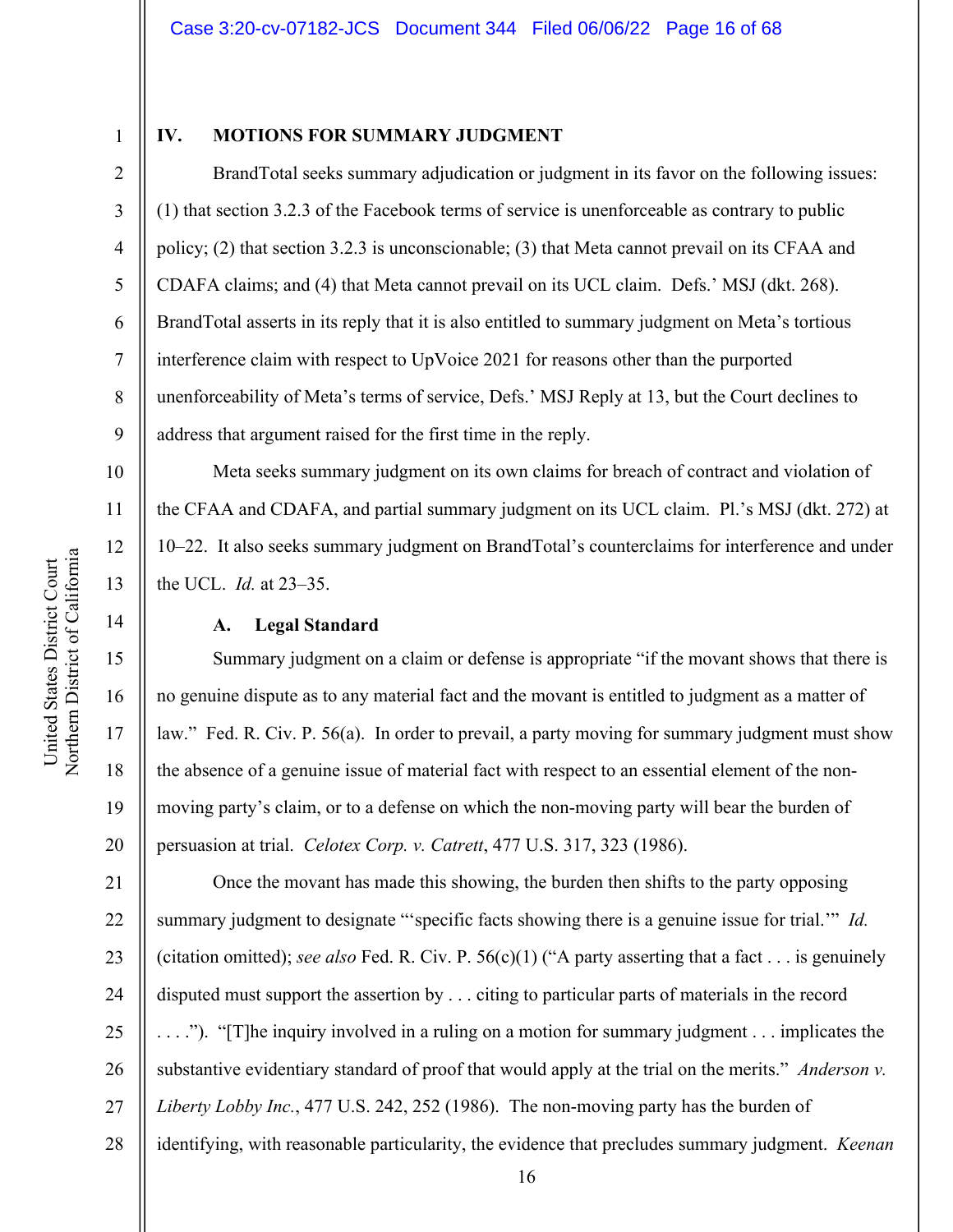*v. Allan*, 91 F.3d 1275, 1279 (9th Cir. 1996). Thus, it is not the task of the court "'to scour the record in search of a genuine issue of triable fact.'" *Id.* (citation omitted); *see Carmen v. S.F. Unified Sch. Dist.*, 237 F.3d 1026, 1031 (9th Cir. 2001); Fed. R. Civ. P. 56(c)(3).

A party need not present evidence to support or oppose a motion for summary judgment in a *form* that would be admissible at trial, but the *contents* of the parties' evidence must be amenable to presentation in an admissible form. *See Fraser v. Goodale*, 342 F.3d 1032, 1036–37 (9th Cir. 2003). Neither conclusory, speculative testimony in affidavits nor arguments in moving papers are sufficient to raise genuine issues of fact and defeat summary judgment. *Thornhill Publ'g Co., Inc. v. GTE Corp.*, 594 F.2d 730, 738 (9th Cir. 1979). On summary judgment, the court draws all reasonable factual inferences in favor of the non-movant, *Scott v. Harris*, 550 U.S. 372, 378 (2007), but where a rational trier of fact could not find for the non-moving party based on the record as a whole, there is no "genuine issue for trial" and summary judgment is appropriate. *Matsushita Elec. Indus. Co. v. Zenith Radio*, 475 U.S. 574, 587 (1986).

# **B. Breach of Contract**

Under California law, the "cause of action for damages for breach of contract is comprised of the following elements: (1) the contract, (2) plaintiff's performance or excuse for nonperformance, (3) defendant's breach, and (4) the resulting damages to plaintiff." *Armstrong Petroleum Corp. v. Tri-Valley Oil & Gas Co.*, 116 Cal. App. 4th 1375, 1391 n.6 (2004). The contractual provision most central to this case is section 3.2.3 of Meta's terms of use for Facebook, which reads as follows: You may not access or collect data from our Products using automated means (without our prior permission) or attempt to access data you do not have permission to access. Schultz MSJ Decl. (dkt. 272-6) Ex. 5  $\S$  3.2.3.<sup>11</sup> Section 4.2. states that the terms of use generally

24

25

26

 $11$  In 2017, when BrandTotal created some of the accounts at issue, the relevant provision read: "You will not collect users' content or information, or otherwise access Facebook, using automated means (such as harvesting bots, robots, spiders, or scrapers) without our prior permission." Dor TRO Decl. Ex. I at 2, § 3.2. BrandTotal suggests that was a narrower restriction

27 but does not explain why that is so. *See* Defs.' MSJ at 10; Defs.' MSJ Reply at 9–10. To the extent BrandTotal's argument rests on the list of particular methods of automated collection included in the older version but omitted from the newer version, the Court finds that the use of

1

2

3

4

5

6

7

8

9

10

11

12

13

14

15

16

17

18

19

20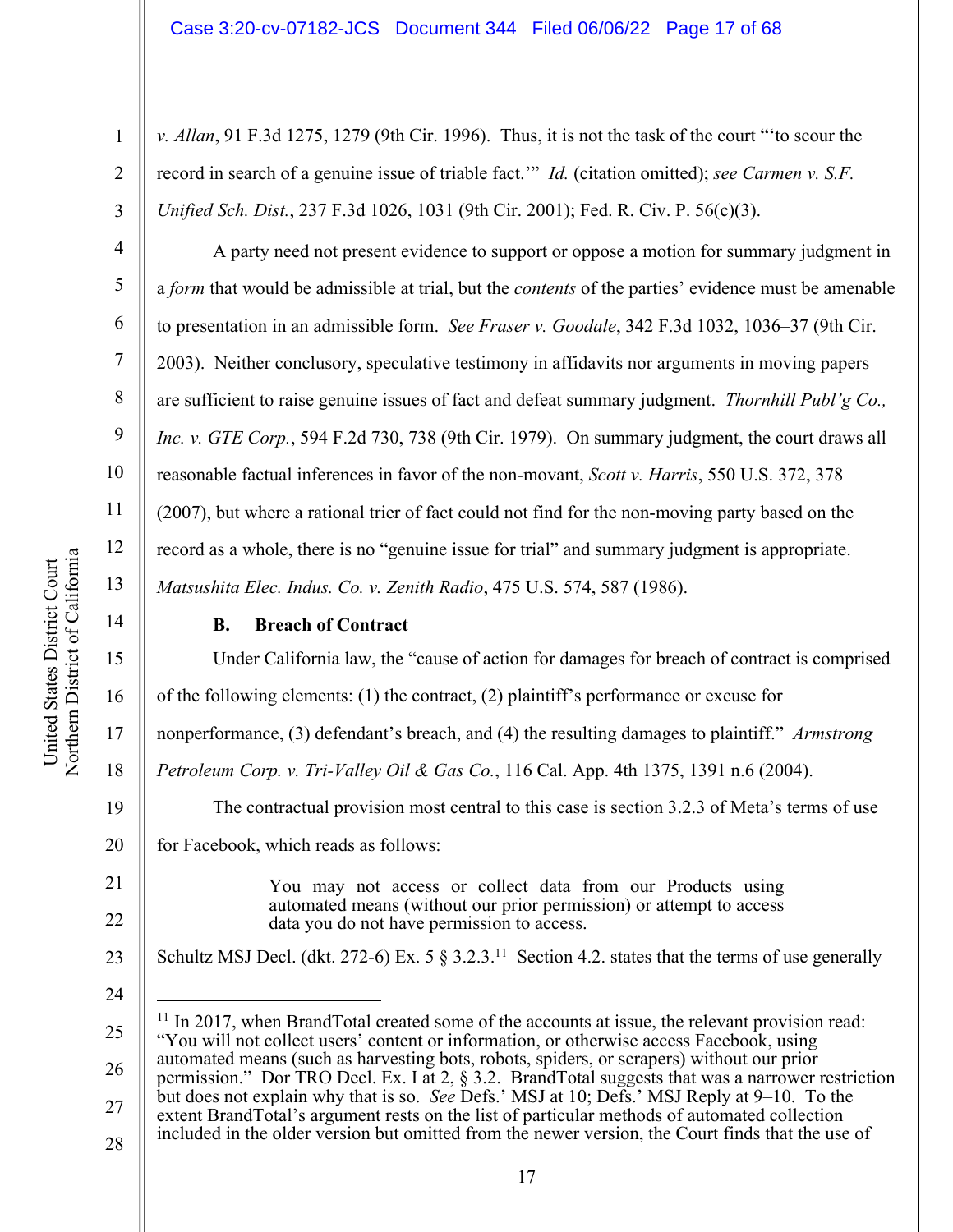10 11 12 Northern District of California Northern District of California 13 14 15 16 17

United States District Court

United States District Court

1 2 3 4 terminate as an agreement when Meta disables a user's account, but specifically provides that section 3, as well as subsections 4.2 through 4.5, remain in effect. *Id.* § 4.2. Instagram's terms of use include a similar clause, but since the relevant portion of the Facebook terms of use govern all of Meta's products, the Instagram terms are largely redundant in this case.

5

6

7

9

## **1. BrandTotal's Motion Regarding Breach of Contract**

BrandTotal seeks summary judgment on Meta's contract claim based on two defenses: that section 3.2.3 violates public policy, and that it is unconscionable.

8

# a. Section 3.2.3 and Public Policy

BrandTotal contends that the prohibition of unauthorized automated access violates public policies related to consumer data ownership, Defs.' MSJ at 15–18, market competition, *id.* at 18– 22, and the free flow of information and speech, *id.* at 22–27.

"Under general principles of California contract law, a contract is unlawful, and therefore unenforceable, if it is '[c]ontrary to an express provision of law' or '[c]ontrary to the policy of express law, though not expressly prohibited.'" *Sheppard, Mullin, Richter & Hampton, LLP v. J-M Mfg. Co.*, 6 Cal. 5th 59, 73 (2018) (quoting Cal. Civ. Code § 1667) (alterations in original). According to the California Supreme Court, however, that doctrine is not limited to public policies embodied in express law. Instead, that court has "also held that a contract or transaction may be found contrary to public policy even if the Legislature has not yet spoken to the issue." *Id.*12 In a 1953 case that the more recent *Sheppard, Mullin* decision cited with approval, the court stated that "'public policy' is inherently not subject to precise definition," encompassing "principle of law which holds that no citizen can lawfully do that which has a tendency to be injurious to the public or against the public good" such that "anything which tends to undermine that sense of security for individual rights, whether of personal liberty or private property, which any citizen ought to feel, is against public policy." *Safeway Stores, Inc. v. Retail Clerks Int'l Ass'n*, 41 Cal. 2d 567, 575

25 26

18

19

20

21

22

23

24

27 28 <sup>12</sup> Meta cites *Sheppard, Mullin* for the proposition that contracts may *only* be invalidated as contrary to public policy where they implicate express law, Pl.'s Opp'n to MSJ (dkt. 303) at 4, which is the opposite of what that case says.

<sup>&</sup>quot;such as" to introduce the parenthetical plainly indicates that it is intended as an incomplete list of examples and not to limit the scope of the restriction.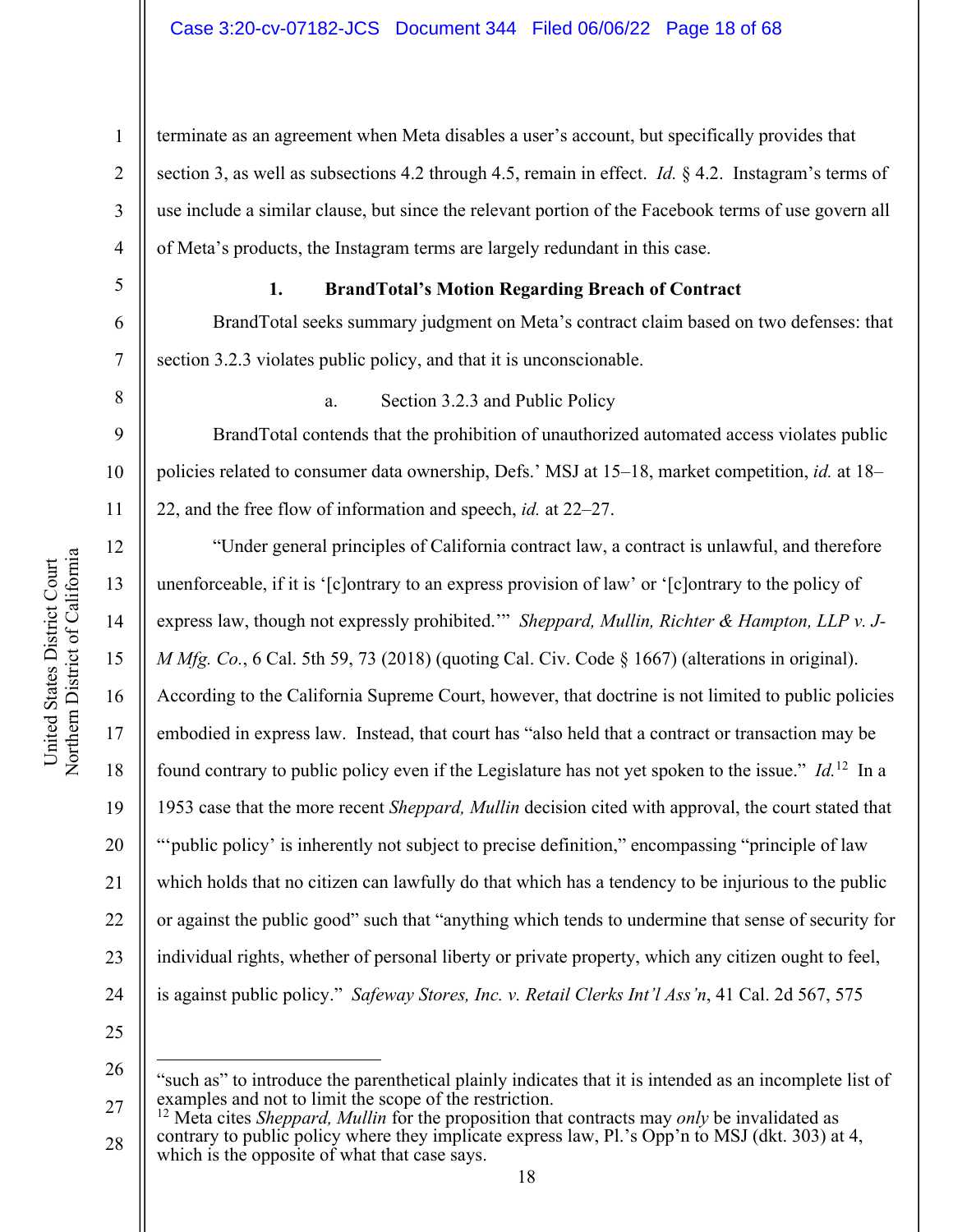(1953) (citation and internal quotation marks omitted). "'Whether a contract is illegal or contrary to public policy is a question of law to be determined from the circumstances of each particular case.'" *Dunkin v. Boskey*, 82 Cal. App. 4th 171, 183 (2000) (quoting *Jackson v. Rogers & Wells* 210 Cal.App.3d 336, 349–350 (1989)).

The principle that a court may decline to enforce a contract based on public interest beyond express law is in tension with an even older line of U.S. Supreme Court precedent holding that because "the term 'public policy' is vague, there must be found definite indications in the law of the sovereignty to justify the invalidation of a contract as contrary to that policy," as "ascertained by reference to the laws and legal precedents and not from general considerations of supposed public interests." *Muschany v. United States*, 324 U.S. 49, 65–66 (1945). *Muschany* involved contracts between private parties and the United States, which were invoked by those parties as defendants in a federal eminent domain suit as evidence of the fair value of their property, and which the United States argued were unenforceable as contrary to federal policy. *Id.* at 51–54. On its own, it could perhaps be read narrowly as a matter of federal common law, with no application to the California contract claim at issue here, as perhaps could many more recent cases restating its rule in the context of labor arbitration and collective bargaining agreements. *See, e.g.*, *E. Associated Coal Corp. v. United Mine Workers of Am., Dist. 17*, 531 U.S. 57, 62 (2000) ("The Court has made clear that any such public policy must be explicit, well defined, and dominant. It must be ascertained by reference to the laws and legal precedents and not from general considerations of supposed public interests." (cleaned up)). Some of the cases on which *Muschany* relied, however, involved the Supreme Court examining state law.

22 23 24 25 In *Vidal v. Girard's Executors*, 43 U.S. (2 How.) 127 (1844), the Court declined to invalidate a charitable bequest that prohibited the school for orphans it established from employing religious ministers. Despite accepting the proposition that "that the Christian religion is a part of the common law of Pennsylvania,"<sup>13</sup> the Court determined that the bequest did not

26

1

2

3

4

5

6

7

8

9

10

11

12

13

14

15

16

17

18

19

20

<sup>27</sup> 28 <sup>13</sup> *Vidal* predated the Fourteenth Amendment, which through its guarantee of due process incorporates the First Amendment's Establishment Clause against the states, and would of course prohibit a state's common law from incorporating a particular religion. *See Everson v. Bd. of Ed.*,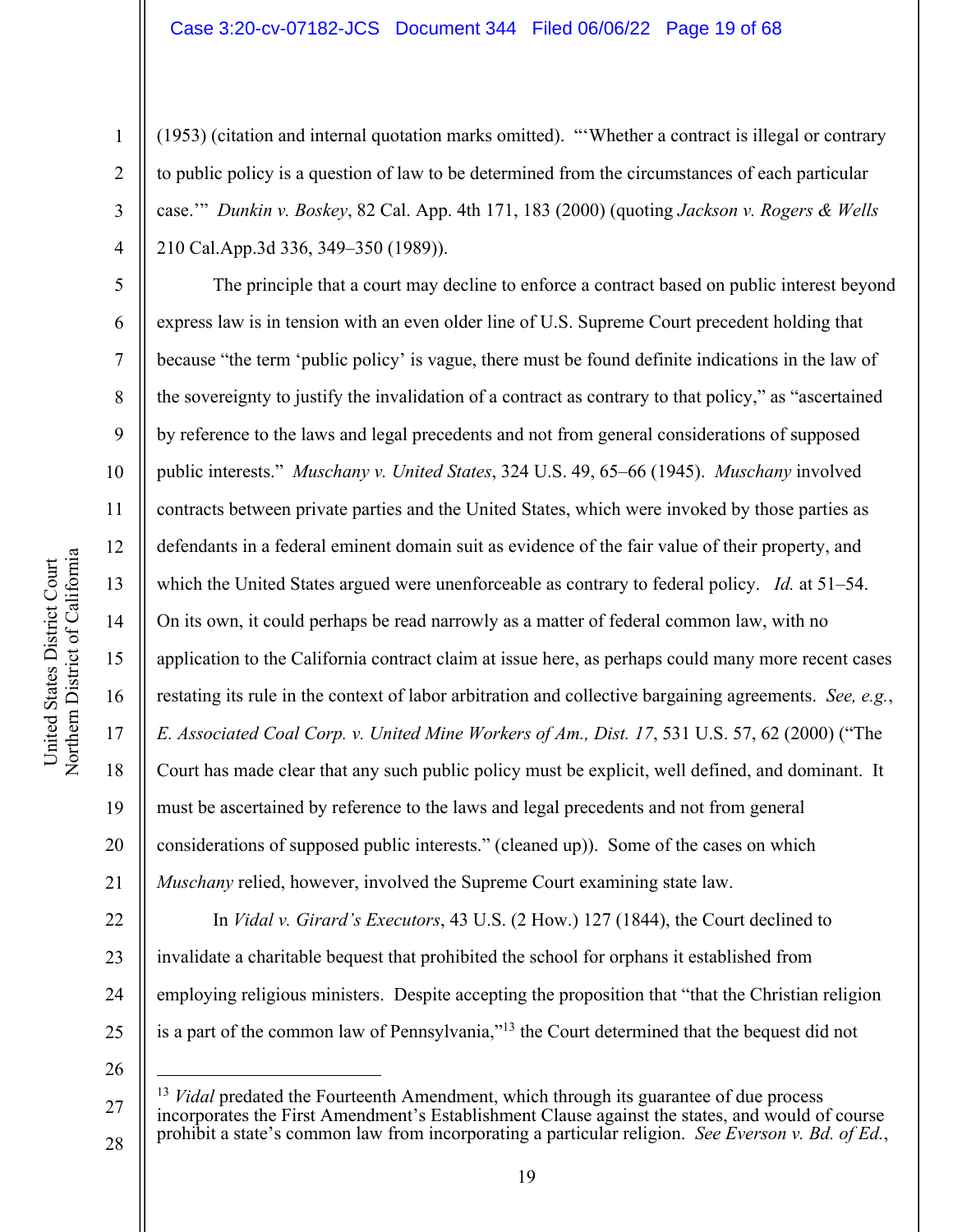1 2 3 4 5 6 7 8 impugn or bar the teaching of Christianity, and declined to inquire further as to "general considerations of the supposed public interests and policy of Pennsylvania upon this subject, beyond what its constitution and laws and judicial decisions make known to us," because "[t]he question, what is the public policy of a state, and what is contrary to it, if inquired into beyond these limits, will be found to be one of great vagueness and uncertainty, and to involve discussion which scarcely come within the range of judicial duty and functions." *Id.* at 197–98. In another case on which *Muschany* relied, *Twin City Pipe Line Co. v. Harding Glass Co.*, 283 U.S. 353 (1931), the Court considered whether any public policy of Arkansas invalidated a

- settlement agreement among various Arkansas corporate entities, taking a cautious approach
- 10 deferential to established law:

The meaning of the phrase 'public policy' is vague and variable; courts have not defined it, and there is no fixed rule by which to determine what contracts are repugnant to it. The principle that contracts in contravention of public policy are not enforceable should be applied with caution and only in cases plainly within the reasons on which that doctrine rests. It is only because of the dominant public interest that one who, like respondent, has had the benefit of performance by the other party will be permitted to avoid his own promise. . . .

In determining whether the contract here in question contravenes the public policy of Arkansas, the Constitution, laws, and judicial decisions of that state, and as well the applicable principles of the common law, are to be considered. Primarily it is for the lawmakers to determine the public policy of the state.

19 *Id.* at 356–57.

The parties here have not addressed this tension between federal and California caselaw or

- 21 how best to resolve it in this case, and BrandTotal has generally tethered its public policy
- 22 arguments to specific sources of law. This Court therefore does not reach questions of whether the
- 23 U.S. Supreme Court's requirement that "public policy" in this context must be rooted in positive
- 24 law is best viewed as a matter of due process (such that California authority to the contrary might
- 25 be wrongly decided) or a prudential limit of the federal courts (such that the authority to invalidate
- 26

9

11

12

13

14

15

16

17

18

<sup>27</sup> 28 330 U.S. 1, 13–16 (1947). Other terms of the bequest at issue in *Vidal* remained the subject of litigation for more than a century, including a racial restriction that was ultimately held unconstitutional. *See generally, e.g.*, *Pennsylvania v. Brown*, 392 F.2d 120 (3d Cir. 1968).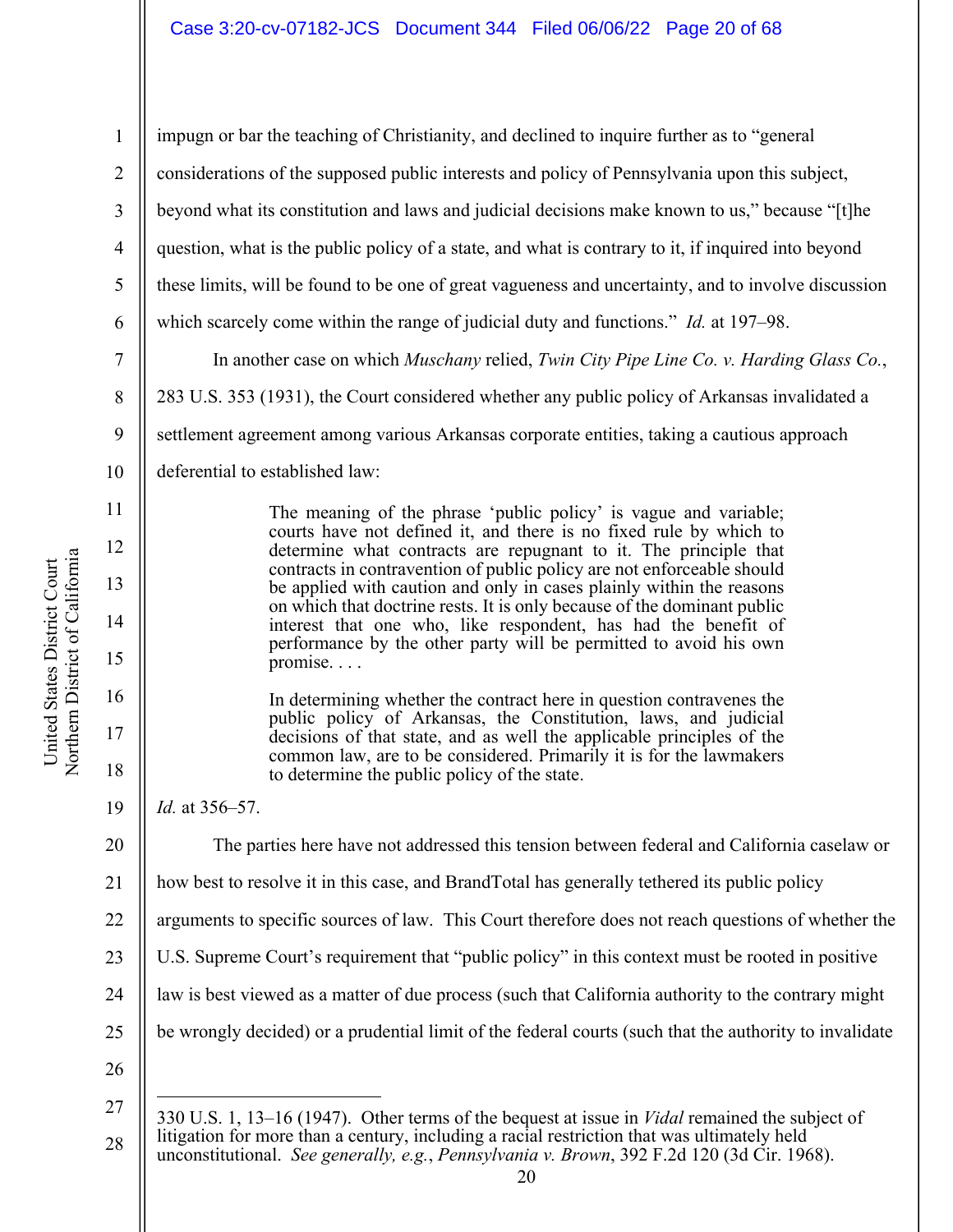## Case 3:20-cv-07182-JCS Document 344 Filed 06/06/22 Page 21 of 68

United States District Court United States District Court

1

2

3

4

5

8

9

11

12

13

14

15

16

17

18

19

20

6 7 10 a contract might be broader if this case were in state court), or whether the California Supreme Court's recognition of broader authority in *Safeway* and *Sheppard, Mullin* is itself the sort of state law precedent that the U.S. Supreme Court might accept as sufficiently establishing a public policy—here, a policy that courts should intervene as necessary to prevent harm to the general public good—that could be weighed against a party's interest in enforcing a contract. Even under the California courts' approach, "questions of public policy are primarily for the legislative department to determine," *Sheppard, Mullin*, 6 Cal. 5th at 73 (cleaned up), and "[t]he power of the courts to declare a contract void for being in contravention of sound public policy . . . should be exercised only in cases free from doubt," *Dunkin*, 82 Cal. App. 4th at 184 (cleaned up). Meta has at least some interest in policing the manner in which users access data on its social networks—an interest that is at least to some degree shared by its users. No background principle of public policy independent of any codified law *unquestionably* compels the conclusion that section 3.2.3 is unenforceable.

Having determined that a basic sense of what is in the public interest is not sufficient here to invalidate section 3.2.3, the Court proceeds to consider the particular constitutional and statutory policies BrandTotal has advanced.

i. California Consumer Privacy Laws

BrandTotal cites the California Consumer Privacy Act ("CCPA") and the California Privacy Rights Act ("CPRA") as espousing a principle of user control of data sufficient to invalidate section 3.2.3. Defs.' MSJ at 15–16.

21 22 23 24 25 26 27 28 The Court has repeatedly "rejected BrandTotal's scattershot citations to the CCPA that failed to tie that law's actual requirements to the conduct at issue in this case," noting that the "fact that information about advertising interactions falls within the statute's definition of 'personal information' does not, in itself, say anything about whether Facebook must provide BrandTotal access to such information." 3d MTD Order at 12. BrandTotal's present motion does not go significantly further when it comes to the CCPA, citing only the same definition that the Court has previously found insufficient, as well as a comment in legislative history from one of its authors, then-Assemblymember (and now Superior Court Judge) Edwin Chau, that "Californians should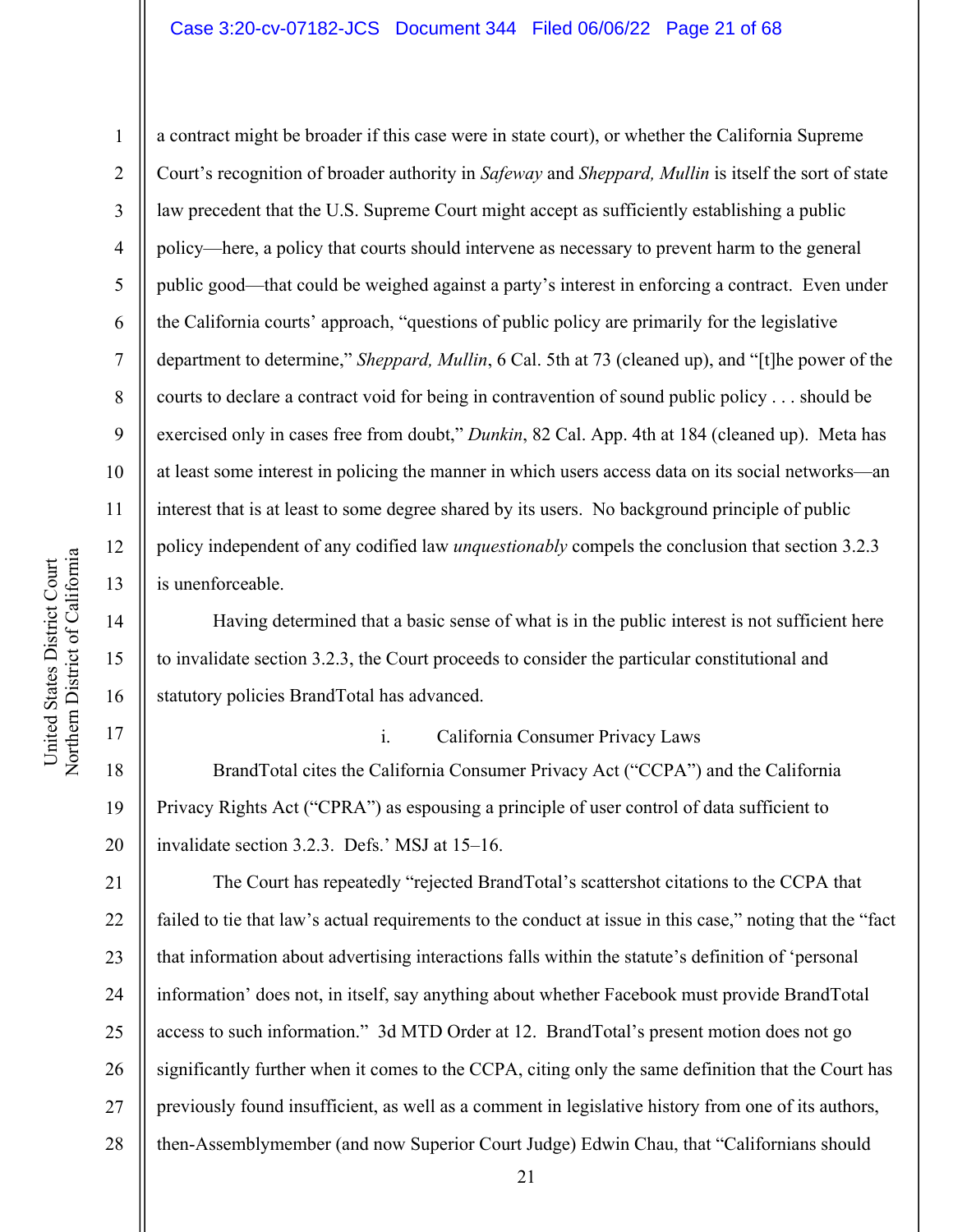#### Case 3:20-cv-07182-JCS Document 344 Filed 06/06/22 Page 22 of 68

6

7

8

9

10

11

12

13

14

15

16

17

18

19

21

23

1

have a right to choose how their personal information is collected and used." Defs.' MSJ at 16 (emphasis omitted). That statement could mean many things, and in any event, is only the opinion of a single legislator. If the CCPA, as duly enacted, in fact established a policy requiring Facebook to allow the sort of access at issue here, the Court would expect BrandTotal to be able to cite some part of the legislation itself, as opposed to merely a sponsor's aspirational comment in support of its passage.

BrandTotal is more specific in addressing the CPRA (a law enacted by California voters through a 2020 ballot initiative that amends portions of the CCPA), citing its statements of purpose "that 'the ability of individuals to control the use, including the sale, of their personal information' is 'fundamental to' their right of privacy under the California Constitution," "that '[c]onsumers should be able to control the use of their personal information' and 'should have meaningful options over how it is collected, used, and disclosed,'" and "that '[c]onsumers should benefit from businesses' use of their personal information.'" Defs.' MSJ at 15–16 (quoting CPRA  $\S\S 2(A), 3(A)(2), 3(A)(7)^{14}$  (alterations in original).

20 22 24 This argument has at least two weaknesses. First, with narrow exceptions, the CPRA does not become operative until January 1, 2023. CPRA § 31(a). While the CPRA sets forth state policies to enhance users' control over their personal information, it also incorporates a policy of allowing businesses time to adapt their operations to the new law. Relying on the CPRA to invalidate Meta's terms of use before most of the substantive provisions of that law take effect would undermine the latter policy and potentially conflict with the stated intent of the voters. Second, the CPRA recognizes a number of policy interests besides data control and portability, including that "[b]usinesses should take reasonable precautions to protect consumers' personal information from a security breach," CPRA  $\S 3(B)(6)$ , and that while "[t]he law should enable pro-consumer new products and services and promote efficiency of implementation for business,"

25 26

27 28 <sup>14</sup> The parties' briefs do not cite any source to access the text of the CPRA, which was enacted through a ballot initiative submitted in 2019 and accepted by California voters in 2020. The Court takes judicial notice of the text submitted by the sponsor of the initiative on November 4, 2019, available on the California Attorney General's website at

https://oag.ca.gov/initiatives/search?combine=19-0021.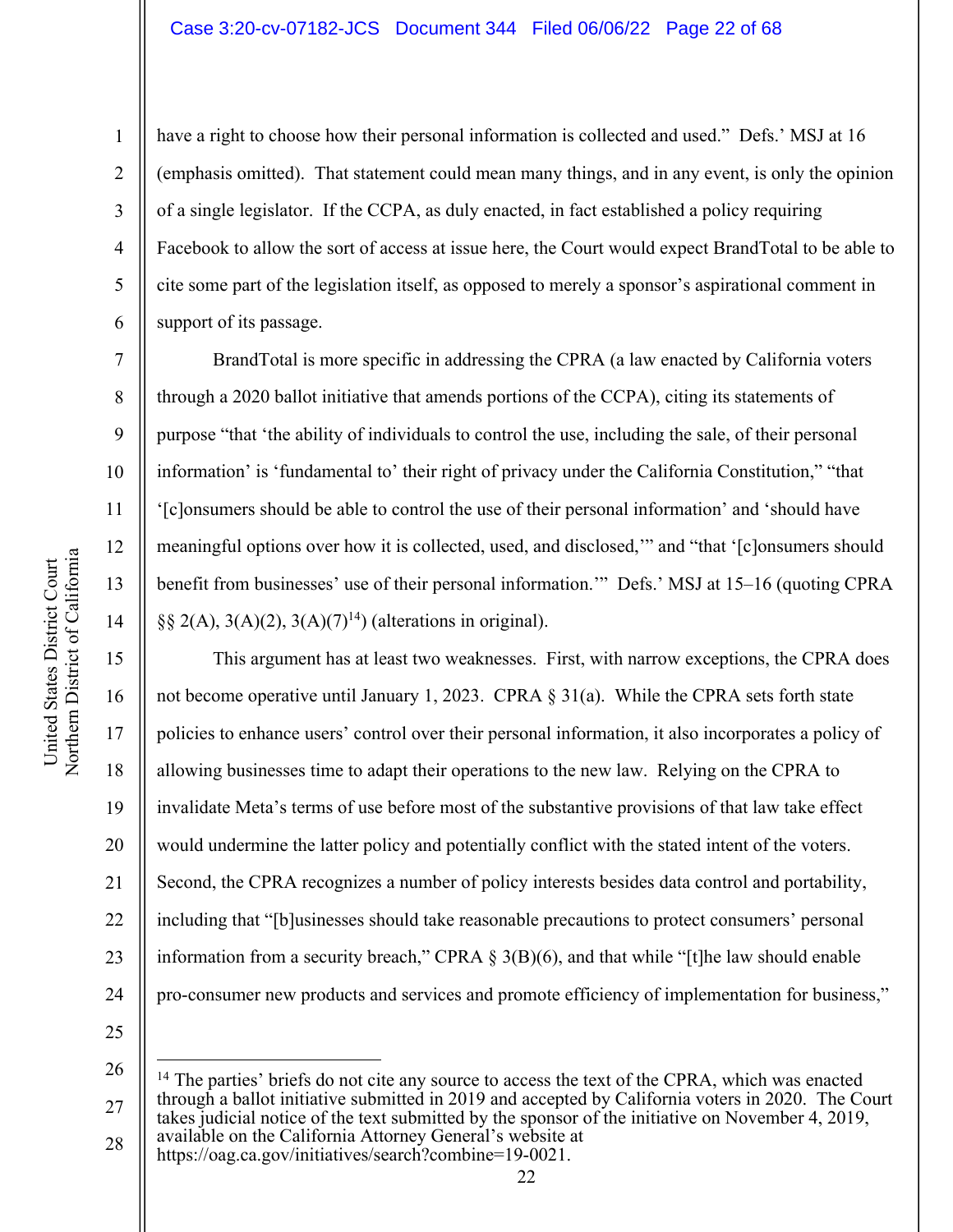#### Case 3:20-cv-07182-JCS Document 344 Filed 06/06/22 Page 23 of 68

Northern District of California Northern District of California United States District Court United States District Court

11

12

13

14

15

16

17

18

1

2 3 4 5 6 7 8 9 10 that interest is contingent on ensuring "that the amendments do not compromise or weaken consumer privacy," *id.*  $\S 3(C)(5)$ .<sup>15</sup> Presumably informed at least in part by balancing those interests, the CPRA creates substantive law establishing a variety of specific rights, obligations, and procedures—most of which relate to consumers' rights to understand and limit the manner in which businesses use their personal information, not to expanding the means by which users can interact with social media platforms. BrandTotal has not cited any substantive, codified provision of the CPRA that prevents Meta from enforcing section 3.2.3, and the Court hesitates to infer that the voters intended that effect when they did not enact any law governing the conduct at issue.16 *See Dunkin*, 82 Cal. App. 4th at 183–84 (requiring caution before finding a contract contrary to public policy).

At least with respect to UpVoice 2021, which has removed many of the more questionable methods of data collection employed by some of BrandTotal's earlier products, there is certainly an argument that allowing users to record and sell data regarding the advertisements that Facebook shows them would further a public policy of establishing user ownership of personal data and empowering users to share in the financial benefits that flow from that data. *See, e.g.*, CPRA §§ 2(A), 3(A)(7). But the application of that policy to a social media platform's ability to restrict automated access, as Meta has with section 3.2.3, is by no means straightforward. Mindful that "questions of public policy are primarily for the legislative department to determine," *Sheppard,* 

23

24

<sup>19</sup> 20 21 22

<sup>&</sup>lt;sup>15</sup> The potential for automated access and collection of data from a social networking platform to weaken consumer privacy is fairly obvious: many users choose to share information with only certain people, and might reasonably expect that the platform would prevent other users from automatically recording that data and selling it to data aggregators or other third parties for commercial use. While BrandTotal's programs did not, at least for the most part, collect thirdparty personal information directly implicating such concerns, that privacy interest nevertheless reflects a valid public policy interest acknowledged in the CPRA and weighing against invalidating contractual prohibitions on unauthorized automated data collection. <sup>16</sup> One provision of the CCPA (materially unchanged by the CPRA) that BrandTotal has not addressed requires businesses to disclose (among other information) "[t]he specific pieces of personal information it has collected about that consumer . . . upon receipt of a verifiable

<sup>26</sup> 27 consumer request from the consumer." Cal. Civ. Code  $\S$  1798.110(a)(5), (b). If Meta collects information about what advertisements it has shown to particular users, that provision might require Meta to disclose that information to users who request it. But it is of little use to BrandTotal here because it creates a specific process for requesting and providing the data, rather

<sup>28</sup> than suggesting that users have a right to collect that data themselves, notwithstanding Meta's terms of use, by any means they see fit.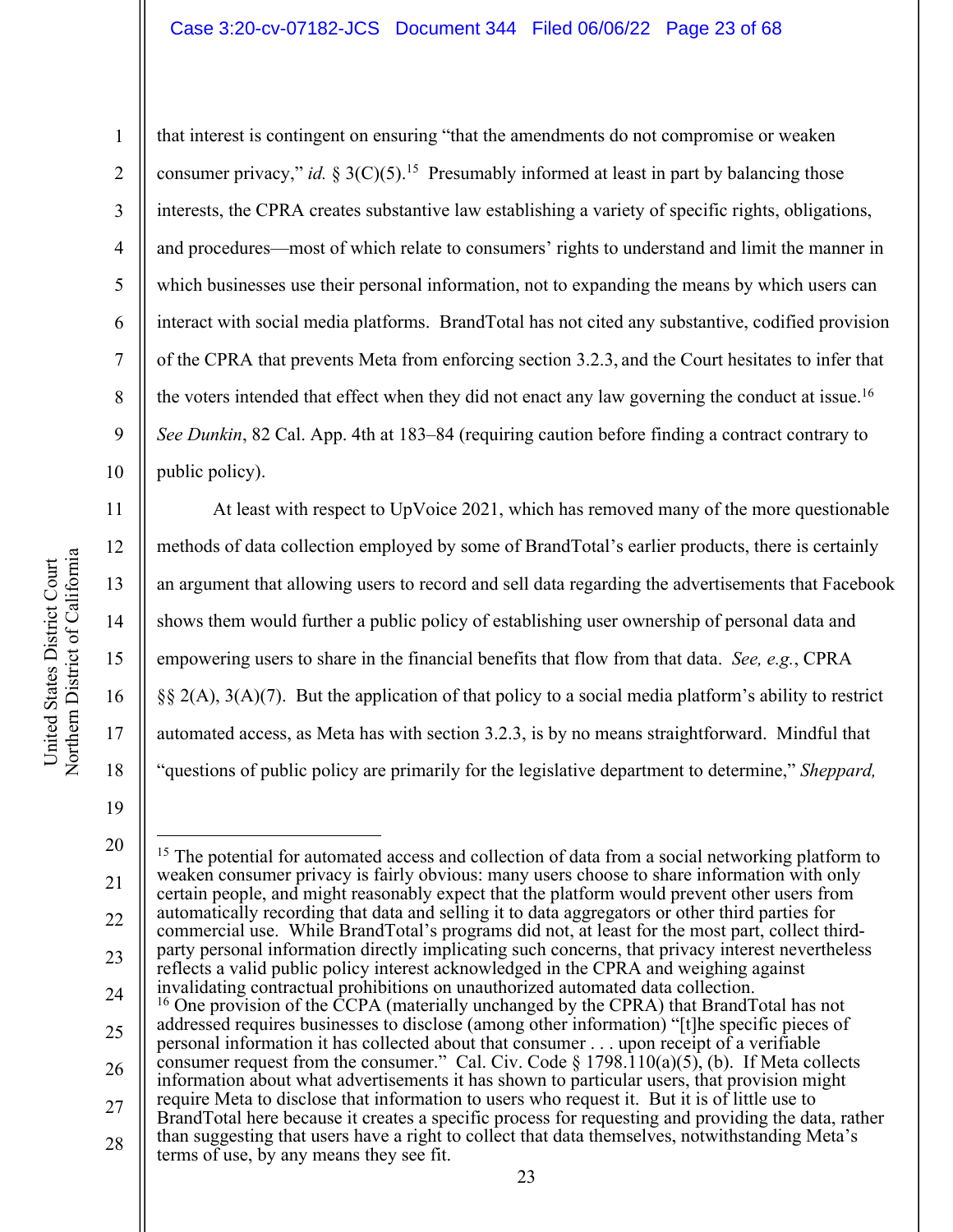*Mullin*, 6 Cal. 5th at 73, the Court declines to hold section 3.2.3 is unenforceable on this basis.

#### ii. Market Competition

Next, BrandTotal contends that section 3.2.3 is unenforceable because it subverts the policy of market competition underlying section 1 of the Sherman Act and section 16600 of the California Business and Professions Code. Defs.' MSJ at 18.

Despite arguing throughout this case that Meta monopolizes the market for social media advertising, and by extension social media advertising analytics, BrandTotal has at no point asserted a claim under the Sherman Act. The closest it has come is attempting to state a claim under the "unfair" prong of the UCL, which requires showing a violation of either the letter or the spirit of the antitrust laws. *See, e.g.*, 2d MTD Order at 24–25; 3d MTD Order at 9–10. The Court ultimately dismissed that claim with prejudice because, despite repeated attempts, BrandTotal failed to provide plausible allegations of a product market, market power, or any basis for an exception to the usual rule that the antitrust laws permit market participants to refuse to deal with their competitors. *See* 1st MTD Order at 16–17; 2d MTD Order at 24–28; 3d MTD Order at 10– 18.

16 17 18 19 20 21 22 23 24 25 26 27 28 Section 1 of the Sherman Act prohibits any "contract, combination in the form of trust or otherwise, or conspiracy, in restraint of trade or commerce." 15 U.S.C. § 1. The Supreme Court has long held that the Sherman Act is not as broad as its literal language might suggest, and "that Congress intended to outlaw only *unreasonable* restraints." *Texaco v. Dagher*, 547 U.S. 1, 5 (2006) (quoting *State Oil Co. v. Khan*, 522 U.S. 3, 10 (1997), and adding emphasis). Courts "generally evaluate whether a practice unreasonably restrains trade in violation of Section 1 under the "rule of reason," *Brantley v. NBC Universal, Inc.*, 675 F.3d 1192, 1197 (9th Cir. 2012), which "requires a fact-intensive market-level analysis of the claims." *Choker v. Pet Emergency Clinic, P.S. ex rel. Bd. of Directors*, No. 2:20-CV-00417-SAB, 2021 WL 934037, at \*4 (E.D. Wash. Mar. 11, 2021) (citing *Harris v. Safeway, Inc.*, 651 F.3d 1118, 1133 (9th Cir. 2011)). One element of any rule of reason claim is defining a product market that "must encompass the product at issue as well as all economic substitutes for the product." *Hicks v. PGA Tour, Inc.*, 897 F.3d 1109, 1120– 21 (9th Cir. 2018).

1

2

3

4

5

6

7

8

9

10

11

12

13

14

15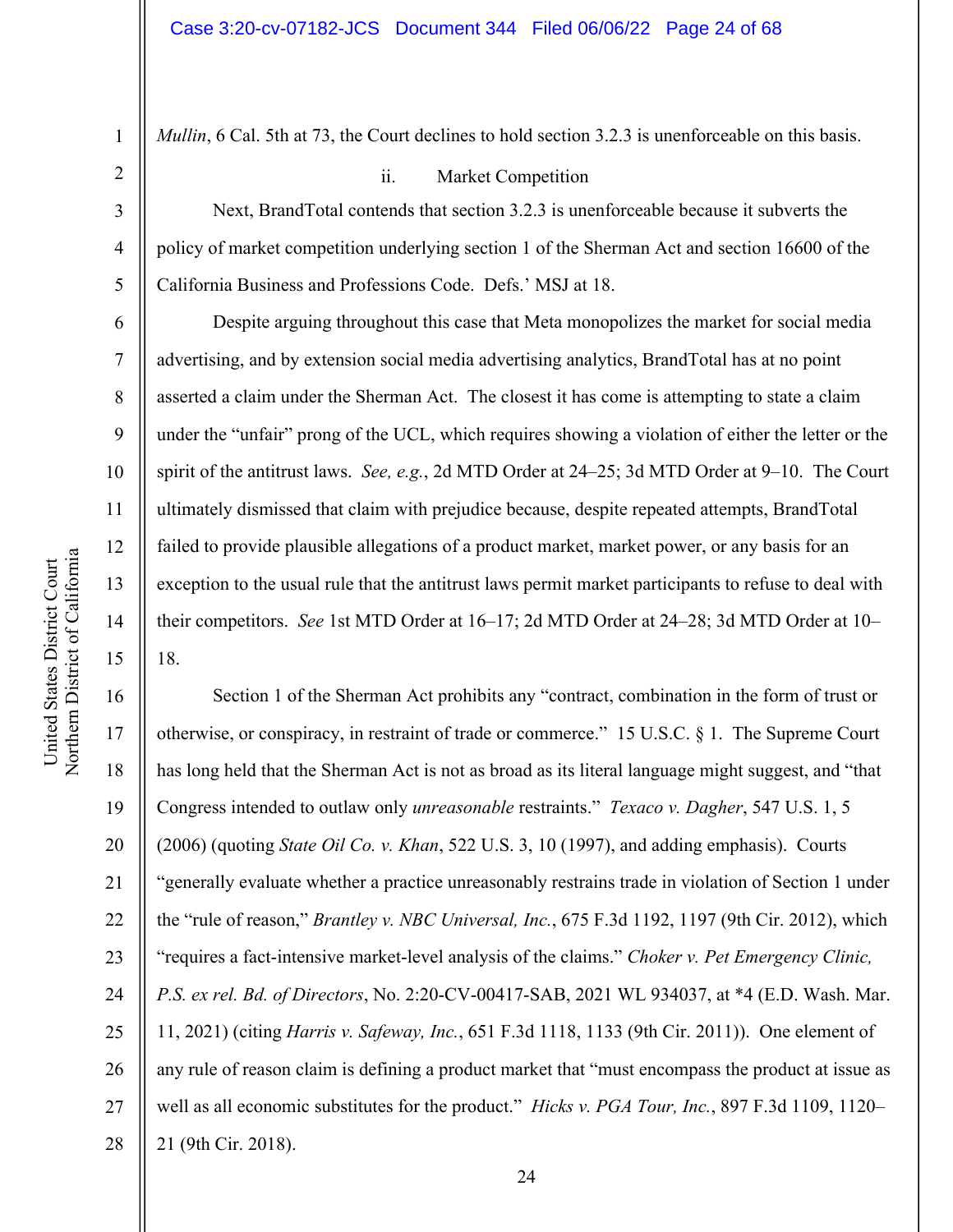#### Case 3:20-cv-07182-JCS Document 344 Filed 06/06/22 Page 25 of 68

1

2

3

4

5

6

7

8

9

10

11

12

13

14

15

16

17

18

19

20

21

BrandTotal has offered no meaningful economic analysis of the market it asserts for social media advertising analytics, and leaves key questions unanswered. Are there competitors besides Meta and BrandTotal? What is each party's market share? Could other methods of advertising analysis serve as substitutes for the type of data collection and processing BrandTotal performs? *Cf.* Wilcox Report ¶¶ 31, 33, 34, 40 (BrandTotal's expert witness discussing survey-based methods of collecting advertising intelligence). What qualifies as "social media," as opposed to other forms of internet advertising that customers might seek to analyze?<sup>17</sup>

Instead, BrandTotal relies on mere assertions in its motion that section 3.2.3 "not only completely extinguishes all competition for analysis of Facebook advertising, but also has a malign ripple effect on competition in the advertising analytics market more broadly," Defs.' MSJ at 20, which it contends in its reply that Meta has not contested, Defs.' MSJ Reply at 4. But in the context of summary judgment, as the party advancing an affirmative defense of contract unenforceability, BrandTotal has the burden to support its assertions with *evidence*, which it has not done. BrandTotal's motion cites evidence that it competes with Facebook, and that its customers have sought BrandTotal's services to better understand their own advertising campaigns despite Facebook offering them similar analysis, Defs.' MSJ at 19–21, but cites no evidence beyond that regarding the nature of the market at issue or whether the sort of data collection barred by section 3.2.3 is necessary to competing in that market. The Court having previously "assume[d] for the sake of argument that BrandTotal's alleged markets" for "Third Party Commercial Advertising Information" on "personal social networking services in the United States" or on Facebook and Instagram were "sufficiently plausible to survive the limited scrutiny

<sup>22</sup> 23

<sup>24</sup> 25 26 27 28 <sup>17</sup> The report of BrandTotal's expert witness Dr. Wilcox—which BrandTotal does not cite in its arguments regarding section 3.2.3—touches on some related issues, noting the difficulty of collecting automated data from "walled garden" websites that restrict access, Wilcox Report ¶¶ 44–49, and Meta's domination of the social media advertising market (but not any market for advertising analytics), *e.g.*, *id.* ¶ 59, but does not provide the sort of market analysis that would be necessary to find Meta's conduct unreasonable for the purpose of the Sherman Act. Wilcox's ultimate conclusions, that "the information BrandTotal collects from social media channels . . . is properly considered public information" and that BrandTotal's "are the same type of services that have been offered in the advertising industry for decades," *id.*  $\parallel$  126, do not speak to whether section 3.2.3 of Meta's terms of use unreasonably restrains competition. As a media and marketing professor rather than an economist, Dr. Wilcox would likely not be qualified to offer opinions on a relevant market for an antitrust claim.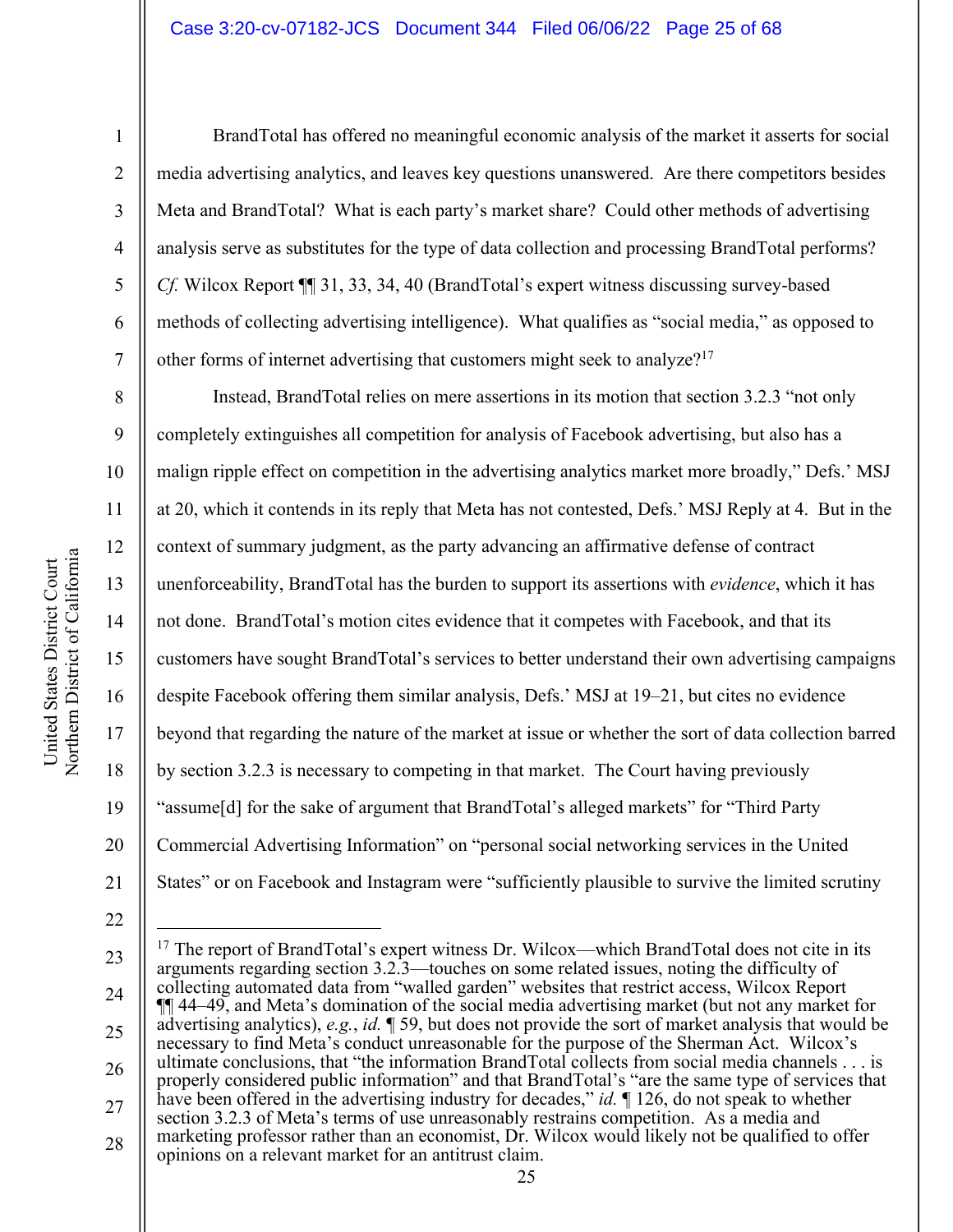of Rule 12(b)(6)," 3d MTD Order at 14–16—an issue the Court did not need to resolve because BrandTotal's UCL claim had other defects—does not relieve BrandTotal of the obligation to support any market definition and effects to competition that it might seek to rely on here with evidence. Nor is it the Court's role "to scour the record in search of" any evidence that might support BrandTotal's position despite not being cited in its briefs. *Keenan*, 91 F.3d at 1279.18

While BrandTotal is correct that it need not show a violation of the letter of the Sherman Act to render section 3.2.3 unenforceable, but instead could prevail by showing a violation of policies underlying that law, *see Sheppard, Mullin*, 6 Cal. 5th at 73, that analysis is similar to the BrandTotal's putative UCL claim that the Court repeatedly addressed and dismissed on the pleadings, where a plaintiff must show "conduct that threatens an incipient violation of an antitrust law, or violates the policy or spirit of one of those laws because its effects are comparable to or the same as a violation of the law, or otherwise significantly threatens or harms competition." *Cel-Tech Commc'ns, Inc. v. L.A. Cellular Tel. Co.*, 20 Cal. 4th 163, 187 (1999)). A party seeking to establish a violation of the "spirit" of the antitrust laws for the purpose of such a claim, without showing an actual violation, must identify and prove some "'unusual' aspect of the alleged conduct that would make that conduct something that violates the 'policy and spirit' of the antitrust laws without violating the actual laws themselves," comparable to the *Cel-Tech* defendant's "'privileged status as one of two holders of a lucrative government-licensed duopoly.'" *Synopsys, Inc. v. ATopTech, Inc.*, No. C 13-2965 MMC, 2015 WL 4719048, at \*10 (N.D. Cal. Aug. 7, 2015) (quoting *Cel-Tech*, 20 Cal. 4th at 190). The Court finds the same analysis appropriate in considering whether the *policy* underlying the Sherman Act is sufficient to render section 3.2.3 unenforceable without showing a *violation* of that law. *Cf. Epic Games, Inc. v. Apple Inc.*, No. 4:20-cv-05640-YGR, 2021 WL 4128925, at \*122 (N.D. Cal. Sept. 10, 2021) (declining to hold contracts unenforceable for violating policy favoring competitive markets even

25 26

27 28 <sup>18</sup> Even if BrandTotal had provided evidence to support the basic elements of a rule of reason claim, it would still face a hurdle in overcoming the general rule that the antitrust laws impose no requirement to deal with a competitor. BrandTotal asserts for the first time in its reply that the "essential facilities" doctrine applies, but again cites no evidence to support its contention that automated collection of data from Facebook is an essential facility. Defs.' MSJ Reply at 5–6.

1

2

3

4

5

6

7

8

9

10

11

12

13

14

15

16

17

18

19

20

21

22

23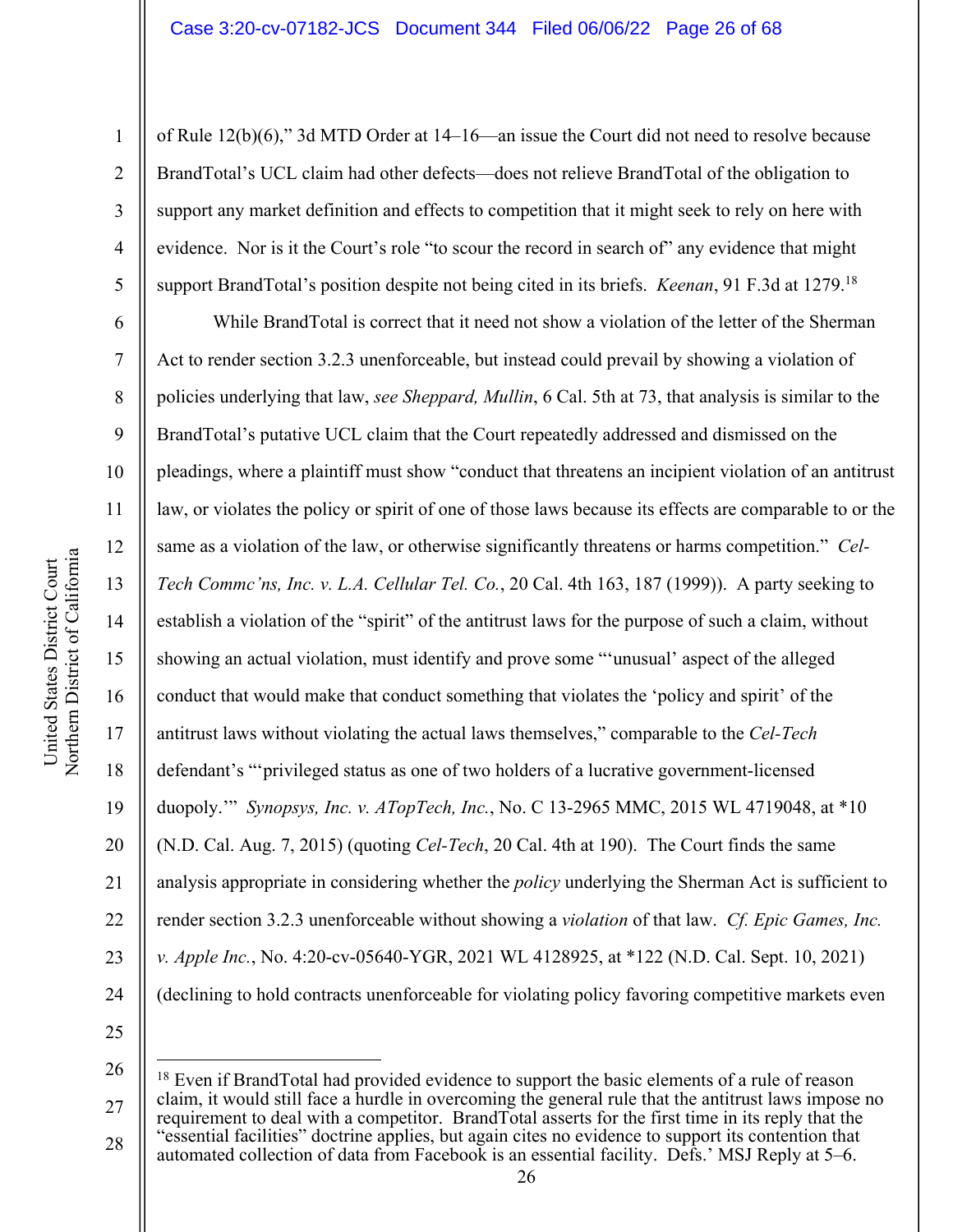1

2

3

4

5

6

7

8

9

10

11

12

13

14

15

16

17

27

where the court determined that portions of the contracts violated the "unfair" prong of the UCL).

Here, as the Court has previously held on a motion to dismiss BrandTotal's UCL unfairness claim, BrandTotal's "theory of what makes Facebook's conduct unfair is relatively straightforward: Facebook is extremely large and powerful," and uses that clout to advance its own competitive interests and prevent BrandTotal from effectively competing. 2d MTD Order at 25–26. Once again, BrandTotal has not identified any unusual circumstances of this case that would threaten competition while evading antitrust enforcement under the actual terms of the antitrust laws, nor has it shown a violation of the antitrust laws. Absent such a showing, the Court declines to hold that the policies underlying those laws require invalidating Meta's terms of use.

Section 16600 is a somewhat different law from the Sherman Act.<sup>19</sup> That statute provides that, subject to exceptions, "every contract by which anyone is restrained from engaging in a lawful profession, trade, or business of any kind is to that extent void." Cal. Bus. & Prof. Code § 16600. It is often invoked in cases involving non-compete agreements that purport to prevent an employee from later working for their employer's competitors, or anti-poaching agreements where two businesses agree not to hire each other's employees (or to pay a penalty if they do). *See VL Sys., Inc. v. Unisen, Inc.*, 152 Cal. App. 4th 708, 713 (2007). This case does not implicate that sort of direct agreement not to compete or not to hire.

18 19 20 21 22 23 24 Section 16600 and its "substantively identical" predecessor statute have also, albeit less commonly, been applied in cases considering agreements to secure monopolies or fix prices—the sort of context addressed by section 1 of the Sherman Act—but when invoked in that manner, it is subject to the rule of reason. *See Ixchel Pharma, LLC v. Biogen, Inc.*, 9 Cal. 5th 1130, 1154–56 (2020). The same issues discussed above in the context of the Sherman Act therefore also apply to section 16600: BrandTotal has not shown, through evidence, harm to competition under the rule of reason.

25 26 In *hiQ Labs, Inc. v. LinkedIn Corporation*, 31 F.4th 1180 (9th Cir. 2022), the Ninth Circuit recently reaffirmed its decision (which had been vacated for reconsideration in light of an

<sup>28</sup> <sup>19</sup> BrandTotal has not invoked the Cartwright Act, Cal. Bus. & Prof. Code §§ 16700–70, California's closer analogue to section 1 of the Sherman Act.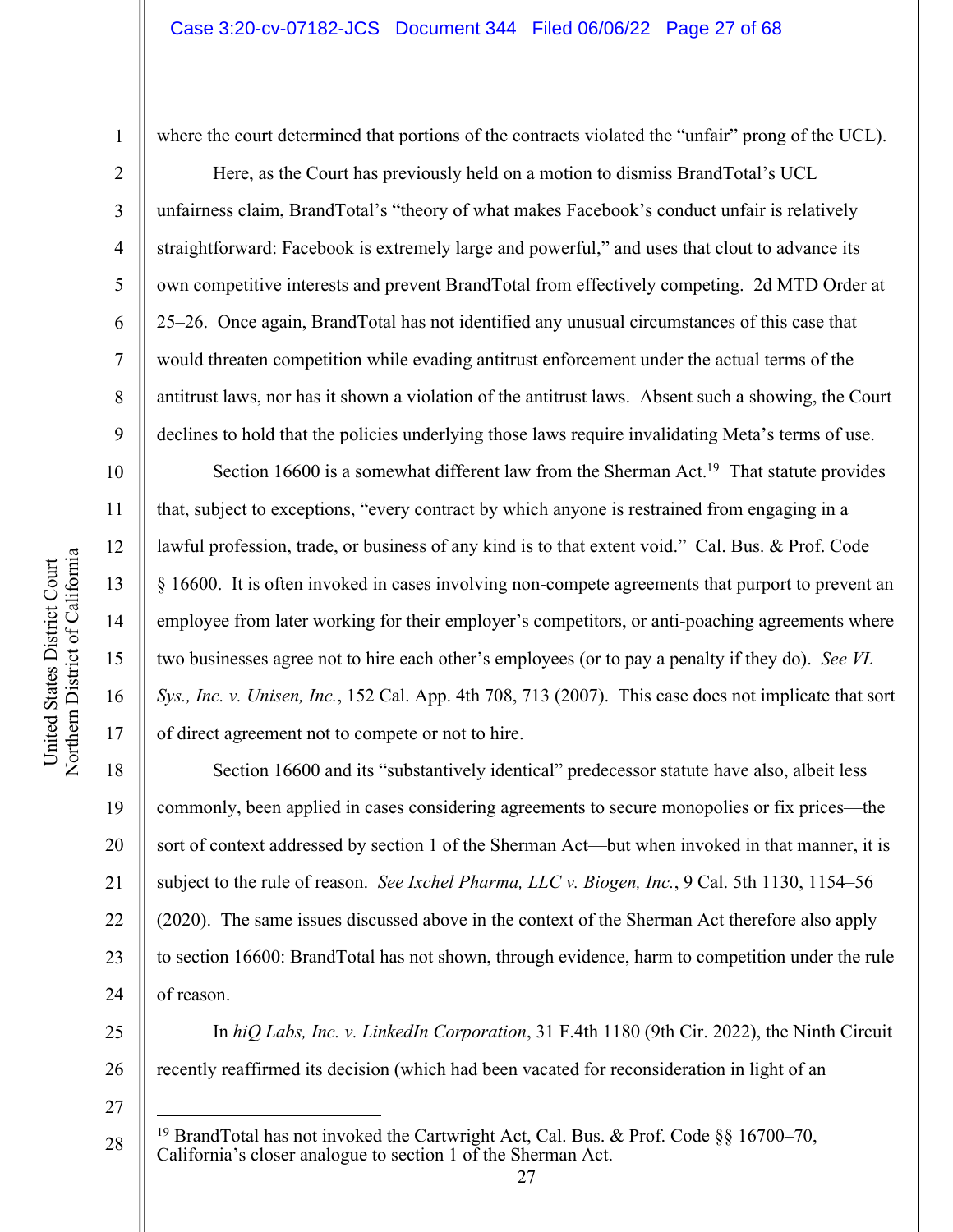#### Case 3:20-cv-07182-JCS Document 344 Filed 06/06/22 Page 28 of 68

Northern District of California Northern District of California United States District Court United States District Court

1

2

3

4

5

6

7

8

9

10

11

12

13

14

15

16

17

18

19

23

intervening Supreme Court decision addressing the CFAA) affirming a preliminary injunction preventing LinkedIn from taking action to block a data analysis company and potential LinkedIn competitor, hiQ, from accessing information that LinkedIn made available to the general public. The Ninth Circuit relied in part on public policy concerns "that giving companies like LinkedIn free rein to decide, on any basis, who can collect and use data—data that the companies do not own, that they otherwise make publicly available to viewers, and that the companies themselves collect and use—risks the possible creation of information monopolies that would disserve the public interest." *Id.* at 1202. But in addition to the distinction that not all of the data at issue in this case is publicly accessible without a Facebook or Instagram account, *hiQ* involved a live claim by hiQ under "unfair" prong of the UCL, *id.* at 1194 n.10, an antitrust theory that BrandTotal attempted to pursue but failed to support here. The procedural context also differs: granting a preliminary injunction is a matter of discretion, *see id.* at 1188, and this Court is aware of no authority requiring the same degree of deference to policy that has been specifically declared by the legislature (or existing caselaw) in the public interest portion of that inquiry as is necessary in considering whether to hold a contract unenforceable. The Court therefore does not construe *hiQ* as suggesting that a contract can be invalidated for its purportedly anticompetitive effects without a showing of harm to competition through the established framework of competition claims, i.e., either the rule of reason or special circumstances recognized as warranting heightened scrutiny.

20 21 22 Taking into account the caution that is always appropriate in considering whether a contract should be declared unenforceable as contrary to public policy, the Court holds that BrandTotal has not met its burden to set aside section 3.2.3 based on harm to competition.

#### iii. Free Speech and Flow of Information

24 25 26 27 28 BrandTotal contends that section 3.2.3. impermissibly burdens interests in free speech and the flow of information, rooted in the First Amendment to the U.S. Constitution and Article I, Section 7 of the California Constitution. Defs.' MSJ at 22–27. That section of the California Constitution relates to due process and equal protection. BrandTotal does not specifically discuss its terms, instead only citing it in passing at the start of its argument regarding free speech. *Id.* at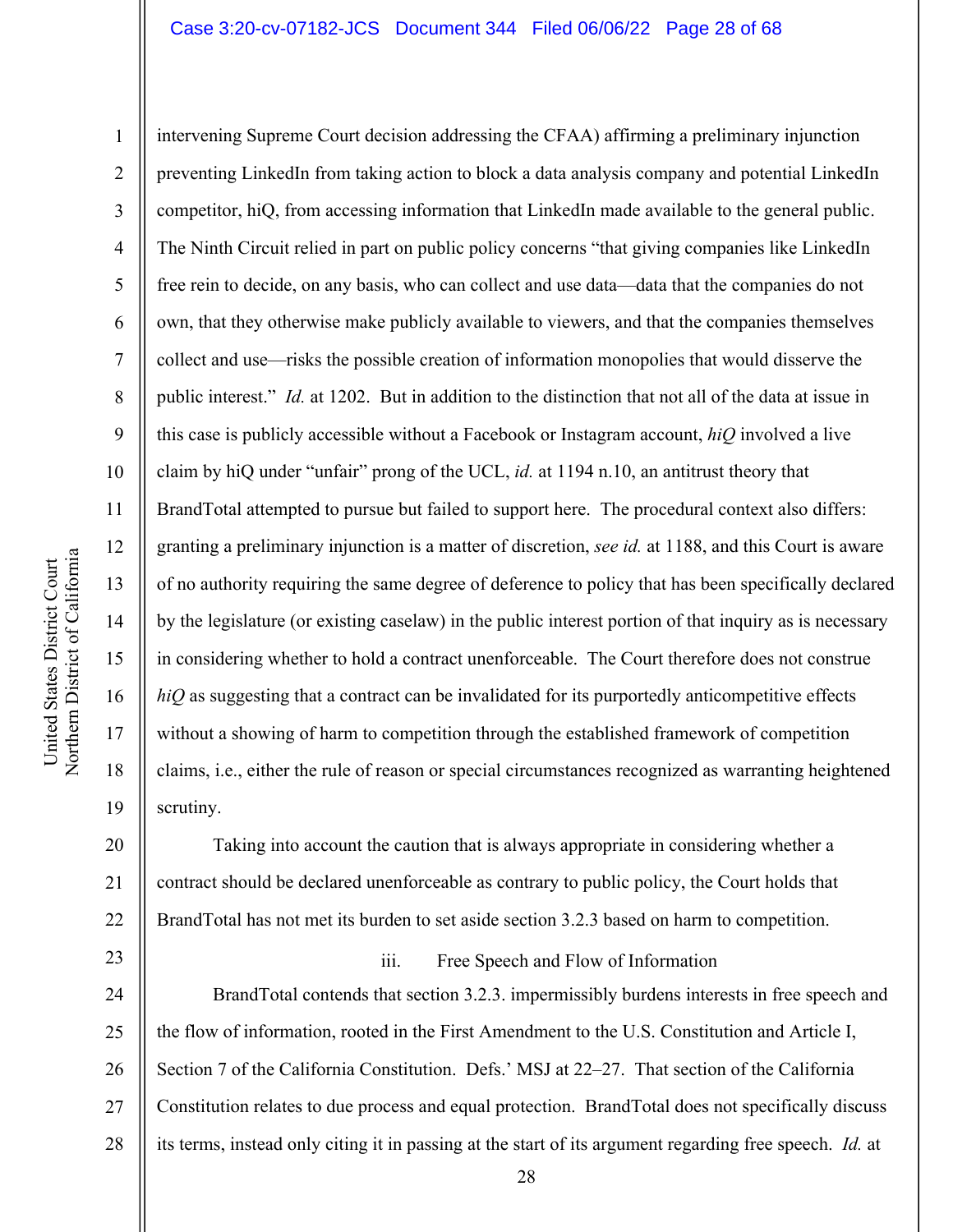22. The Court understands that citation as intended to assert that California law incorporates the free speech protections of the federal Constitution. For reasons that are not clear, BrandTotal has not cited the California Constitution's own free speech protection at Article I, Section 2, which "is at least as broad as and in some ways broader than the comparable provisions of the federal Constitution's First Amendment." *Kasky v. Nike, Inc.*, 27 Cal. 4th 939, 958–59 (2002) (cleaned  $up)$ .<sup>20</sup>

The Supreme Court has recognized that the First Amendment protects commercial advertising, in part due to the need for public "information as to who is producing and selling what product, for what reason, and at what price" to allow for informed participation in and regulation of the economy. *Va. State Bd. of Pharmacy v. Va. Citizens Consumer Council, Inc.*, 425 U.S. 748, 765 (1976). The conduct at issue here, however, is a few steps removed from the state restrictions on advertising in the *Board of Pharmacy* case. This case does not concern direct state action, although BrandTotal is correct that judicial enforcement of a private contract restricting speech can implicate the First Amendment at least to some degree.<sup>21</sup> But BrandTotal does not argue that section 3.2.3 prevents anyone from advertising their services. Nor does section 3.2.3 directly prevent anyone from sharing information about advertisements—the provision is not implicated by a Facebook user discussing the advertisements they have seen, for example, or even by advertising consultants manually browsing Facebook's public ad library to prepare reports for clients. Instead, section 3.2.3 prohibits a particular method of interacting with Meta's services: "access[ing] or collect[ing] data from [Meta's] products using automated means," one application of which is BrandTotal's automated collection of advertising data. BrandTotal cites no authority

21

1

2

3

4

5

6

7

8

9

10

11

12

13

14

15

16

17

18

19

<sup>22</sup>

<sup>23</sup> 24 25 <sup>20</sup> BrandTotal cites *Kasky* solely for its summary of the U.S. Supreme Court's *Board of Pharmacy* decision discussed below. *See* Defs.' MSJ at 22 (quoting *Kasky*, 27 Cal. 4th at 951). The issue before the California Supreme Court in *Kasky* was whether statements by Nike about the working conditions in its factories were commercial speech subject to diminished First Amendment protection if determined to be false or misleading, and thus properly within the scope of the state's consumer protection laws, which the court answered in the affirmative. That holding is of no use to BrandTotal here.

<sup>26</sup> 27 <sup>21</sup> *See, e.g.*, *Nat'l Abortion Fed'n v. Ctr. for Med. Progress*, No. 15-cv-03522-WHO, 2016 WL 454082, at \*18–21 (N.D. Cal. Feb. 5, 2016) (issuing an injunction to enforce a confidentiality

agreement based on the conclusion that the defendants knowingly waived their first amendment rights by entering the agreement, and that any public interest in disclosure of the information at

<sup>28</sup> issue was insufficient to compel a different result), *aff'd*, 685 F. App'x 623 (9th Cir. 2017).

<sup>29</sup>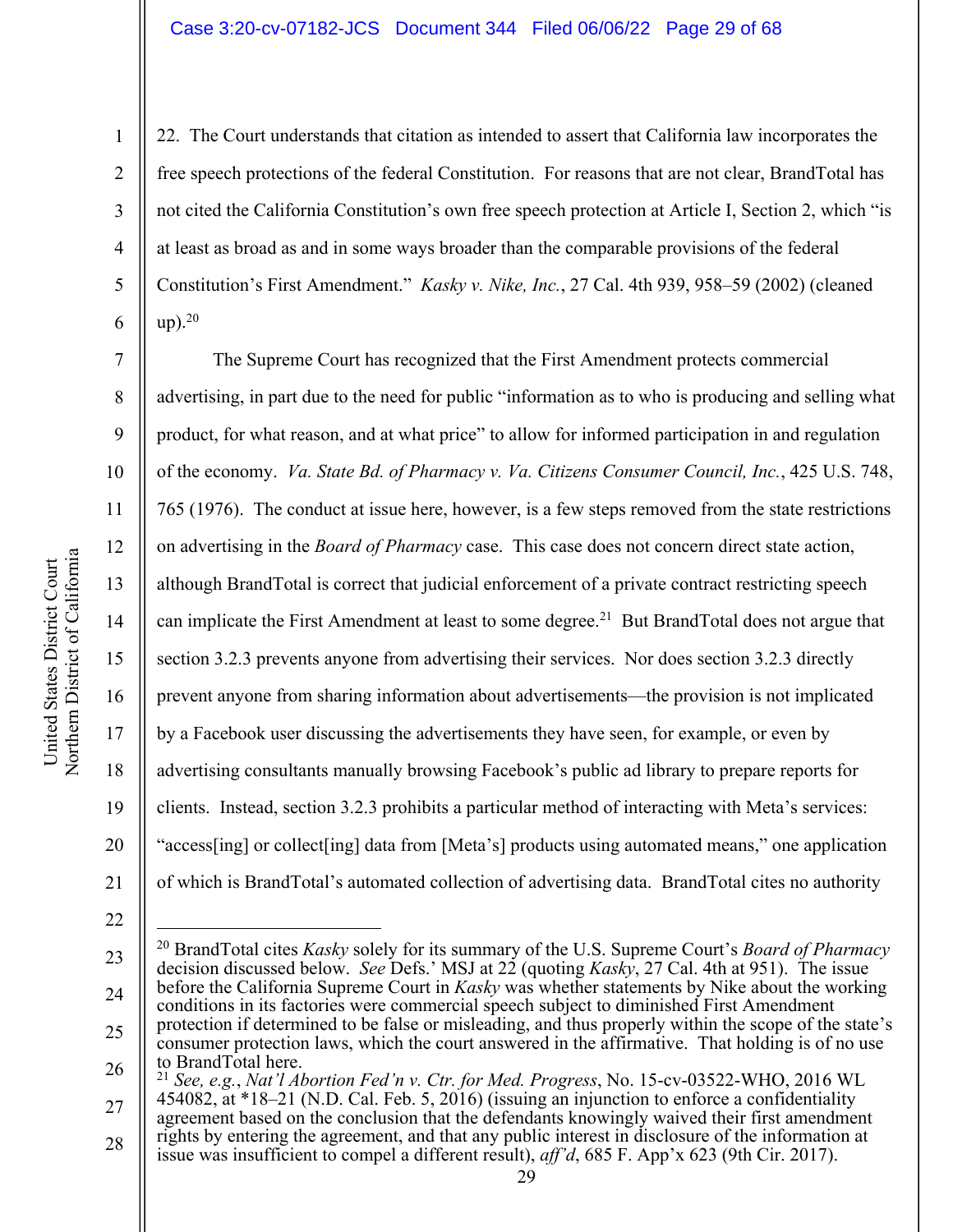#### Case 3:20-cv-07182-JCS Document 344 Filed 06/06/22 Page 30 of 68

finding a contract unenforceable based on the reasoning of *Board of Pharmacy* in a context so far removed from that case, and instead similar to the facts here. Nor is it otherwise clear that the effect of this access restriction so burdens users' ability to speak to what they have seen on Facebook that policies underlying the First Amendment require declaring it unenforceable.

The second line of cases on which BrandTotal relies for its free speech arguments stems from *Lear, Inc. v. Adkins*, 395 U.S. 653 (1969), where the Supreme Court held that an inventor could not rely on estoppel against a licensee or the contractual force of a license agreement to recover royalties if his patent were held invalid. *See* Defs.' MSJ at 22–23. Circuit courts have divided as to whether or when *Lear* applies outside the context of patent law. *Compare Idaho Potato Comm'n v. M & M Produce Farm & Sales*, 335 F.3d 130, 135–39 (2d Cir. 2003) (applying *Lear* to hold that a defendant who had agreed, as part of a since-lapsed license agreement, never to challenge the validity of certain certification marks registered with the USPTO was not estopped from doing so because enforcing the agreement undermined free market principles related to the purpose of certification marks), *with Saturday Evening Post Co. v. Rumbleseat Press, Inc.*, 816 F.2d 1191, 1200 (7th Cir. 1987)22 (declining to apply *Lear* to copyright because the "economic power conferred is much smaller" than that conferred by a patent, and noting that the Sherman Act is a more appropriate framework for any such contract with a meaningful effect on competition), *and Beer Nut, Inc. v. King Nut Co.*, 477 F.2d 326, 328–29 (6th Cir. 1973) (balancing the interests addressed in *Lear* to hold that it does not apply in the trademark context, and that a licensee was estopped from contesting the validity of a mark). Regardless, unlike a license agreement, section 3.2.3 does not govern the publication or use of information once obtained; it prohibits some forms of access to Meta's servers. *Lear* and its progeny do not show that Meta's terms of use are unenforceable.

24 25 In its reply, BrandTotal abandons any effort to link this argument to precedent, dismissing Meta's "focus[] on distinguishing cases that BrandTotal cited for a general proposition . . . that

Northern District of California Northern District of California United States District Court United States District Court

1

2

3

4

5

6

7

8

9

10

11

12

13

14

15

16

17

18

19

20

21

22

23

<sup>27</sup> 28 <sup>22</sup> *Saturday Evening Post* was recognized as abrogated with respect to an unrelated holding regarding harmless error review in *Glickenhaus & Co. v. Household Int'l, Inc.*, 787 F.3d 408, 426 n.12 (7th Cir. 2015).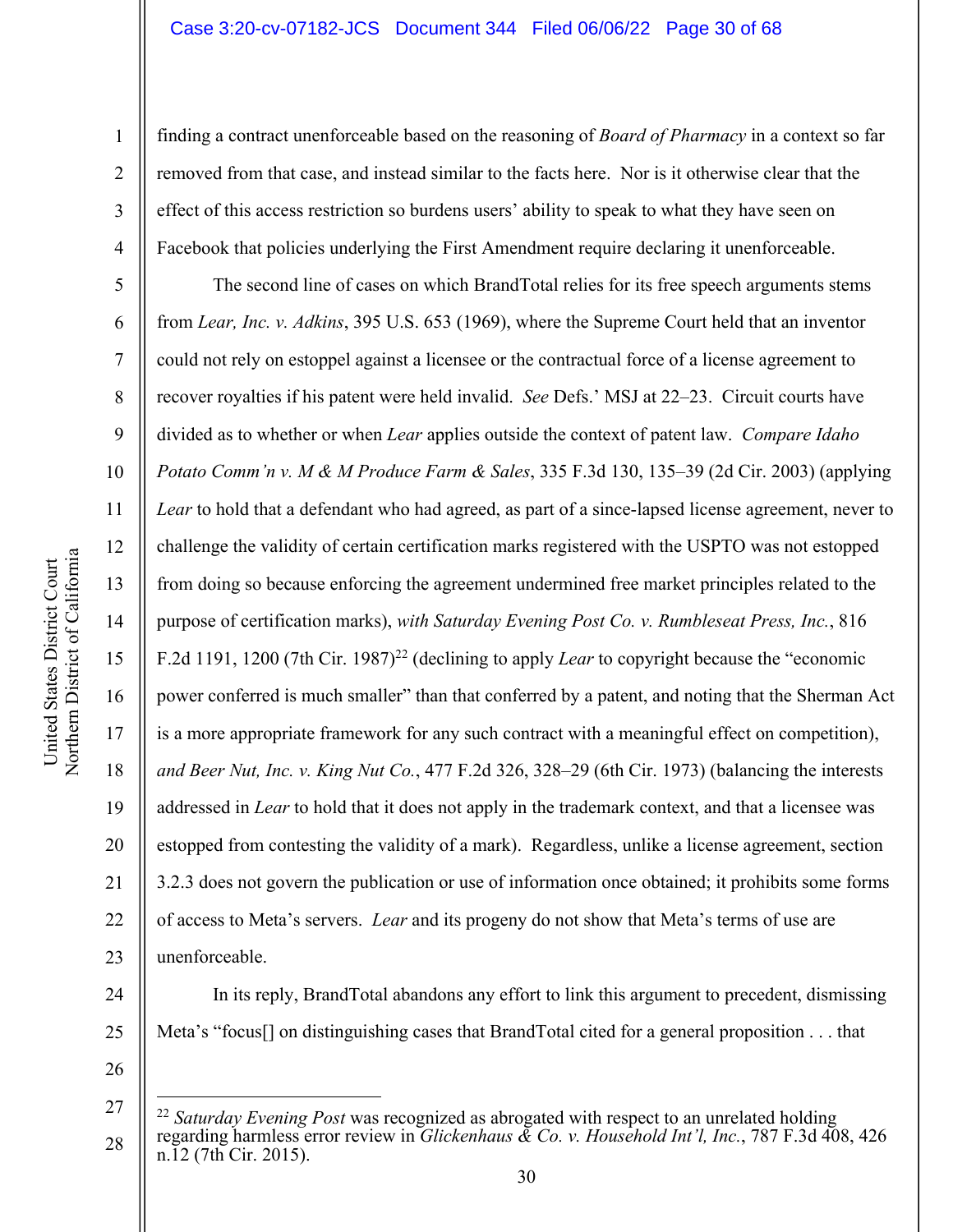### Case 3:20-cv-07182-JCS Document 344 Filed 06/06/22 Page 31 of 68

Northern District of California Northern District of California United States District Court United States District Court

1

2

3

4

5

6

7

8

9

10

11

12

13

14

15

16

17

18

there is a judicially recognized public interest in the free flow of information online" as immaterial when that "general proposition . . . is not legitimately in dispute." Defs.' MSJ Reply at 8. BrandTotal instead reiterates the "real-world information throttling effect of Meta's enforcement," citing Meta's efforts to block research at New York University regarding advertising on Facebook, as well as the FTC's criticism of those efforts and stated position that "efforts to shield targeted advertising practices from scrutiny run counter to" protection of user privacy. *Id.* (citing Fussner MSJ Decl. (dkt. 268-1) Ex. R (FTC Letter)). But BrandTotal has not identified authority that would void Meta's terms of use as to the NYU researchers any more than with respect to itself, and the FTC's statement of concern is not the sort of legislatively or judicially declared public policy that courts have held sufficient to invalidate a contract. BrandTotal's general interest in free flow of information is defined too vaguely to support setting aside a contract regarding means of access without a showing that the courts or legislature have determined that interest outweighs the competing interest in enforceability of contracts under comparable circumstances. *Cf. Beer Nuts*, 477 F.2d at 329 (finding the public interest in avoiding depletion of marks that could be used in commerce "is not so great that it should take precedence over the rule of the law of contracts that a person should be held to his undertakings").

The Court therefore concludes that BrandTotal has not shown Meta's terms of use to be unenforceable as contrary to public policy.

19

#### b. Unconscionability

20 21 22 23 24 25 BrandTotal argues that the terms of use are unconscionable, specifically addressing: (1) the provision in section 4 extending certain restrictions (including section 3) beyond the termination of an account; and (2) a limitation of Meta's liability to no more than the greater of \$100 or the amount the user has paid Meta in the previous year. Defs.' MSJ at 32–33. Although BrandTotal focuses on those provisions as substantially unfair, it argues that the appropriate remedy is to deem section 3.2.3 unenforceable. *Id.* at 33.

26 27 28 Meta contends that BrandTotal waived its unconscionability defense by failing to include it in its October 2021 response to an interrogatory requesting "the full basis for [BrandTotal's] contention" that "it did not breach any contacts with [Meta]" or that the terms of use "were not[]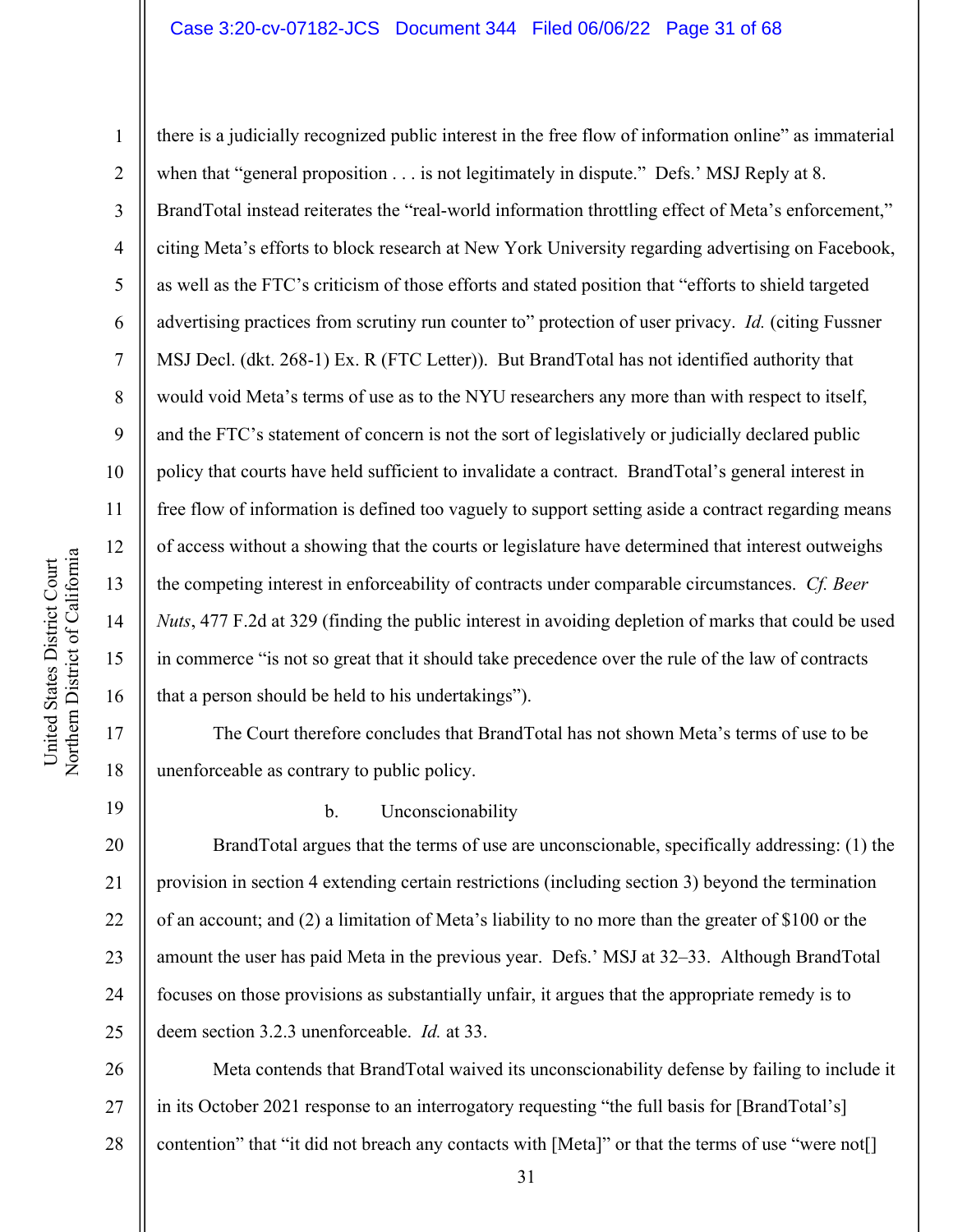### Case 3:20-cv-07182-JCS Document 344 Filed 06/06/22 Page 32 of 68

18

United States District Court Northern District of California

Northern District of California United States District Court

19

20

21

22

23

24

25

26

1

valid contracts between [Meta] and [BrandTotal]." *See* Schultz MSJ Decl. Ex. 36 at 9 (Interrogatory No. 20). BrandTotal argues that it provided sufficient notice of its unconscionability defense by pleading it in its answer and including it in a later response to a different interrogatory, where BrandTotal stated that Meta's enforcement of its terms of use was not a legitimate business purpose for interfering with BrandTotal's contracts because, among other reasons, the terms of use "are overly broad, unconscionable, and contrary to public policy." *See* Burrell Opp'n Decl. (dkt. 303-1) Ex. 29 at 6 (November 2021 response to Interrogatory No. 25). While BrandTotal's should have included unconscionability in its response to Meta's contention interrogatory for defenses to breach of contract, or should have supplemented that response to do so, the Court assumes for the sake of argument that the subsequent interrogatory response asserting that the terms of use are unconscionable provided sufficient notice of BrandTotal's position to avoid waiver. In any event, BrandTotal has not shown that the relevant provisions of the terms of use should be set aside as unconscionable.

"In order to render a contract unenforceable under the doctrine of unconscionability, there must be both a procedural and substantive element of unconscionability." *Ferguson v. Countrywide Credit Indus., Inc.*, 298 F.3d 778, 783 (9th Cir. 2002) (citing *Armendariz v. Found. Health Psychcare Servs., Inc.*, 24 Cal. 4th 83, 6 P.3d 669, 690 (2000)). "[T]he former focus[es] on 'oppression' or 'surprise' due to unequal bargaining power, the latter on 'overly harsh' or 'onesided' results." *Armendariz*, 24 Cal. 4th at 114 (citation omitted). While both of those aspects must be present to find the contract unconscionable, "they need not be present in the same degree[:] . . . the more substantively oppressive the contract term, the less evidence of procedural unconscionability is required to come to the conclusion that the term is unenforceable, and vice versa." *Id.* "Unconscionability is ultimately a question of law for the court." *Marin Storage & Trucking, Inc. v. Benco Contracting & Eng'g, Inc.*, 89 Cal. App. 4th 1042, 1055 (2001). Neither party has suggested here that the question of whether Facebook's terms are unconscionable is inappropriate for resolution on summary judgment.

27 28 "Procedural unconscionability 'concerns the manner in which the contract was negotiated and the circumstances of the parties at that time.'" *Ferguson*, 298 F.3d at 783 (quoting *Kinney v.*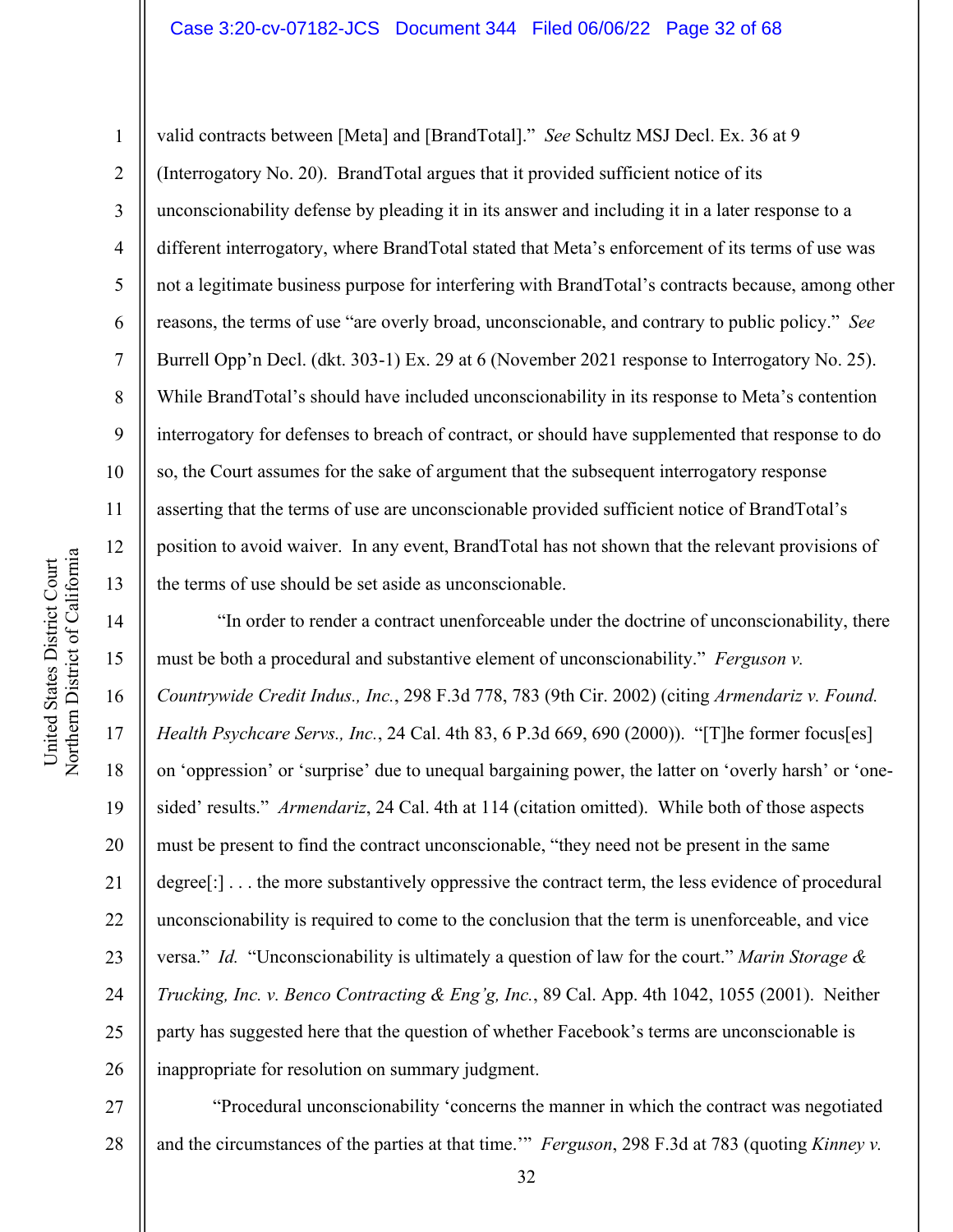#### Case 3:20-cv-07182-JCS Document 344 Filed 06/06/22 Page 33 of 68

*United Healthcare Servs., Inc.*, 70 Cal. App. 4th 1322, 1329 (1999)). That analysis "begins with an inquiry into whether the contract is one of adhesion." *Armendariz*, 24 Cal. 4th at 113. "California courts have consistently held that where a party in a position of unequal bargaining power is presented with an offending clause without the opportunity for meaningful negotiation, oppression and, therefore, procedural unconscionability, are present." *Ferguson*, 298 F.3d at 784. That test is met with respect to Meta's terms of use, at least for nearly all users.<sup>23</sup> There is no dispute that BrandTotal was offered Meta's terms on a take-it-or-leave-it basis, with no power to negotiate. Under California law, that is enough to meet the procedural element of unconscionability. *See Baltazar v. Forever 21, Inc.*, 62 Cal. 4th 1237, 1244 (2016) ("Ordinary contracts of adhesion, although they are indispensable facts of modern life that are generally enforced, contain a degree of procedural unconscionability even without any notable surprises, and bear within them the clear danger of oppression and overreaching." (cleaned up)).

Meta's argument that "courts routinely conclude that sign-up flows like Meta's are sufficient to bind users to terms of service" misses the mark. *See* Pl.'s Opp'n to MSJ (dkt. 303) at 21. The cases Meta cites considered whether the users had consented to the terms, held that they had, and either did not reach questions of unconscionability or found at least some degree of procedural unconscionability. *See Britt v. ContextLogic, Inc.*, No. 3:20-cv-04333-WHA, 2021 WL 1338553 (N.D. Cal. Apr. 9, 2021) (finding mutuals assent and declining to reach questions of unconscionability as properly delegated to an arbitrator); *Nevarez v. Forty Niners Football Co.*, LLC, No. 16-cv-07013, 2017 WL 3492110, at \*12 (N.D. Cal. Aug. 15, 2017) (finding "a low degree of procedural unconscionability" sufficient to consider whether the contract was highly substantively unconscionable); *Loewen v. Lyft, Inc.*, 129 F. Supp. 3d 945, 956 (N.D. Cal. 2015) (same); *Swift v. Zynga Game Network, Inc.*, 805 F. Supp. 2d 904, 915 (N.D. Cal. 2011) (noting that the plaintiff failed to address the standard for unconscionability or present any argument as to

26

25

1

2

3

4

5

6

7

8

9

10

11

12

13

14

15

16

17

18

19

20

21

22

23

<sup>27</sup> 28 <sup>23</sup> The Court need not consider here whether a sufficiently powerful counterparty, such as another Fortune 500 company or a government entity, might have enough bargaining power to effectively negotiate the terms under which it accessed Meta's products.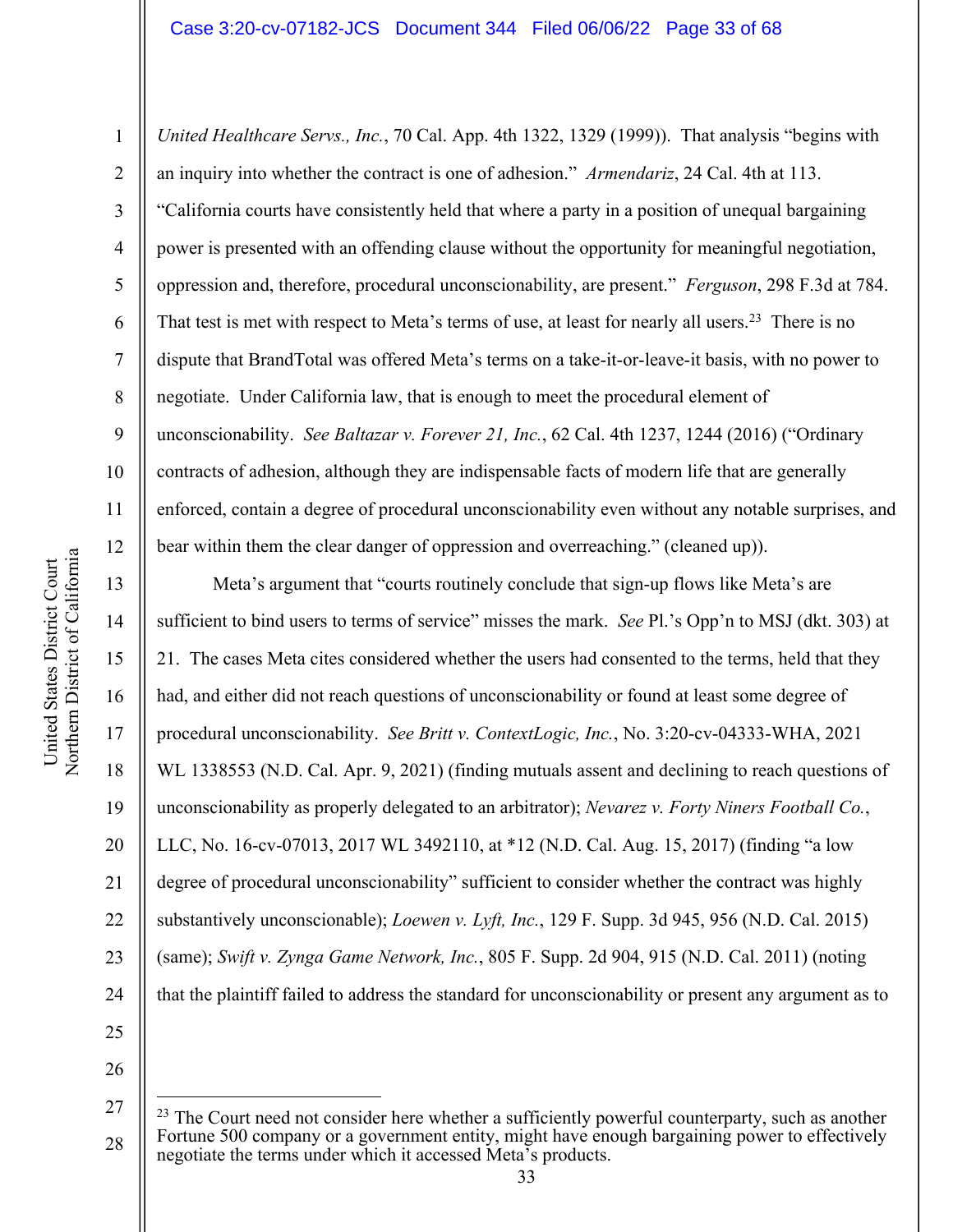why the terms of service at issue were procedurally unconscionable).<sup>24</sup> Because Meta's terms of use are a contract of adhesion, at least as applied to BrandTotal, they are sufficiently procedurally unconscionable to proceed to BrandTotal's arguments regarding substantive unconscionability.

Since the test uses a sliding scale where the *degree* of each form unconscionability is relevant, however, there is reason to evaluate other aspects of procedural unconscionability before turning to the substantive terms of the agreement. BrandTotal notes that Meta's sign-up process includes only text in a small font informing users that "[b]y clicking Sign Up, you agree to our Terms, Data Policy and Cookies Policy," with "Terms" as a small hyperlink, but does not specifically present users with the terms or include a separate box to check to indicate that the user agrees to those terms. Defs.' MSJ at 31 (citing Martens Opening Report ¶¶ 63–66).

Any inconspicuousness of the terms of use might be relevant to whether it is procedurally unconscionable as to individuals creating accounts for personal use. *See In re Facebook Biometric Info. Priv. Litig.*, 185 F. Supp. 3d 1155, 1166 (N.D. Cal. 2016) (raising concerns about Facebook's process of obtaining consent to its terms of use, but finding them enforceable). As to BrandTotal, however, it is less clear why that should matter. BrandTotal is a business built around collecting data from social networks and other websites. It would reasonably have been expected to seek out and understand those terms before agreeing to them. *See* Burrell Opp'n Dec. Ex. 30 (Leibovich Nov. 2021 Dep.) at 20:23–22:5 (confirming the BrandTotal's CEO knew before this lawsuit that all Facebook users must agree to the terms of service before creating an account). BrandTotal in fact sought a legal opinion regarding section 3.2.3, albeit belatedly in 2019, years after it had first created accounts. *See* Burrell Opp'n Decl. Ex. 4.25 Although as noted above Meta's terms were at least to some degree procedurally unconscionable because BrandTotal had no meaningful opportunity to negotiate them, the manner in which Meta presented them during the sign-up

24

25

28 <sup>25</sup> BrandTotal has not pursued a defense based on the advice it received at that time, that advertisements on Facebook did not fall within the scope of Meta's "products" for the purpose of section 3.2.3. *See* Burrell Opp'n Decl. Ex. 4.

1

2

3

4

5

6

7

8

9

10

11

12

13

14

15

16

17

18

19

20

21

22

<sup>26</sup> 27 <sup>24</sup> *Fagerstrom v. Amazon.com, Inc.*, 141 F. Supp. 3d 1051, 1068 (S.D. Cal. 2015), *aff'd sub nom. Wiseley v. Amazon.com, Inc., 709 F. App'x 862 (9th Cir. 2017), applied Washington rather than* California law, which differs in its treatment of this doctrine.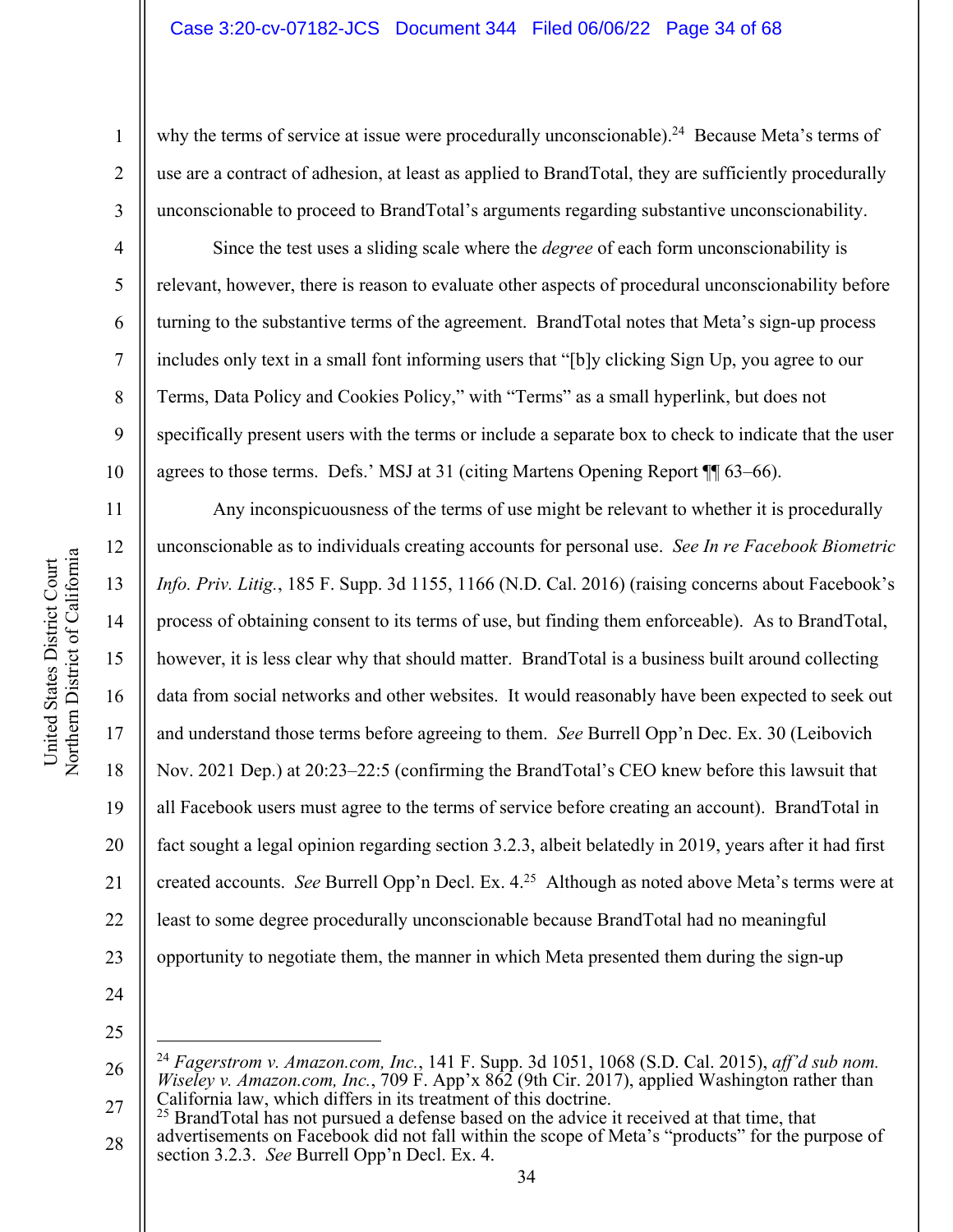#### Case 3:20-cv-07182-JCS Document 344 Filed 06/06/22 Page 35 of 68

1

2

3

4

5

6

7

8

9

10

11

12

13

14

15

16

17

process adds little to the analysis with respect to a sophisticated user like BrandTotal.<sup>26</sup> The Court therefore concludes that the terms of use, as applied to BrandTotal, are only procedurally unconscionable in that they represent a contract of adhesion. Accordingly, "'the agreement will be enforceable unless the degree of substantive unconscionability is high.'" *Loewen*, 129 F. Supp. 3d at 956 (quoting *Serpa v. Cal. Sur. Investigations, Inc.*, 215 Cal. App. 4th 695, 704 (2013)).

BrandTotal's motion for summary judgment does not argue that section 3.2.3, standing alone, meets that standard. Instead, BrandTotal focuses on section 4.2's provision that section 3 (and certain subsections of section 4) remain in place following termination of the remainder of the agreement when a user deletes their account of Meta disables it, and section 4.3's limitation of Meta's liability to exclude certain forms of damages and limit monetary damages against Meta to "not exceed the greater of \$100 or the amount [the user] has paid [Meta] in the past twelve months." Schultz MSJ Decl. Ex. 5, §§ 4.2–3; *see* Defs.' MSJ at 32–33. In its reply, BrandTotal contends that section 3.2.3 is itself substantively unconscionable for the reasons stated in its arguments regarding public policy, Defs.' MSJ Reply at 15–16, but for the same reasons discussed above in the Court's analysis of those arguments, BrandTotal has not shown that any public policy implication of section 3.2.3 meets the high standard of substantive unconscionability applicable where the only meaningful procedural defect is a contract of adhesion.

18 19 20 21 22 23 24 Turning to the related provisions BrandTotal has invoked, the Court is not persuaded that the survival of section 3.2.3 beyond the termination of an account is substantively unconscionable. That is not to say that *any* open-ended commitments in exchange for the temporary provision of a service would be enforceable. The provision at issue here, though, relates specifically to the manner in which a user continues to access Meta's services after their account is terminated. If a user were to walk away from Meta's products entirely, the continuing force of section 3.2.3 would have no effect on them. Notwithstanding the importance of social media platforms as "what for

<sup>27</sup> <sup>26</sup> BrandTotal also argues that the sign-up page contradicts section 4 by stating that users "'can opt out any time' from the 'Terms, Data Policy and Cookies' referenced in the prior sentence." Defs.' MSJ at 32. In context, that language clearly applies to receiving text messages, not to the terms of use. Martens Opening Report  $\overline{\P}$  64 (screenshot of the sign-up page, including the text: "You may

<sup>28</sup> receive SMS Notifications from us and can opt out any time.").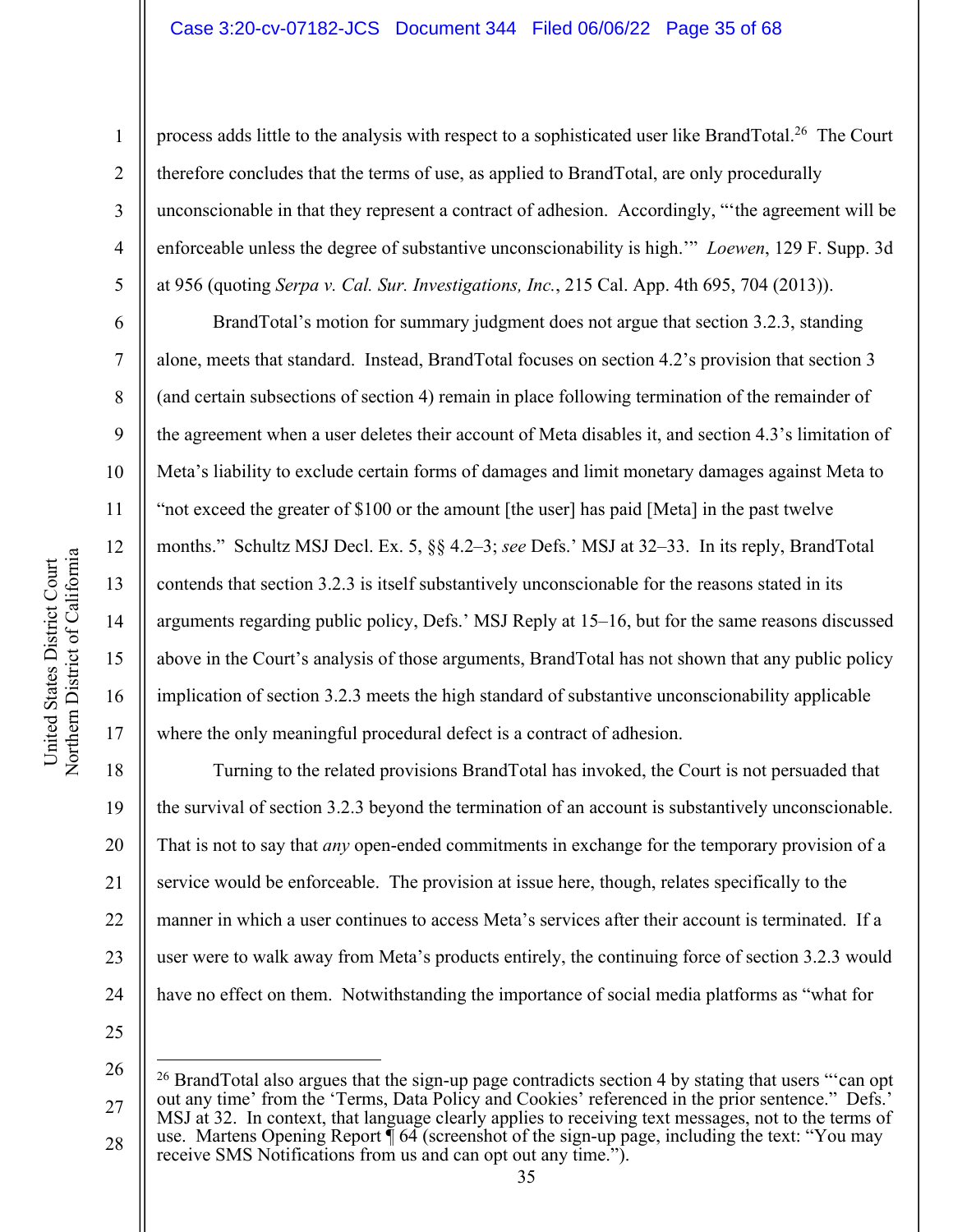7

8

1

many are the principal sources for knowing current events, checking ads for employment, speaking and listening in the modern public square, and otherwise exploring the vast realms of human thought and knowledge," *Packingham v. North Carolina*, 137 S. Ct. 1730, 1737 (2017), it is not manifestly unreasonable for a user to agree, in return for the free services that Meta provides, not to subvert the rules regarding automated access that Meta has put in place for its platforms, even after termination of an account. BrandTotal has not shown the high degree of oppression necessary to prevail on this argument in light of the relatively minor degree of procedural unconscionability at issue.<sup>27</sup>

9 10 11 12 13 14 15 16 17 18 19 20 21 22 23 As for the limitation of liability, that provision is only connected to section 3.2.3 in that, by its terms, Meta could potentially recover far greater damages from BrandTotal for violating section 3.2.3 than BrandTotal could recover from Meta on any potential claim of its own. The limitation of liability is certainly "one-sided," *see Armendariz*, 24 Cal. 4th at 114, but it is only tangentially related to section 3.2.3. California law grants "a trial court some discretion as to whether to sever or restrict [an] unconscionable provision or whether to refuse to enforce the entire agreement," but "contemplate the latter course only when an agreement is 'permeated' by unconscionability." *Id.* at 122 (examining Cal. Civ. Code § 1670.5(a)). Here, if the limitation of liability is unconscionable, the appropriate course would be to decline to enforce that provision, not any other provision (like section 3.2.3) that confers rights or obligations on either party from which liability might arise. BrandTotal's motion only seeks to declare section 3.2.3 unenforceable, and has not focused on whether section 4.3 is itself enforceable. Regardless, because this order disposes of BrandTotal's remaining counterclaims against Meta, the validity of section 4.3 is not relevant to the outcome of the case. To the extent BrandTotal is asserting that Meta's terms are unconscionable as applied to

24

25 26 27  $27$  It is not entirely clear whether Meta is taking the position that even non-automated access by BrandTotal to public (i.e., non-password-protected) portions of Facebook is a violation of section 3.2.3.'s prohibition against "attempt[ing] to access data you do not have permission to access" because Meta has revoked BrandTotal's access to its products. In light of the concerns raised by

28 the Supreme Court in *Packingham* and the Ninth Circuit in *hiQ*, enforcing the terms of use in that manner would raise greater concerns. The Court declines to resolve that issue on the briefing the parties have provided, which did not focus on it.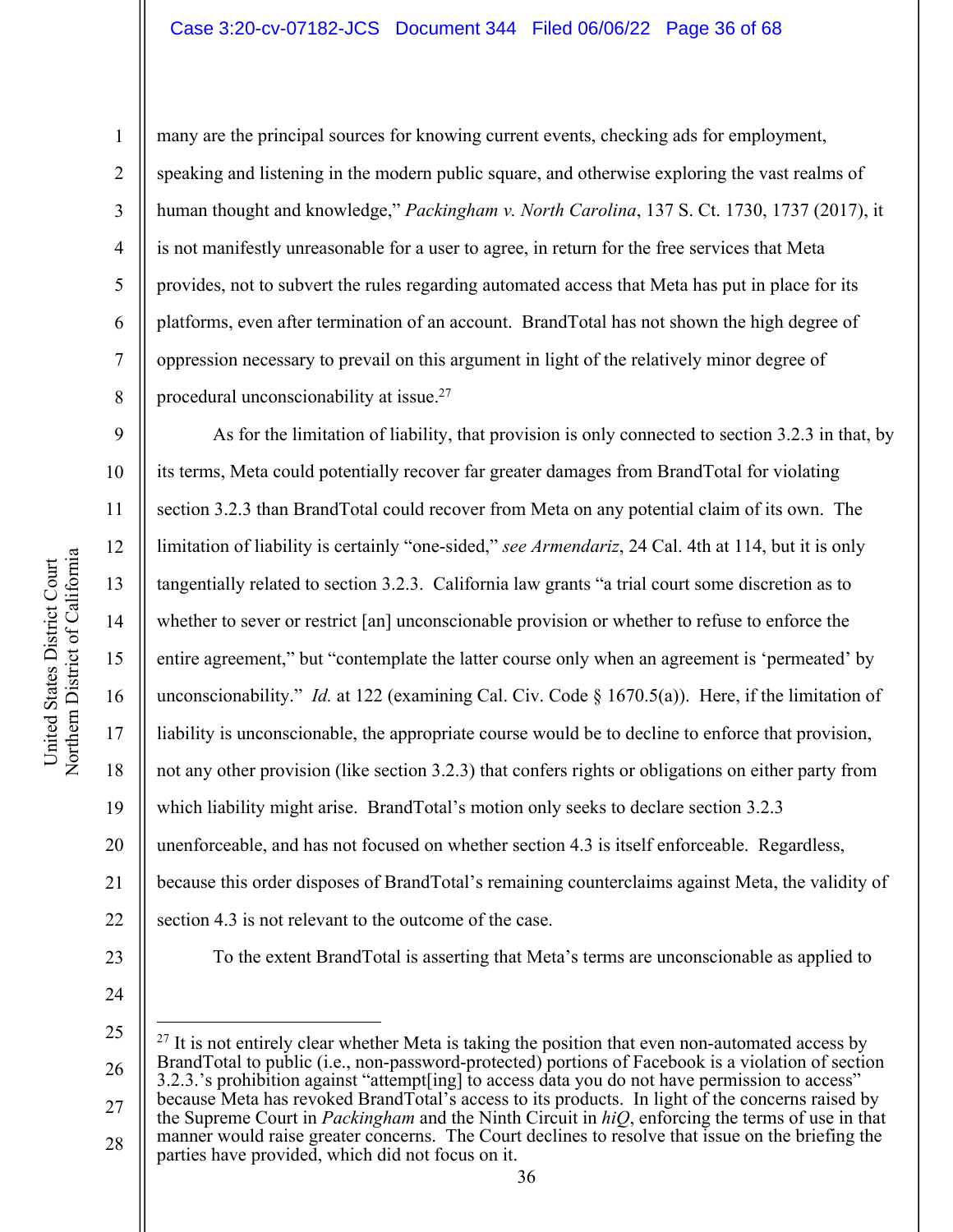## Case 3:20-cv-07182-JCS Document 344 Filed 06/06/22 Page 37 of 68

Northern District of California Northern District of California United States District Court United States District Court

1

2

3

4

5

6

7

8

9

10

11

12

13

14

15

16

17

18

24

BrandTotal's "panelist" users as a defense to Meta's interference with contract claim, the particular terms that it has argued create substantively unconscionability have no relevance to the panelists in this case. The panelists are current rather than former Facebook users, so section 4's extension of certain prohibitions past termination of an account does not affect them, and they are not bringing any claims against Meta, so the limitation of damages against Meta also does not affect them. Even if those provisions were not enforceable against panelists—in fact, even if section 3.2.3 were unenforceable—that would not affect the analysis of whether BrandTotal interfered with Meta's contracts with "panelist" users by inducing those users to share their access credentials with BrandTotal, which is the only basis Meta has asserted for interference with contract. *See* FAC ¶¶ 112–18 (Meta's tortious interference claim). Neither party has moved for summary judgment on Meta's interference claim beyond this issue, so the Court does not address that claim beyond holding that BrandTotal is not entitled to summary judgment that Meta's terms of use are unconscionable with respect to panelists in any material way.

Because BrandTotal has not shown sufficient substantive unconscionability of section 3.2.3 to render it unenforceable in conjunction with the relatively minor procedural unconscionability of a contract of adhesion, BrandTotal's motion for summary judgment on this issue is DENIED.

## **2. Meta's Motion Regarding Breach of Contract**

19 20 21 22 23 Meta seeks summary judgment in its favor on its breach of contract claim. Pl.'s MSJ at 10–16. Again, this claim has four elements: "(1) the contract, (2) plaintiff's performance or excuse for nonperformance, (3) defendant's breach, and (4) the resulting damages to plaintiff." *Armstrong Petroleum Corp. v. Tri-Valley Oil & Gas Co.*, 116 Cal. App. 4th 1375, 1391 n.6 (2004).

#### a. The Contract

25 26 27 28 There is no dispute that BrandTotal created a number of accounts on Meta's platforms, and that all users who create accounts indicate that they agree to Meta's terms of use. *See, e.g.*, Schultz MSJ Decl. Ex. 35 at 3 (responses to Request Nos. 21 and 22, admitting knowledge that all Facebook and Instagram users must agree to the applicable terms of use). BrandTotal contests two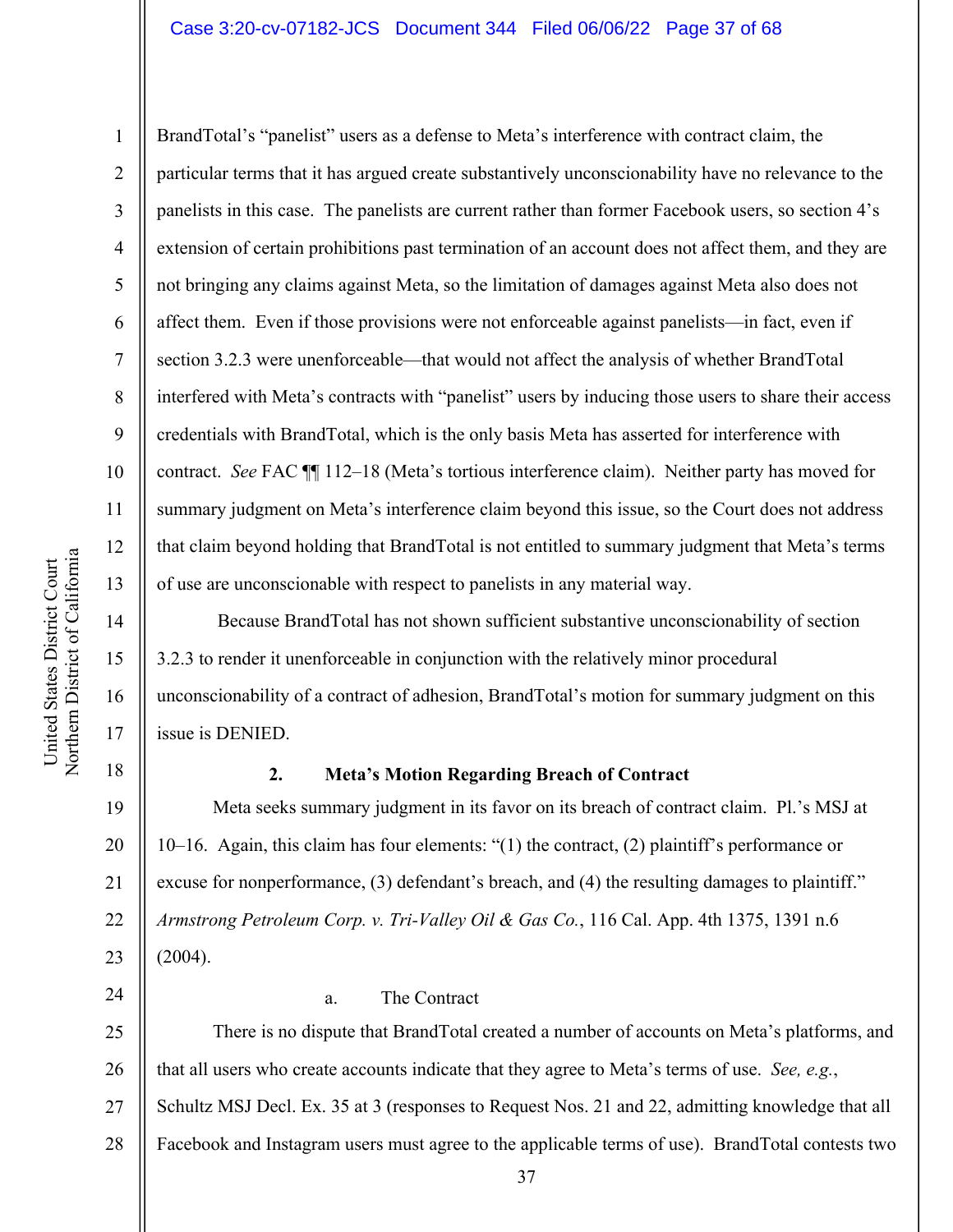## Case 3:20-cv-07182-JCS Document 344 Filed 06/06/22 Page 38 of 68

aspects of the element requiring the existence of a contract: whether the terms of use were enforceable, and whether their effect terminated when Meta disabled BrandTotal's corporate accounts. As discussed above in the context of BrandTotal's motion, BrandTotal has not met its burden to show that the terms of use are unenforceable due to either public policy or unconscionability, and the Court holds as a matter of law that they are not.

As for termination, the terms of use specifically provide that section 3—including section 3.2.3's prohibition of unauthorized automated access and data collection—survives after a user deletes their account or Meta terminates an account. Schultz MSJ Decl. Ex. 5 § 4.2. As discussed above, BrandTotal has not shown that term to be unconscionable. Nor does it conflict with section 3's preface that the commitments stated therein are required in exchange for Meta providing services. *See id.* § 3, Defs.' Opp'n to MSJ at 20–21. As BrandTotal has admitted, Meta *did*  provide services. Schultz MSJ Decl. Ex. 35 at 2 (response to Request No. 19). That Meta requires an ongoing commitment not to take certain action in return for services that might not last as long as that commitment is a coherent structure for an agreement, and section 4.2 is sufficiently clear as to its survival clause to dispel any reasonable confusion. BrandTotal therefore remains bound by section 3, including section 3.2.3.

Even if the relevant provisions of the terms of use did not survive the termination of an account, some of the "Muppet" accounts that BrandTotal employees created for data collection and debugging remained active as of 2022. Schultz MSJ Decl. Ex. 14 (Vardi Dep.) at 142:5– 146:8. BrandTotal's assertion that it "disputes . . . that any of those accounts belong to BrandTotal" is not supported by evidence. *See* Defs.' Opp'n to MSJ at 21. BrandTotal thus remains bound by the terms of use.

23

# b. Meta's Performance

24 25 26 27 28 BrandTotal specifically admitted performance by Meta prior to September 30, 2020. Schultz MSJ Decl. Ex. 35 at 2 (response to Request No. 19). There is evidence that certain accounts created by BrandTotal remained active as of February of 2022, suggesting that Meta has continued to perform under the terms of use at least as to accounts not terminated. *See id.* Ex. 14 (Vardi Dep.) at 142:5–146:8. In its response to a contention interrogatory that included a request

1

2

3

4

5

6

7

8

9

10

11

12

13

14

15

16

17

18

19

20

21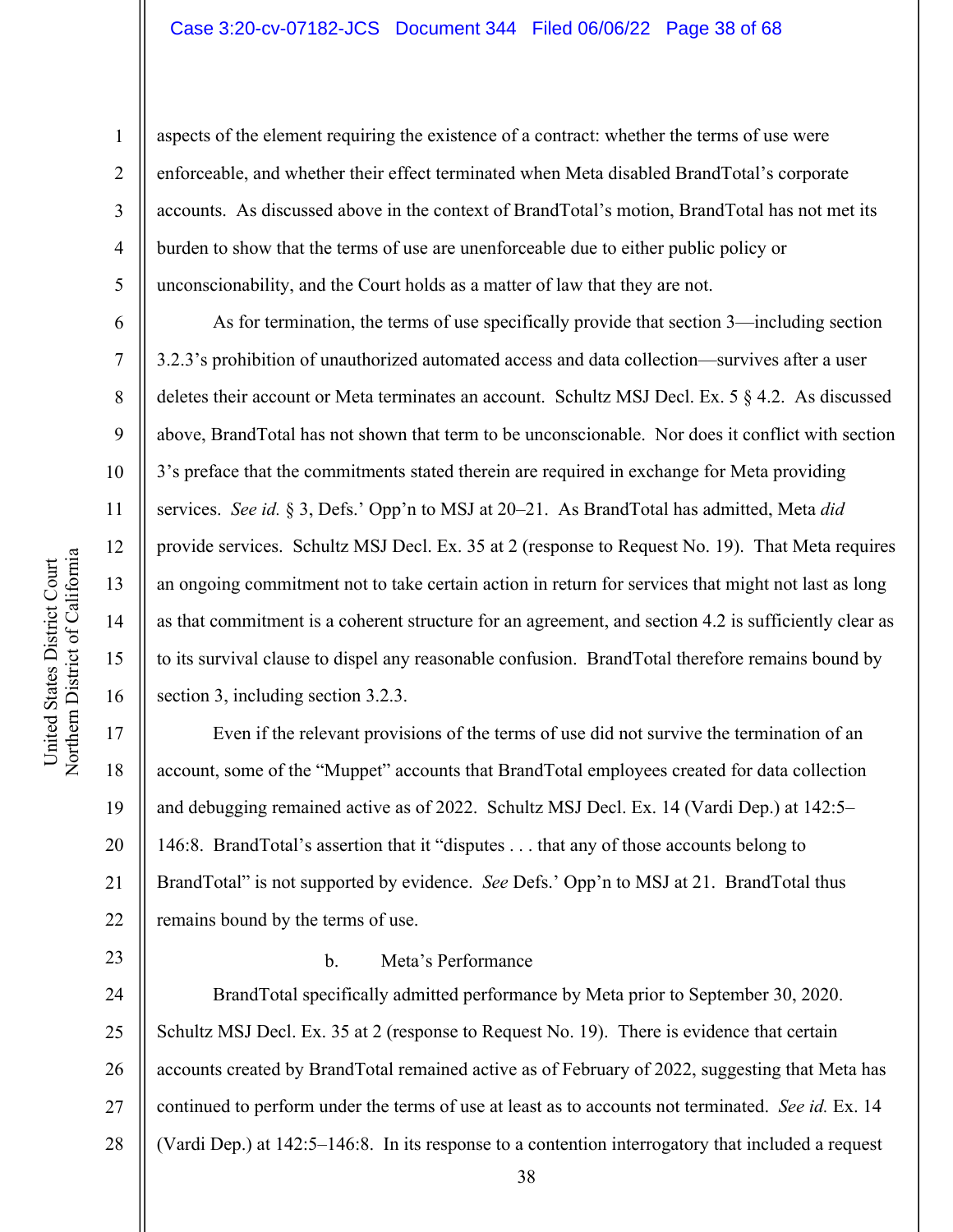#### Case 3:20-cv-07182-JCS Document 344 Filed 06/06/22 Page 39 of 68

to describe "whether you contend . . . that Facebook and/or Instagram did not perform their obligations," BrandTotal did not include any such assertion. *Id.* Ex. 36 at 9 (Interrogatory No. 20). Nor has BrandTotal argued in its briefing that any nonperformance is a defense to these claims. Meta is entitled to summary judgment as to its own performance under the terms of use.

# c. Breach by BrandTotal

The parties do not dispute that at least some conduct by BrandTotal breached the terms of use as written. Meta offers evidence that BrandTotal accessed and collected data from Facebook and Instagram using automated means through its various consumer products installed by users and through back-end processes from its own servers. *See, e.g.*, Martens Opening Report ¶¶ 28– 50 (summary of opinions).

16 20 In disputing the element of breach, BrandTotal argues only that UpVoice 2021 does not breach Meta's terms of use, because it collects data only from panelists' computers. Defs.' Opp'n to MSJ at 22. In an October 2021 response to an interrogatory seeking all of BrandTotal's contentions that it did not breach the terms of use or that the terms are not enforceable, BrandTotal asserted only that the terms of use are unenforceable as against public policy and that the parties' contractual relationship ended when Meta terminated BrandTotal's accounts in October of 2020. Schultz MSJ Decl. Ex. 36 at 9–11 (response to Interrogatory No. 20). Moreover, in a supplemental response to a request for admission that BrandTotal "collect[s] information and data from password-protected locations on the Facebook and Instagram platforms," BrandTotal admitted that "the versions of UpVoice released after February 26, 2021, collect only the creative ID of an advertisement, the advertiser name, and the advertiser page name from password-protect locations of Facebook." *Id.* Ex. 21 at 2 (supplemental response to Request No. 1). BrandTotal has therefore waived any argument that UpVoice 2021—or any other conduct alleged in Facebook's amended complaint—did not violate the terms of use as written.<sup>28</sup> Meta is

25 26

1

2

3

4

5

6

7

8

9

10

11

12

13

14

15

17

18

19

21

22

23

<sup>27</sup> 28 <sup>28</sup> There is perhaps some tension between this holding and the Court's holding below that UpVoice 2021 does not access Meta's servers for the purpose of the CFAA. Any such tension results at least in part from BrandTotal's waiver of arguments with respect to breach of contract. The Court does not reach the question of whether BrandTotal could have prevailed on the question of whether UpVoice 2021 breaches section 3.2.3 had it preserved that argument.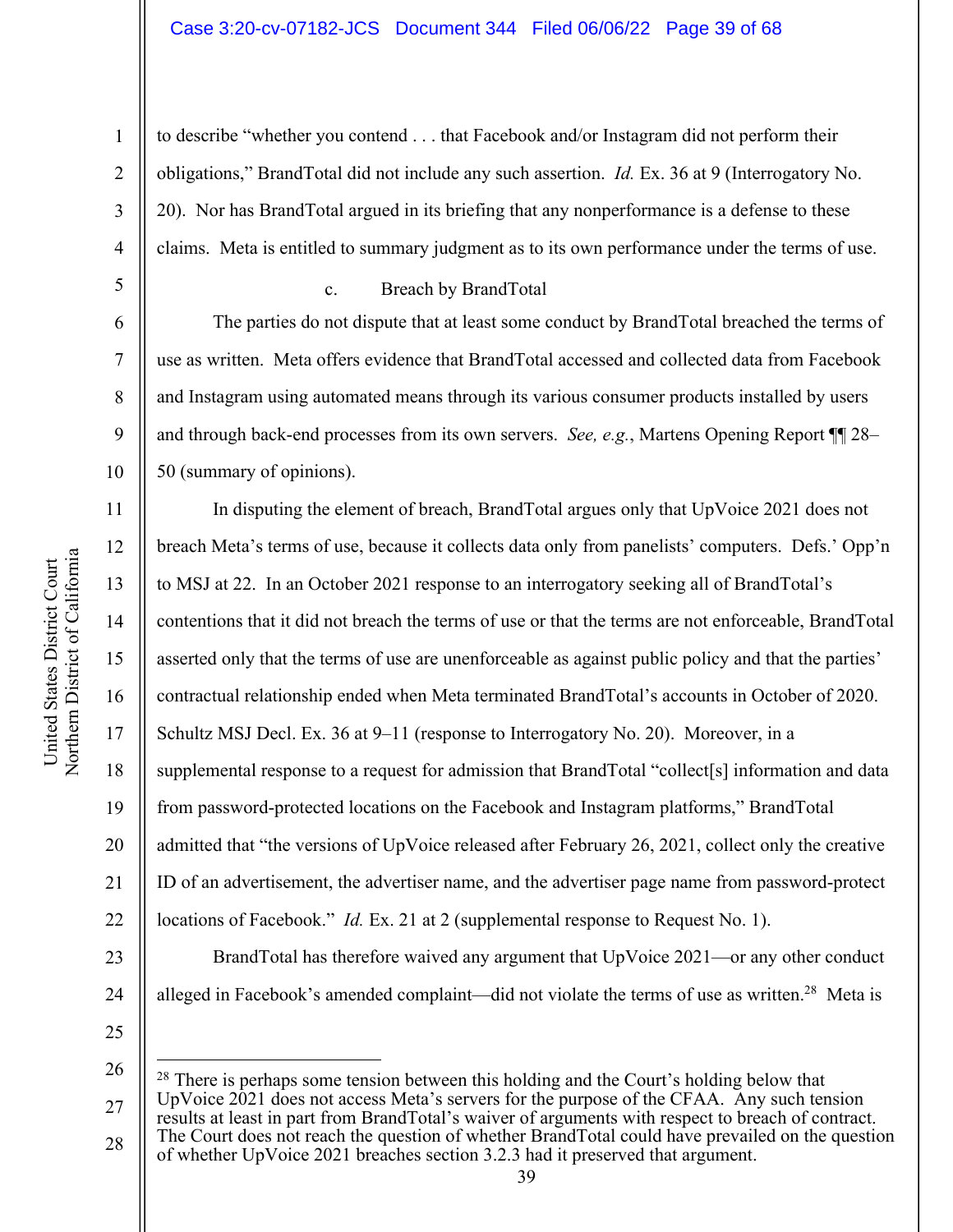entitled to summary judgment on the issue of breach.

2

3

4

5

6

7

8

9

10

11

12

13

14

15

16

17

1

d. Damages

Finally, BrandTotal disputes the element of damage. Defs.' Opp'n to MSJ at 13–20. The only compensatory damages Meta has asserted are based on the cost of its investigation in response to BrandTotal's breach, but it also argues that it should be permitted to proceed based on a theory of unjust enrichment or the possibility of nominal damages.

Although damages are often recited as an element of a breach of contract claim, a recent California appellate decision reaffirmed older authority holding that nominal damages are available for breach of contract and can support entry of judgment in favor of a plaintiff who suffered "no appreciable harm":

> We agree the trial court should have awarded nominal damages in light of the jury's unchallenged finding of breach. [California Civil Code] Section 3360 provides: "When a breach of duty has caused no appreciable detriment to the party affected, he may yet recover nominal damages." California courts have applied section 3360 to conclude that "[a] plaintiff is entitled to recover nominal damages for the breach of a contract, despite inability to show that actual damage was inflicted upon him." (*Sweet v. Johnson* (1959) 169 Cal.App.2d 630, 632, 337 P.2d 499 (*Sweet*).) Nominal damages may be properly awarded for the violation of a contractual right because "failure to perform a contractual duty is, in itself, a legal wrong that is fully distinct from the actual damages." (*Ibid.*)

18 *Elation Sys., Inc. v. Fenn Bridge LLC*, 71 Cal. App. 5th 958, 965–66 (2021). The court

19 specifically rejected the reasoning of two Ninth Circuit cases on which BrandTotal relies to assert

20 that actual damages are a necessary element of the claim, in part because they did not "consider[]

21 the availability of nominal damages in the absence of actual damage." *Id.* at 967 ("Accordingly,

22 we follow California law as provided in section 3360 and *Sweet* . . . and do not find *Aguilera* or

23 *Ruiz* persuasive on the point."); *see* Defs.' Opp'n to MSJ at 14–17 (citing, *e.g.*, *Aguilera v. Pirelli* 

24 *Armstrong Tire Corp.*, 223 F.3d 1010, 1015 (9th Cir. 2000); *Ruiz v. Gap, Inc.*, 622 F. Supp. 2d

25 908 (N.D. Cal. 2009), *aff'd*, 380 F. App'x 689 (9th Cir. 2010)).

26 27 28 Ninth Circuit interpretations of state law are "only binding in the absence of any subsequent indication from the California courts that our interpretation was incorrect." and "[i]n the absence of a pronouncement by the highest court of a state, the federal courts must follow the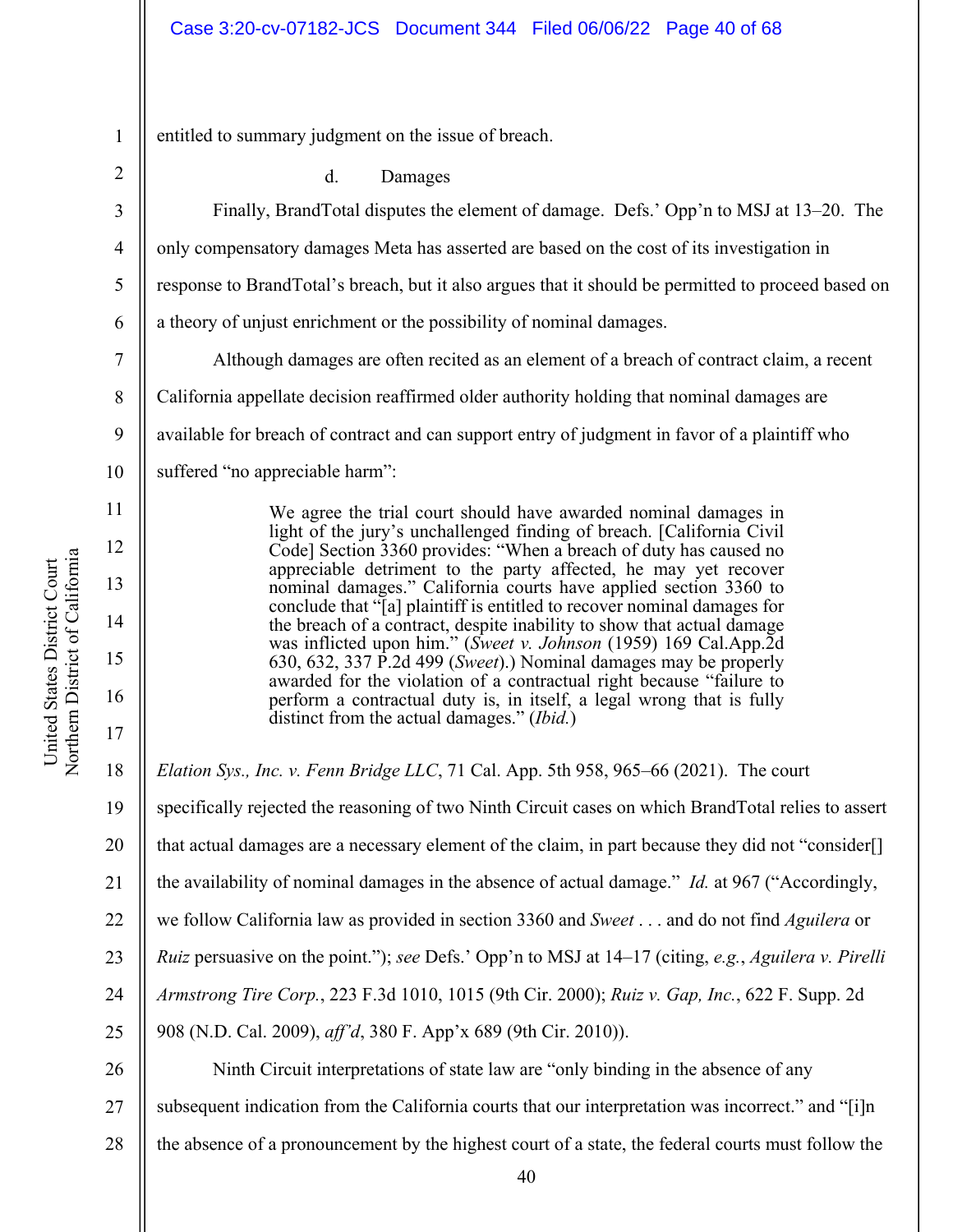7

8

9

10

11

12

13

14

15

16

1

decision of the intermediate appellate courts of the state unless there is convincing evidence that the highest court of the state would decide differently." *Owen ex rel. Owen v. United States*, 713 F.2d 1461, 1464 (9th Cir. 1983) (cleaned up). The Court is aware of no convincing evidence that the California Supreme Court would decide this issue differently from the *Elations Systems* court's conclusion that even a plaintiff who has not suffered actual damages may prevail on a claim for breach of contract.

Meta seeks summary judgment only as to liability, and not as to any particular amount of damages. *See* Pl.'s Prop'd Order (dkt. 272-9). Nor has BrandTotal moved for summary judgment—as opposed to arguing in its opposition to Meta's motion—that any particular portion of Meta's damages are not compensable. *See generally* Defs.' MSJ. The Court therefore need not decide at this juncture whether Meta is entitled to all of the damages it has asserted, and declines to do so when no party specifically sought summary judgment as to such issues. Since at least nominal damages are available and sufficient to support the claim, Meta is entitled to judgment in its favor on its claim for breach of contract, with the amount of any actual damages to be proven at trial. Meta's motion for summary judgment on this claim is GRANTED.

## **C. Meta's CFAA and CDAFA Claims**

17 18 19 20 21 22 23 24 25 26 27 Both parties seek summary judgment on at least some aspects of Meta's claims under the CFAA and the CDAFA. The CFAA "subjects to criminal liability anyone who 'intentionally accesses a computer without authorization or exceeds authorized access,' and thereby obtains computer information. 18 U.S.C. § 1030(a)(2). It defines the term 'exceeds authorized access' to mean 'to access a computer with authorization and to use such access to obtain or alter information in the computer that the accesser is not entitled so to obtain or alter.'  $\S$  1030(e)(6)." *Van Buren v. United States*, 141 S. Ct. 1648, 1652 (2021). It also allows for a civil action for damages and injunctive relief by "[a]ny person who suffers damage or loss by reason of a violation of this section," provided that at least one of several conditions are met. 18 U.S.C.  $\S$  1030(g). The condition on which Meta hangs its claim here is a requirement to show a loss of at least \$5,000 during a one-year period. Pl.'s MSJ at 18; *see* 18 U.S.C. § 1030(a)(5)(B)(i).

28

"[T]he CFAA was enacted 'primarily to address the growing problem of computer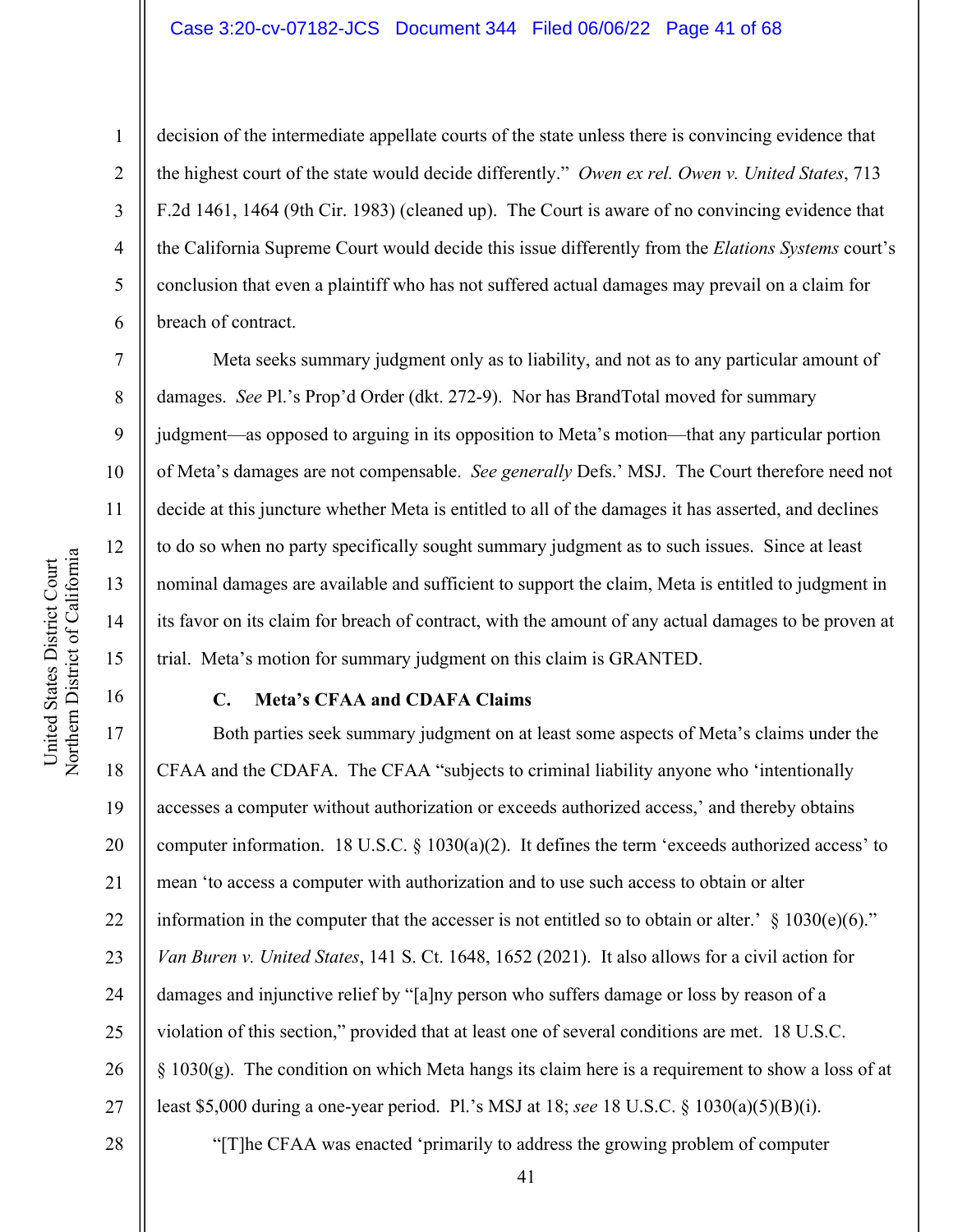## Case 3:20-cv-07182-JCS Document 344 Filed 06/06/22 Page 42 of 68

hacking,' such that the en banc Ninth Circuit has favored an interpretation of the statute that 'maintains the CFAA's focus on hacking rather than turning it into a sweeping Internet-policing mandate.'" *Brodsky v. Apple Inc.*, 445 F. Supp. 3d 110, 129 (N.D. Cal. 2020) (quoting *United States v. Nosal* ("*Nosal I*"), 676 F.3d 854, 858 (2012) (en banc)). Moreover, since the CFAA "is primarily a criminal statute," and is interpreted consistently in the criminal and civil contexts, the rule of lenity applies and "requires courts to limit [its] reach . . . to the clear import of [its] text and construe any ambiguity against" enforcement. *LVRC Holdings LLC v. Brekka*, 581 F.3d 1127, 1134–35 (9th Cir. 2009).

California's CDAFA, also sometimes cited as the California Computer Crime Law or simply Penal Code section 502, is a state law counterpart to the CFAA. Courts have held that CDAFA claims generally "rise or fall with . . . CFAA claims because the necessary elements of Section 502 do not differ materially from the necessary elements of the CFAA, except in terms of damages." *Brodsky*, 445 F. Supp. 3d at 129 (cleaned up). One difference between the two statutes is that the CDAFA "does not impose a minimum of \$5,000 in damages." *Id.* The parties here appear to agree that, with the exception of the minimum damages requirement under the CFAA, these claims are coextensive for the purpose of the present motions.

# **1. BrandTotal's Motion Regarding the CFAA and CDAFA**

18 19 20 21 22 BrandTotal seeks summary judgment on these claims only "with respect to UpVoice 2021 and ongoing server-side collection." Defs.' MSJ at 33 (heading capitalization altered). It contends that UpVoice 2021 only accesses panelists' computers, not Meta's computers. BrandTotal also assert that under its current practices of collecting data directly from Facebook servers, it only accesses publicly available websites, which are outside the scope of the statutes.

23 24 25 26 27 28 Beginning with the question of whether UpVoice 2021 "accesses" Meta's computers within the meaning of the CFAA, the Court agrees with BrandTotal that it does not. Meta's expert David Martens only identifies that program as using "reactive" data collection, logging and sending to BrandTotal data that users receive from Facebook through their normal use of the website. *See* Martens Opening Report § 8.3.1. Meta cites evidence from BrandTotal witnesses that UpVoice 2021 "'listen[s] to network data being transmitted over the wire' from Meta's

1

2

3

4

5

6

7

8

9

10

11

12

13

14

15

16

17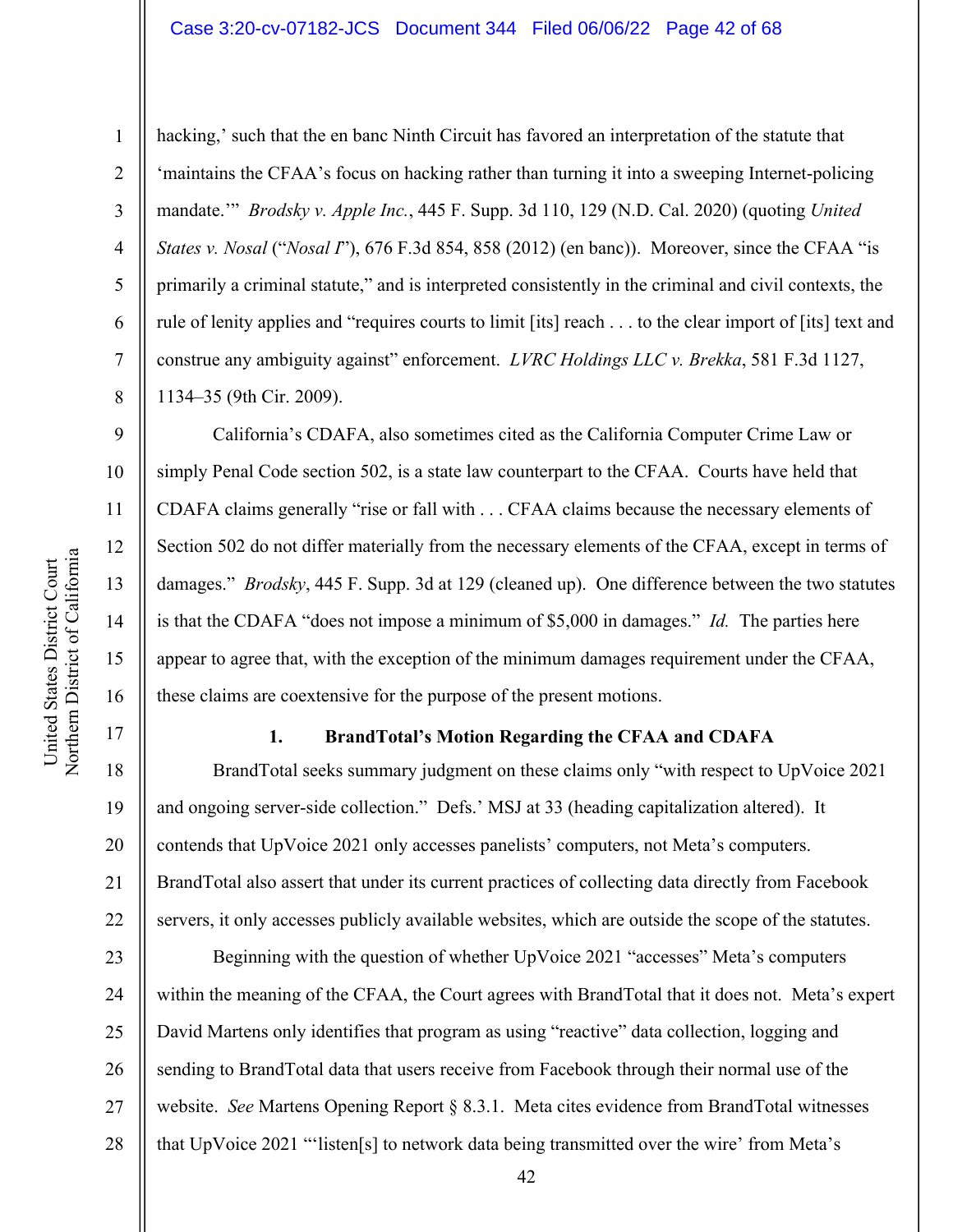#### Case 3:20-cv-07182-JCS Document 344 Filed 06/06/22 Page 43 of 68

computers, [Burrell Opp'n Decl.] Ex. 35 (Sherwood Rebuttal Rep.) ¶ 90, and 'pars[es] different elements' from 'Facebook's social feed,' [*id.*] Ex. 36 (Dor March 10, 2021 Dep. Tr.) at 44:14- 45:11. According to Meta, those functions constitute "'communicat[ing] with" Meta's servers, which one decision has suggested establishes "access" for the purpose of the CFAA. Pl.'s Opp'n to MSJ at 26 (quoting *United States v. Nosal*, 930 F. Supp. 2d 1051, 1063 (N.D. Cal. 2013) (in turn quoting Black's Law Dictionary))) (alteration in Meta's brief). But the evidence that Meta cites only describes UpVoice accessing and processing the data that Meta has sent to the individual users—incidentally, information that Meta has never argued users are not free to share as they see fit—not proactively "accessing" or "communicating with" Meta's servers. Meta cites no case extending the CFAA to comparable conduct, and the statute is at most ambiguous as to whether it could encompass BrandTotal analyzing data on users' computers that the users are authorized to access from Facebook. Under the rule of lenity, the Court is required to construe such ambiguity narrowly, and holds that the statute does not encompass UpVoice 2021's data collection, at least where it is installed by individuals who are not subject to any sort of direction by BrandTotal. BrandTotal's motion for summary judgment is GRANTED as to that issue.

Turning to the question of BrandTotal's access to Meta's servers using its own computers, BrandTotal agrees that Meta revoked its access in October of 2020. The parties dispute whether BrandTotal continues to access password-protected portions of Facebook, or limits its access to portions of Facebook that are available to the public without a password.

20 21 22 23 24 25 26 27 28 Before reaching that dispute as to what, exactly, BrandTotal is doing, the Court begins with the question of whether the CFAA governs access to non-password-protected pages on Facebook and Instagram. The Ninth Circuit considered that question in *hiQ*, holding both before and after remand by the Supreme Court "that the concept of 'without authorization' does not apply to public websites." *hiQ*, 31 F.4th at 1199 (applying the "gates up" or "gates down" framework that the Supreme Court set forth in *Van Buren*, 141 S. Ct. at 1658–59). The parties' regular briefing on the present motions occurred after the Supreme Court vacated the Ninth Circuit's first *hiQ* decision for reconsideration in light of *Van Buren* and before the Ninth Circuit reaffirmed that decision on remand. Meta's argument that the CFAA applies where a specific party's access to an

1

2

3

4

5

6

7

8

9

10

11

12

13

14

15

16

17

18

19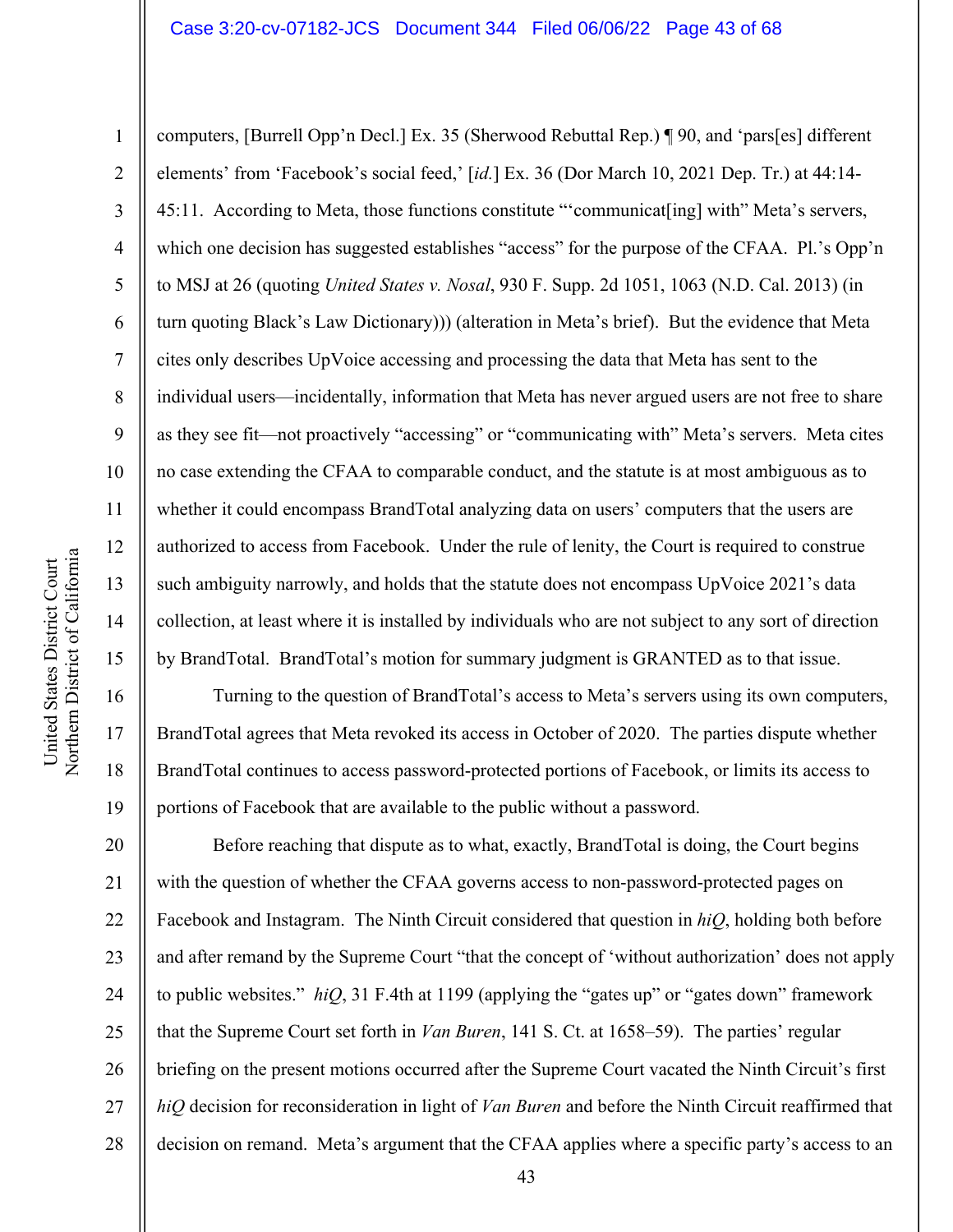otherwise public website has been revoked, *see* Pl.'s Opp'n to MSJ at 28–29, was therefore potentially viable at the time Meta filed its briefs, but has since been foreclosed by circuit precedent.29

In a supplemental brief that Meta filed after the Ninth Circuit issued its new *hiQ* decision, Meta contends that the advertisement pages at issue are not actually public, but instead that "the general default for [those pages] *is* password protection" because while "Meta allows nonauthenticated users to access certain ad URLs a very limited number of times, it then redirects them to a log-in page and prevents further access." Pl.'s Supp'l Br. (dkt. 327) at 3 (citing Schultz MSJ Decl. Ex. 1 (Martens Opening Report) ¶¶ 209–21; *id.* Ex. 20 (Sherwood Report) ¶ 142 (asserting that most advertisement pages can be accessed without a password but acknowledging that Meta "restricts even this otherwise publicly available information by imposing technical limitations such as 'lockout mechanisms.'"). In the Court's view, these restrictions differ in degree rather than in kind from the technological restrictions that LinkedIn employed in *hiQ* to attempt to block automated and otherwise suspicious access, which the Ninth Circuit apparently considered insufficient to bring LinkedIn's otherwise public pages within the scope of the CFAA. *See hiQ*, 31 F.4th at 1186 ("For example, LinkedIn's Quicksand system detects non-human activity indicative of scraping; its Sentinel system throttles (slows or limits) or even blocks activity from suspicious IP addresses; and its Org Block system generates a list of known 'bad' IP addresses serving as large-scale scrapers."). As the panel held in that case, the statute's concept of access without authorization is predicated on the general public lacking authorization to access the material at issue at all:

> [T]he wording of the statute, forbidding "access[] . . . without authorization," 18 U.S.C.  $\S$  1030(a)(2), suggests a baseline in which access is not generally available and so permission is ordinarily

1

2

3

4

5

6

7

8

9

10

11

12

13

14

15

16

17

18

19

20

21

22

23

<sup>25</sup> 26 27 <sup>29</sup> Formally, the Ninth Circuit held only that the plaintiff in *hiQ* raised "serious questions" that the CFAA did not preempt its tortious interference claim, which was sufficient to affirm the district court's preliminary injunction. 31 F.4th at 1201. The panel's statement that "*Van Buren* . . . reinforces our conclusion that the concept of 'without authorization' does not apply to public websites," *id.* at 1199, however, is a clear expression of its view of the law that this Court is not

<sup>28</sup> inclined to disregard, and Meta has not argued that the Court should treat it as anything but binding.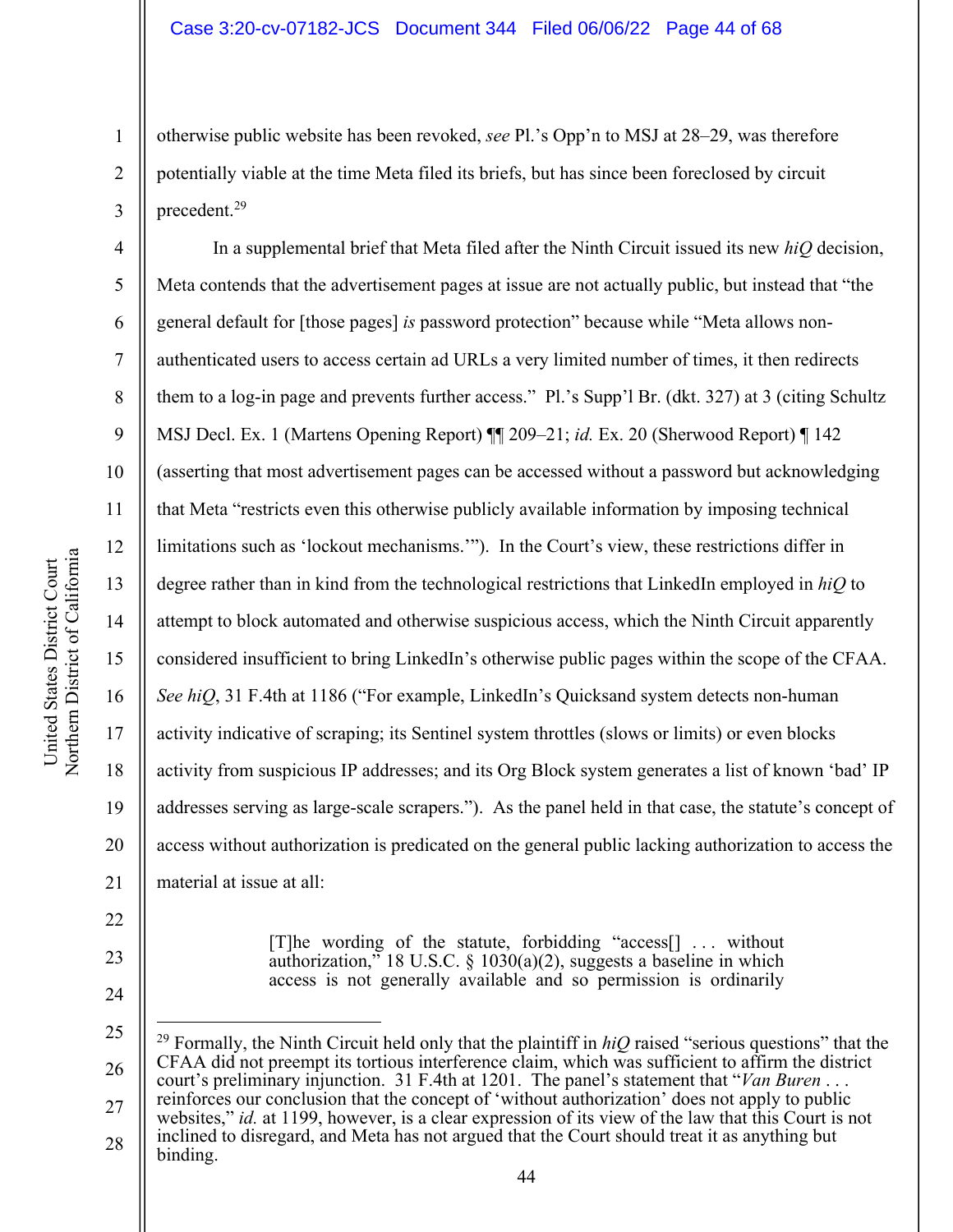#### Case 3:20-cv-07182-JCS Document 344 Filed 06/06/22 Page 45 of 68

required. "Authorization" is an affirmative notion, indicating that access is restricted to those specially recognized or admitted. . . . Where the default is free access without authorization, in ordinary parlance one would characterize selective denial of access as a ban, not as a lack of "authorization."

*Id.* at 1195–96.

1

2

3

4

5

6

7

8

9

10

11

Following *hiQ*, the Court holds that where a website is made available to the public without any authentication requirement in at least the first instance, "the concept of 'without authorization' does not apply," *see id.* at 1199, even if the owner employs technological measures to block specific users, suspicious activity, or—as here—repeated access beyond a particular threshold. To hold otherwise could bring conduct ranging far beyond the CFAA's purpose of preventing "hacking" within its scope of potential criminal liability, such as a user accessing a newspaper's website from a smartphone after receiving notice on their computer that they had reached their monthly limit of free articles. The precedential decision in *hiQ* and the rule of lenity foreclose such an interpretation of the statute. Accordingly, BrandTotal is entitled to summary adjudication that such access does not violate the CFAA (or the nearly-coextensive CDAFA), and its motion is GRANTED as to that issue.30

19 20 21 22 23 Whether BrandTotal's current practices are limited to accessing those public pages is a different question. For one thing, there is no dispute that BrandTotal currently uses its "Restricted Panel Extension" program to gather from particular restricted advertisement URLs that BrandTotal directs contractors to navigate to with the extension installed. Burrell Opp'n Decl. Ex. 39 (Regev Feb. 2022 Dep.) at 134:3–14. BrandTotal has not sought summary adjudication that such conduct, which uses a different program than UpVoice 2021, does not violate the CFAA, although as discussed separately below, the Court holds that Meta is not entitled to summary judgment on that issue.

Meta asserts that BrandTotal has also engaged directly with password-protected pages since Meta revoked its access in October of 2020. BrandTotal concedes that it only "modified its

United States District Court United States District Court

26

24

<sup>27</sup> 28 <sup>30</sup> The record suggests BrandTotal's Calix product uses the same relevant process as UpVoice 2021 to gather data, but BrandTotal has not sought summary judgment with respect to that product, and the Court declines to address the issue sua sponte.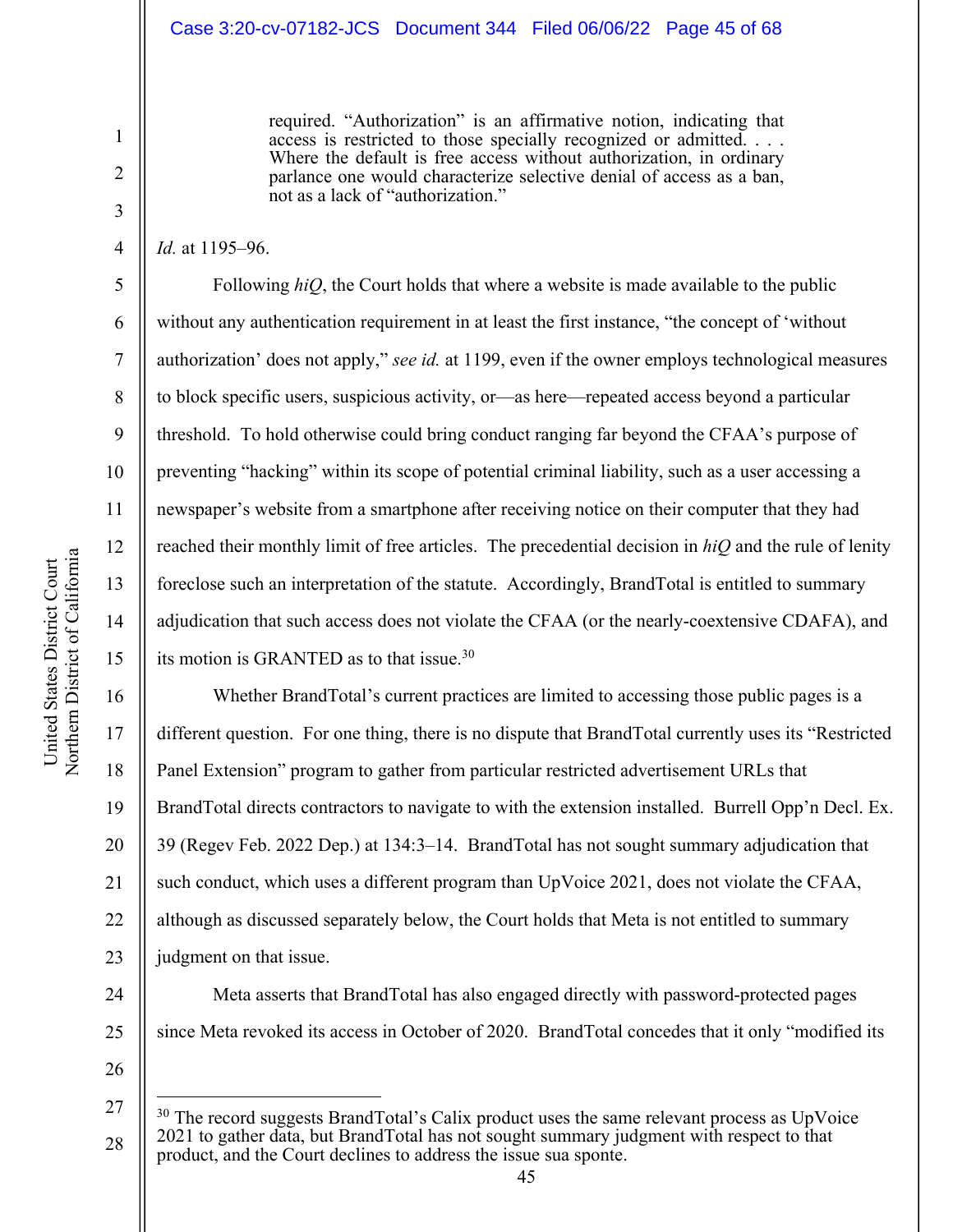## Case 3:20-cv-07182-JCS Document 344 Filed 06/06/22 Page 46 of 68

10 11 12 Northern District of California Northern District of California United States District Court United States District Court 13 14 15 16 17

1

2

3

4

5

6

7

8

9

server-side collection software in 'late October, beginning of November *2021*,'" i.e., more than a year after Meta revoked its access, "to stop using access credentials of purchased users to collect information on restricted pages." Defs.' MSJ Reply at 18 (citing Taylor Reply Decl. (dkt. 311-1) Ex. KK (Regev Feb. 2022 Dep.) at 143:14–18) (emphasis added). Meta's expert witness identified "tens of thousands" of instances starting in October of 2021where BrandTotal's Rapid7 logs reflected that BrandTotal used account names or access credentials from Facebook and Instagram accounts that BrandTotal created or purchased in its code, Martens Sanctions Decl. (dkt. 246-1) ¶¶ 33–35, and specific instances where access tokens from Facebook accounts were "used by BrandTotal's Direct Collection software" in November and December of 2021, Martens Opening Report ¶¶ 363–69. BrandTotal's Vice President Regev testified that BrandTotal still at least sometimes uses access codes when testing or debugging software like the Restricted Panel Extension, Burrell Opp'n Decl. Ex. 39 (Regev Feb. 2022 Dep.) at 157:12–159:19, and that some access tokens that appear in the Rapid7 logs are related to leftover code in BrandTotal's software that still calls up that information despite not using it for "instantiating a scraping service," *id.* at 159:20–160:16. It is not entirely clear from Regev's testimony whether any of that debugging software or leftover code actually connects to password-protected pages on Facebook. Such a connection, even if not used to collect data, could violate the CFAA.

18 19 20 21 22 23 24 25 26 27 Given that the record is less than clear as to how BrandTotal currently uses access tokens, the Court declines to resolve the question of whether BrandTotal's "ongoing server-side data collection" violates the CFAA, *see* Defs.' MSJ at 34–35, which may turn more on semantic questions of what that term encompasses than on whether any of BrandTotal's ongoing operations (such as testing software) violate the statute, and even by its terms would seem to raise disputed issues of fact as to whether a jury should credit Martens's opinion (which BrandTotal has not moved to exclude) "that BrandTotal was using Access Tokens associated with specific individuals as part of its Direct Collection activities," Martens Opening Report ¶ 369. BrandTotal's motion for summary judgment as to that issue is therefore DENIED, except for the more limited holding above that access to non-password-protected pages does not implicate the CFAA or the CDAFA.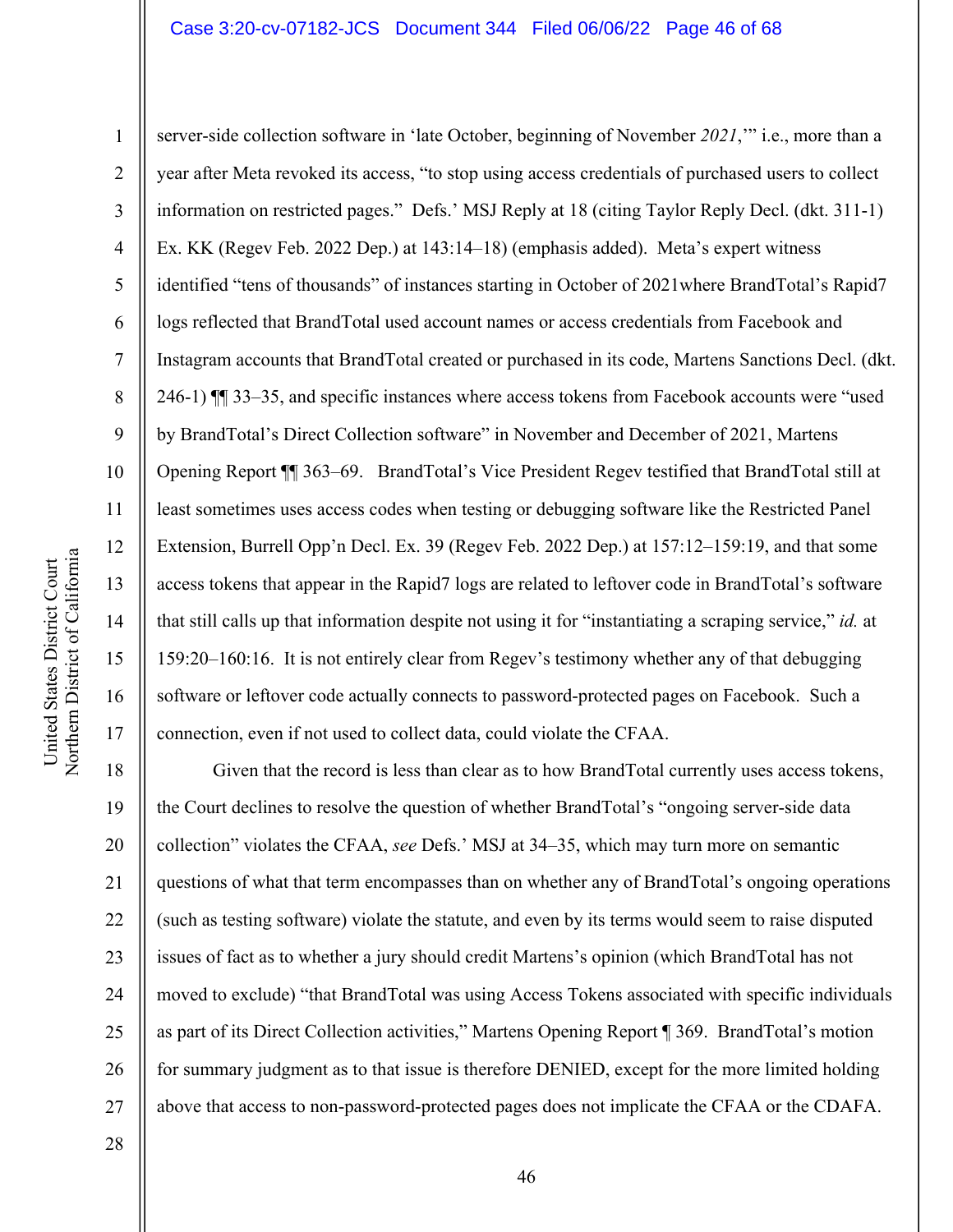8

9

10

11

12

13

14

15

16

17

18

22

23

24

25

26

27

28

1

#### **2. Meta's Motion Regarding the CFAA and CDAFA**

Meta seeks judgment in its favor on its CFAA and CDAFA claims. Pl.'s MSJ at 16–22. To the extent it seeks judgment that BrandTotal's collection of data from panelists using UpVoice 2021, or its direct access to non-password-protected portions of Meta's platforms violates those statutes, *id.* at 20–21, its motion is DENIED for the reasons discussed above.

BrandTotal does not dispute that Meta revoked its authorization to access Meta's platforms as of October 1, 2020. *See* Burrell Opp'n Decl. Ex. 28 at 12–14 (response to Interrogatory No. 21). Meta does not argue that BrandTotal lacked authorization before that date. The relevant period for this claim is therefore from October 1, 2020 to the present, and Meta is entitled to summary adjudication that any direct access by BrandTotal to password-protected Meta servers during that period was not authorized.

a. Losses of at Least \$5,000

BrandTotal contends that Meta is not entitled to summary judgment that it has incurred the required loss of at least \$5,000 in a one-year period as a result of BrandTotal's purportedly unauthorized access. Defs.' Opp'n to MSJ at 22 (citing 18 U.S.C.  $\S$  1030(c)(4)(A)(i)(1)). Meta relies entirely on its own internal investigation costs to establish those damages, asserting that it "incurred \$98,784 in losses identifying, analyzing, and responding to BrandTotal's conduct" after October 1, 2020. Pl.'s MSJ at 18 (citing Prowse Report (dkt. 272-5) ¶ 38).

19 20 21 Meta also argues that BrandTotal waived any defense based on lack of damages by failing to raise it in response to a contention interrogatory. Pl.'s MSJ Reply (dkt. 314) at 11. The interrogatory at issue reads as follows:

> **INTERROGATORY NO. 21:** Separately for each of Your Products, to the extent you contend that You did not violate the CFAA or CDAFA, describe in detail the full basis for Your contention (including by identifying all facts, Documents and witnesses that relate to Your contention). Your response should include the full basis for Your contention, if any, that You did not "knowingly," "with intent to defraud," or "intentionally" "access" a protected Facebook or Instagram computer "without authorization or exceeding authorization" or did not "obtain information" from a protected Facebook or Instagram computer as those terms are used for purposes of establishing liability under the CFAA, or did not "knowingly" "access" and "without permission" "alter, damage, delete, destroy, or otherwise use" or "take, copy, or make use of" any "data, computer,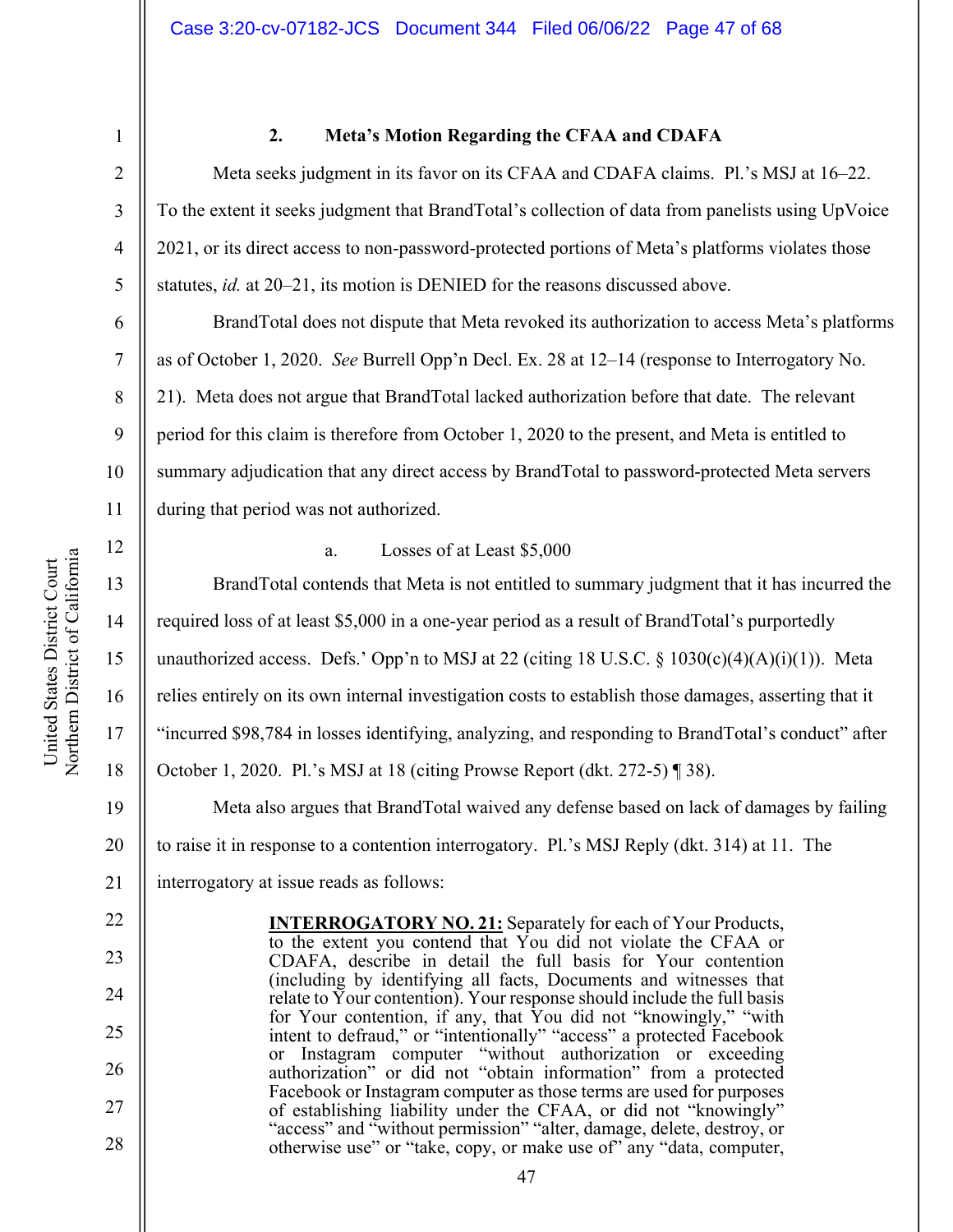# Case 3:20-cv-07182-JCS Document 344 Filed 06/06/22 Page 48 of 68

computer system, or computer network" or "computer services" as those terms are used for purposes of establishing liability under the CDAFA.

1

2

3

4

Burrell Opp'n Decl. Ex. 28 at 12. Meta did not ask for any potential defense; it asked for the basis for BrandTotal's contention that it did not violate the statute. BrandTotal's defense that Meta did not incur at least \$5,000 in losses is not contingent on BrandTotal having complied with the statute. In other words, even if BrandTotal violated the CFAA, Meta could not bring a civil claim against it unless it had sufficient losses (or satisfied one of the other potential criteria of 18 U.S.C.  $§ 1030(c)(4)(A)(i)$ , which it has not asserted). BrandTotal was not required to answer a question Meta did not ask in this interrogatory, and thus did not waive this defense by failing to disclose it in that response. Turning to the merits of this element of the claim, the parties dispute whether investigative

costs are cognizable. The statute defines "loss" as:

any reasonable cost to any victim, including the cost of responding to an offense, conducting a damage assessment, and restoring the data, program, system, or information to its condition prior to the offense, and any revenue lost, cost incurred, or other consequential damages incurred because of interruption of service[.]

#### 18 U.S.C. § 1030(e)(11).

19 20 21 22 23 24 25 26 27 28 As BrandTotal notes, some district courts have held that this definition "makes clear Congress's intent to restrict civil actions under subsection (I) to the traditional computer 'hacker' scenario—where the hacker deletes information, infects computers, or crashes networks." *AtPac, Inc. v. Aptitude Solutions, Inc.*, 730 F.Supp.2d 1174, 1185 (E.D. Cal. 2010); *see also Welenco, Inc. v. Corbell*, 126 F. Supp. 3d 1154, 1169 (E.D. Cal. 2015) (quoting and following *AtPac*); *In re iPhone Application Litig.*, 844 F. Supp. 2d 1040, 1067 (N.D. Cal. 2012) (same). The Supreme Court recently construed the "loss" provision somewhat similarly, noting that it "relates to costs caused by harm to computer data, programs, systems, or information services" and "focus[es] on technological harms—such as the corruption of files—of the type unauthorized users cause to computer systems and data," and that such an understanding of the civil provisions of the CFAA informed the Court's analysis of the criminal case before it. *Van Buren*, 141 S. Ct. at 1659–60. The Ninth Circuit took that analysis one step further, interpreting *Van Buren* as having "concluded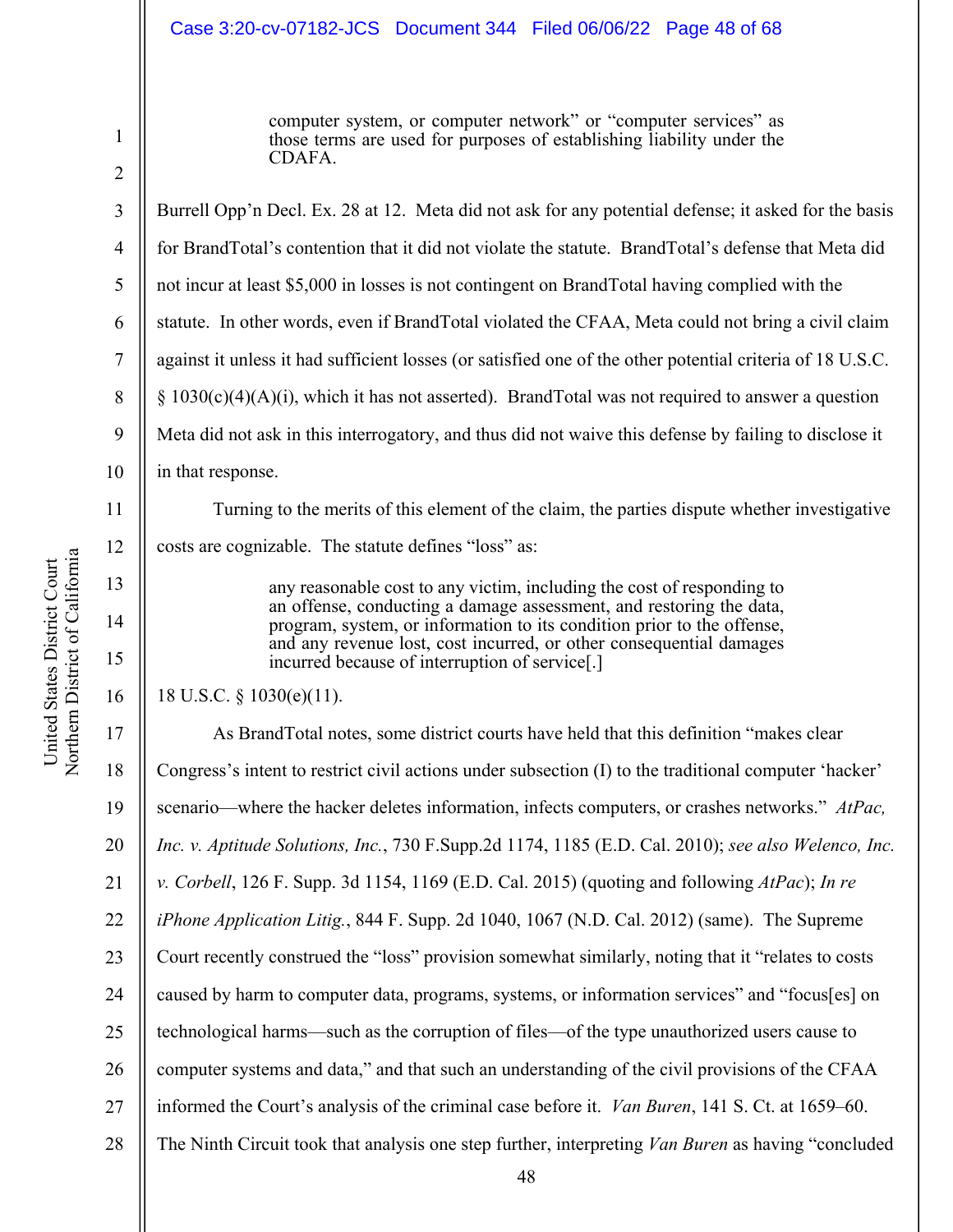that this civil remedies provision *requires* a showing of" such technological harm. *hiQ*, 31 F.4th at 1195 n.12.

That line of cases could be construed as abrogating a slew of previous district court decisions holding that investigative costs are recoverable under the CFAA and count towards the requisite loss, potentially including attorneys' fees to the extent they are incurred for investigative purposes or similarly in "responding" to a violation. *See, e.g.*, *Distinct Media Ltd. v. Shutov*, No. 15-cv-03312-NC, 2017 WL 1234400, at \*6 (N.D. Cal. Mar. 10, 2017) (awarding on default judgment "attorneys' fees associated with its investigative efforts, including court-approved discovery to identify" the defendant); *United States v. Nosal*, No. CR-08-0237 EMC, 2014 WL 121519, at \*4–5 (N.D. Cal. Jan. 13, 2014) (noting that "judges in this district have routinely held that such investigation costs are included within the definition of  $\S 1030(e)(11)$ ," while acknowledging decision from other districts construing the statute more narrowly); *NCMIC Fin. Corp. v. Artino*, 638 F. Supp. 2d 1042, 1065–66 (S.D. Iowa 2009) ("Although attorneys' fees in prosecuting a CFAA action do not count toward the \$5000 statutory threshold, attorneys' fees incurred responding to the actual CFAA violation to place the plaintiff in their ex ante position are permissible as costs incurred as part of the response to a CFAA violation, including the investigation of an offense." (cleaned up)). Interpreting *Van Buren* and *hiQ* in that manner would also call into question the Ninth Circuit's earlier decision in *Facebook v. Power Ventures, Inc.*, where the court held "that Facebook suffered a loss within the meaning of the CFAA" because it was "undisputed that Facebook employees spent many hours, totaling more than \$5,000 in costs, analyzing, investigating, and responding to Power's actions." 844 F.3d 1058, 1066 (9th Cir. 2016).

23 24 25 26 27 28 The Court declines to construe *Van Buren* and *hiQ* as foreclosing a loss based on Facebook's investigative costs. *Van Buren* drew a contrast between loss related to a technological breach and harm caused by later misuse of wrongfully obtained data, which is further removed from the sort of access violation at issue here. 141 S. Ct. at 1659–60. There is no indication that the *Van Buren* Court would place investigative costs as falling outside the scope of "the cost of responding to an offense" that the statute specifically incorporates. 18 U.S.C. § 1030(e)(11). In

1

2

3

4

5

6

7

8

9

10

11

12

13

14

15

16

17

18

19

20

21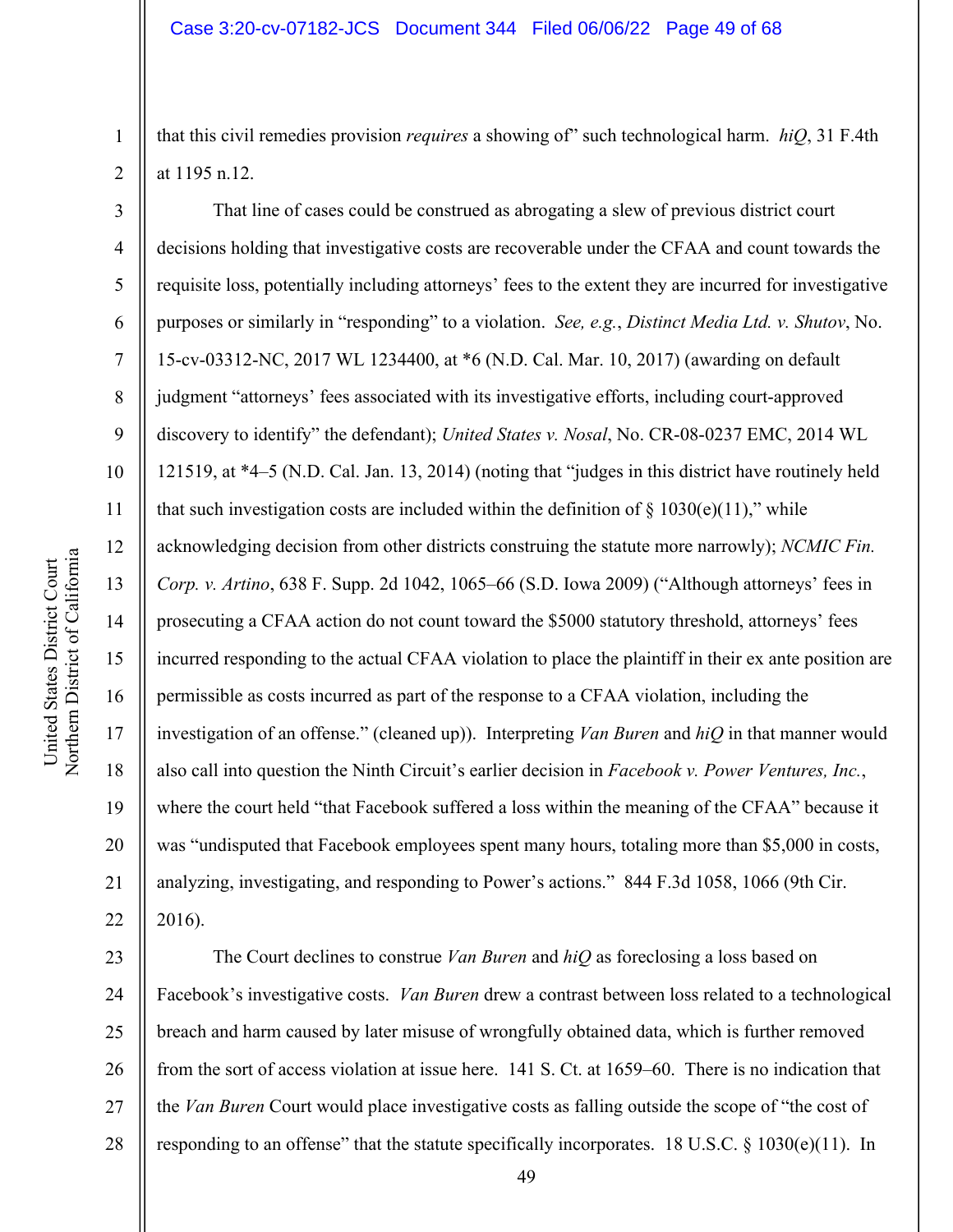*hiQ*, the Ninth Circuit addressed this issue in a footnote and gave *Van Buren* a broad reading of "*requir[ing]* a showing of 'technological harms—such as the corruption of files,'" but does not appear to have relied on that principle in concluding that the plaintiff showed serious issues that LinkedIn would not be able to use the CFAA as a defense to tortious interference. *See hiQ*, 31 F.4th at 1195 n.12 (emphasis added). The opinion in *hiQ* did not address *Power Ventures*' holding that investigative costs were sufficient to meet the loss threshold, and the Court declines to construe its dicta regarding the nature of "loss" as overruling that earlier precedent.

That said, Meta faces a hurdle in showing sufficient loss in that, as discussed above with respect to UpVoice 2021 and BrandTotal's access to non-password-protected websites, much of the conduct Meta was investigating did not actually violate the CFAA. It is not clear from Dr. Prowse's report what costs Meta incurred in response to true violations, and Meta has not argued or offered authority for the proposition that it can count costs to investigate *potential* violations that do not turn out to be violations towards the \$5,000 threshold. Meta's motion for summary judgment on its CFAA claim is therefore DENIED.

BrandTotal did not move for summary judgment on the issue of the \$5,000 loss threshold. Even it had, it likely would not be entitled to it, because a jury might reasonably infer that at least \$5,000 of the nearly \$100,000 that Dr. Prowse identified in post–October 2020 investigation costs was attributable to unauthorized access by BrandTotal. The Court also does not reach BrandTotal's argument—which it similarly raised only in opposition to Meta's motion, not in its own motion—that Meta's losses were unrecoverable litigation expenses, but notes that despite Meta's attorneys' involvement in supervising the investigation both before and after Meta filed its complaint, Dr. Prowse's description of the investigative work on which he based his cost analysis tends to suggest that at least some of that work for the sort of response to BrandTotal's access to understand the nature of the violation that courts have held fall within the statutory definition of " $\log s$ ."31

26

Because the CDAFA does not include the \$5,000 loss threshold *see Brodsky*, 445 F. Supp.

1

2

3

4

5

6

7

8

9

10

11

12

13

14

15

16

17

18

19

20

21

22

23

24

<sup>27</sup>

<sup>28</sup> <sup>31</sup> While BrandTotal moves to exclude Dr. Prowse's opinions regarding BrandTotal's purported unjust enrichment, it did not move to exclude his opinions regarding Meta's losses.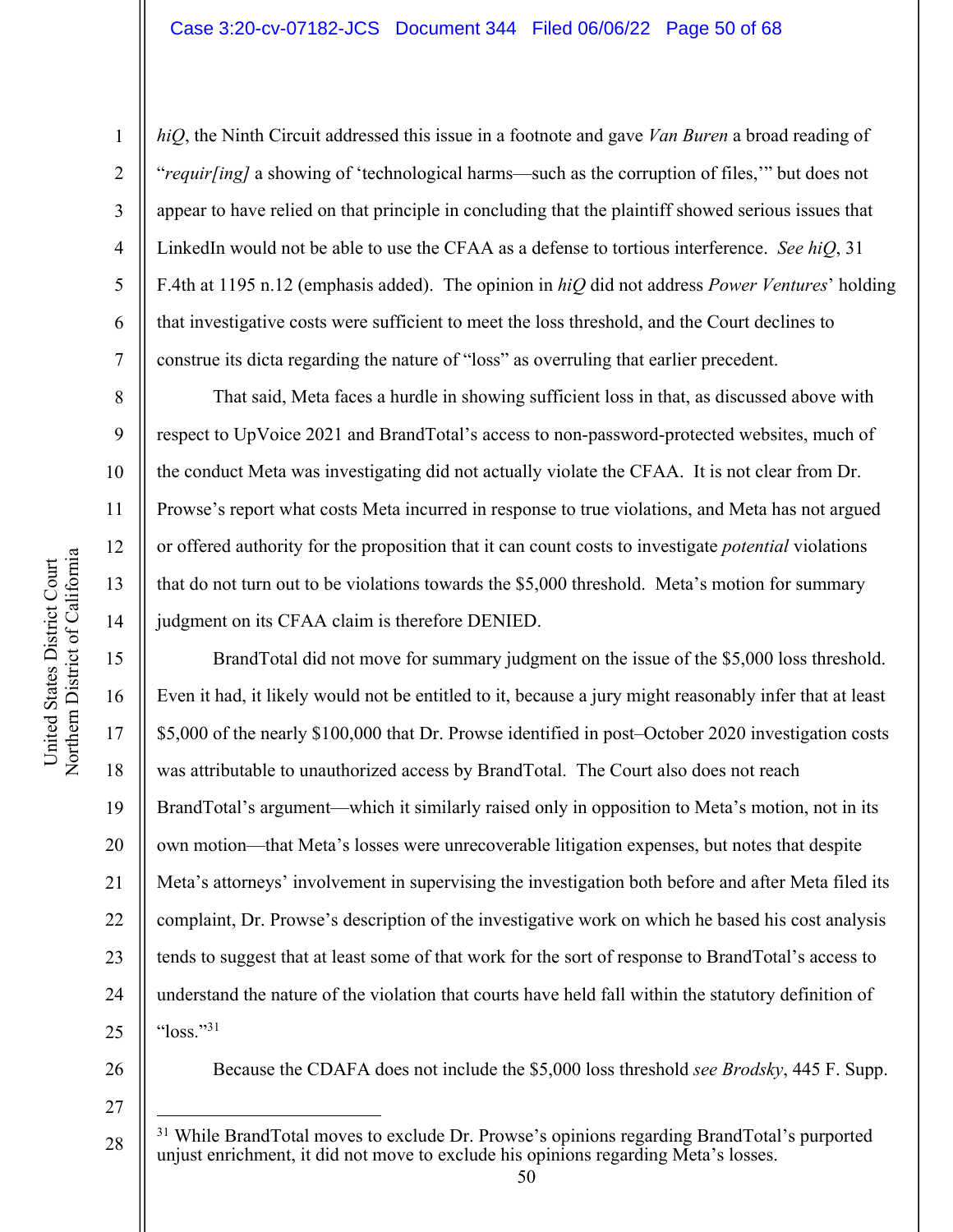3d at 129, and because identifying issues that are not genuinely in dispute with respect to the CFAA claim could streamline the issues to be addressed at trial, the Court proceeds to the remaining elements of Meta's CFAA and CDAFA claims.

1

2

3

b. Unauthorized Access to Meta's Computers

Aside from the forms of access already addressed above in the context of BrandTotal's motion, Meta asserts that BrandTotal continued to access password-protected Meta websites in a number of ways after Meta revoked access: (1) through previously-installed copies of its various consumer products, including the legacy version of UpVoice and versions of the ASV and Story Savebox programs that collected access tokens, which continued requesting data from Facebook and Instagram and sending data that data to BrandTotal after Google removed those products from its online store, as well as the Phoenix and Social One applications for Android smartphones, which Google never removed from its store and which continued to collect data from Meta's platforms in a similar manner to the pre-litigation version of UpVoice until February 2021; (2) through the "Muppet" accounts that BrandTotal created or purchased to access restricted pages; and (3) through the Restricted Panel Extension, which a BrandTotal contractor uses to collect data from password-protected advertisement pages at BrandTotal's direction. *See* Defs.' MSJ at 17–18; Defs.' MSJ Reply at 14–15.

18 19 20 21 22 23 24 25 26 27 28 i. Legacy Products and Surviving Android Applications BrandTotal does not respond to Meta's arguments regarding legacy applications that remained installed after October of 2020, and Meta does not return to that issue in its reply. Meta's expert witness Martens states in his report that many of BrandTotal's legacy applications—both those like the old version of UpVoice that were removed from Google's store but remained installed on some users' computers, and the two applications (Phoenix and Social One) that remained available for download—continued actively requesting data from Facebook's servers while users were logged into Facebook until February 23, 2021, when BrandTotal altered code that those programs dynamically downloaded to execute their data collection, effectively remotely shutting down that active collection. Martens Opening Report ¶¶ 518–21, 565. BrandTotal's two Android applications that targeted Instagram, ASV and Story Savebox,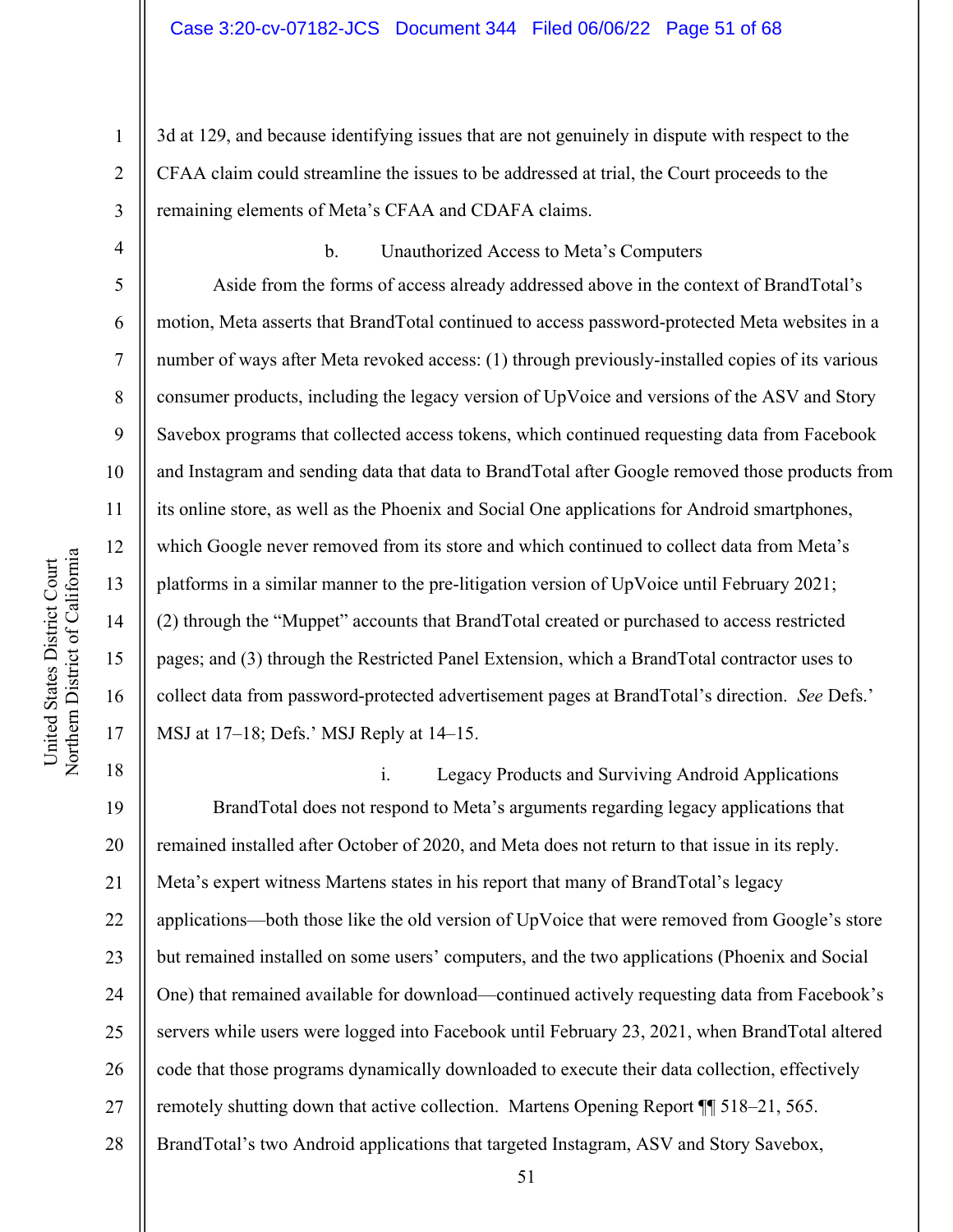## Case 3:20-cv-07182-JCS Document 344 Filed 06/06/22 Page 52 of 68

Northern District of California Northern District of California United States District Court United States District Court

1

2

3

4

5

7

8

9

10

11

12

13

14

15

16

17

18

19

20

21

22

23

24

25

26

6 continued to use active data collection of password-protected areas of Instagram even in versions released after Meta revoked BrandTotal's authorization, despite the ability of developers to force users to upgrade Android applications, which BrandTotal never employed to cease collection through those applications. *Id.* ¶¶ 386–403. BrandTotal has not moved to exclude those opinions and does not address them in its opposition brief, and it is not the Court's role to search the record for potentially conflicting evidence that could create a dispute of fact. *Keenan*, 91 F.3d at 1279. Moreover, BrandTotal's Vice President Regev testified that ASV and Story Savebox continued to collect data from Instagram through at least February of this year. Schultz MSJ Decl. Ex. 25 (Regev Feb. 2022 Dep.) at 40:18–22.

This method of hijacking a user's logged-in session with Facebook or Instagram to manipulate Meta's servers to divulge further information is materially indistinguishable from the conduct in *Power Ventures*, where even after Facebook explicitly revoked its authorization, the defendant continued sending emails to users inviting them to share advertisements for Power Ventures' services with the users' Facebook friends. 844 F.3d at 1063, 1067. If the user clicked a link agreeing to do so, Power Ventures automatically "create<sup>[d]</sup> an event, photo, or status on the user's Facebook profile." *Id.* at 1063. While the Ninth Circuit concluded that Power Ventures had permission from the users to access their profiles, and that it initially reasonably believed that permission was sufficient to authorize it to access Facebook's servers, the court held that after Facebook explicitly revoked Power Ventures' authorization and attempted to block its IP addresses, its continued use of that email campaign and manipulation of users' accounts (even with the users' permission) constituted unauthorized access to Facebook's servers. *Id.* at 1067–68. Here, as in that case, it is of no consequence whether BrandTotal had permission from its panelists to use their accounts for data collection. Once Meta revoked BrandTotal's authorization to access its platforms, BrandTotal's continued use of its various programs to actively collect data while panelists were logged into Facebook—which it had the power to stop, but did not before February of 202132—violated the CFAA. Meta's motion is GRANTED as to summary adjudication of that

27 28

<sup>32</sup> If BrandTotal lacked any way to stop these previously installed programs from accessing Meta's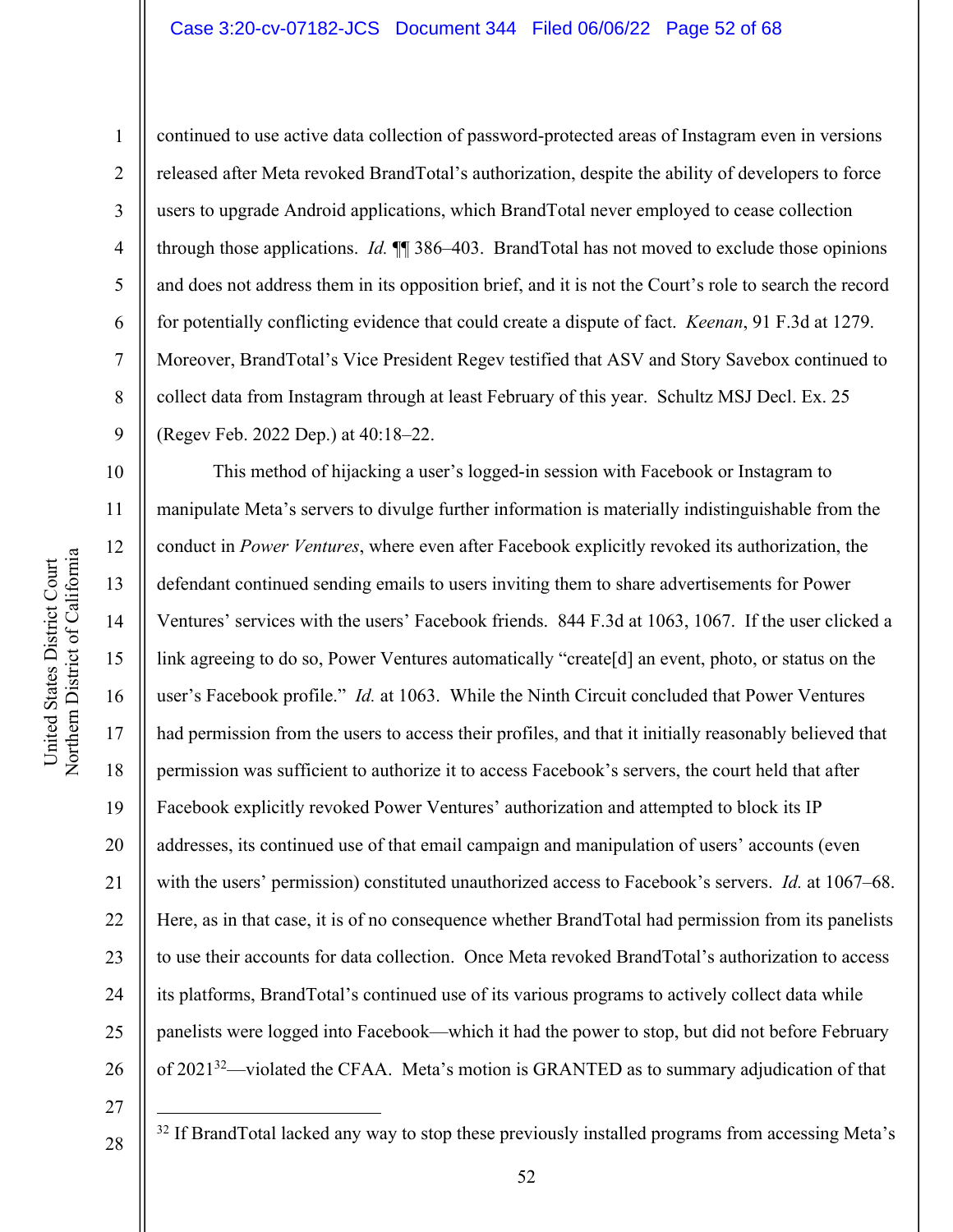issue with respect to its CFAA claim, and as to summary judgment on it CDAFA claim with respect to that conduct.

3 4 5 6 7 8 9 10 11 12 13 14 ii. Direct Collection by BrandTotal BrandTotal's direct collection of data also, in at least some instances, violated the CFAA and CDAFA. While the testimony in the record regarding the extent to which BrandTotal used "fake" user credentials to access restricted pages is muddled, BrandTotal concedes in its reply brief in support of its own motion for summary judgment that it only "modified its server-side collection software in 'late October, beginning of November 2021' to stop using access credentials of purchased users to collect information on restricted pages." Defs.' MSJ Reply at 18 (citing Taylor Reply Decl. Ex. KK (Regev Feb. 2022 Dep.) at 143:14–18 (describing when BrandTotal began using the Restricted Panel Extension)); Burrell Opp'n Decl. Ex. 39 (Regev Feb. 2022 Dep.) at 109:10–22 (stating that the only way BrandTotal could access restricted pages before it began using the Restricted Panel Extension was by using "the fake users or some other technique"). Meta's expert witness Martens states that BrandTotal at times used

 to gather information from restricted advertisement pages that could only be accessed by a logged-in account, although Meta does not specifically cite that portion of his report in its briefing. Martens Opening Report ¶¶ 635–37.

20 21 22 23 24 Meta is entitled to summary adjudication that direct access by BrandTotal to passwordprotected areas of Meta's platforms violated the CFAA and the CDAFA. Neither the frequency or duration of such access, nor the degree to which it continued beyond the October or November 2021 rollout of the Restricted Panel Extension, is entirely clear, however, and to the extent those questions are relevant to damages or any other aspect of these claims, they remain to be resolved

15

16

17

18

19

1

*Id.* 

<sup>25</sup>

<sup>26</sup> 27 servers, its ongoing *use* of the data they collected might not violate the CFAA, which focuses on unauthorized access rather than misappropriation of information. But since BrandTotal has not contested Martens's opinions that it could have remotely deactivated all of these programs'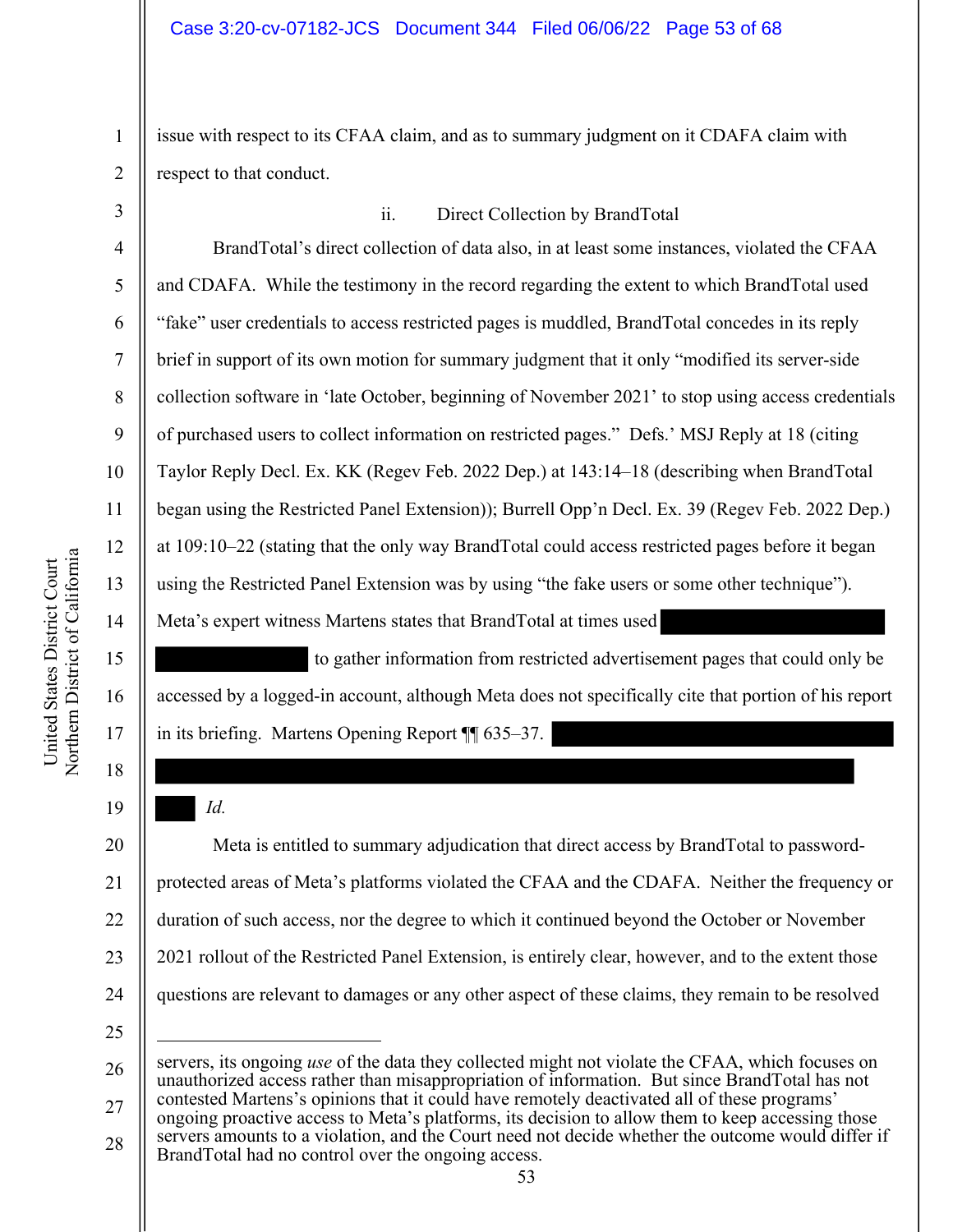at trial.

2 3

4

5

6

7

8

9

10

11

12

13

14

15

16

17

18

19

20

21

22

1

# iii. Restricted Panel Extension

BrandTotal began using the Restricted Panel Extension ("RPE") in October or November of 2021. Schultz MSJ Decl. Ex. 25 (Regev Feb. 2022 Dep.) at 143:14–18. BrandTotal collects data by directing an individual it has contracted with through a third party to install the RPE and visit specific restricted pages while logged into Facebook using that individual's own account. *Id.* at 134:3–140:19. Meta's briefs do not identify any relevant technological difference between the RPE and UpVoice 2021, instead focusing on the fact that the RPE is an "internal tool" used by someone working at BrandTotal's direction. Pl.'s MSJ Reply (dkt. 314) at 14. There is no indication that Facebook has denied authorized access to the individual who uses the RPE, in their individual capacity. The question, then, is whether someone who lacks authorized access to a computer violates the CFAA by soliciting someone who has access to obtain particular data from the computer.

The Supreme Court addressed in *Van Buren* the converse situation of whether the individual accessing the computer under such an arrangement violates the CFAA, and held that they do not, because their access is authorized. There, a police officer who was authorized to access information in a law enforcement database used that database to look up the owner of a license plate at the request of an acquaintance (who happened to be a confidential informant for the FBI) in exchange for a promise of payment. 141 S. Ct. at 1653. The Court reversed the officer's criminal conviction under the CFAA because he "did not 'excee[d] authorized access' to the database, as the CFAA defines that phrase, even though he obtained information from the database for an improper purpose." *Id.* at 1662.

23 24 25 26 27 28 Here, the question is analogous to whether the acquaintance who offered to pay the officer for that information, and was not himself authorized to access it, would have violated the CFAA if the offer had been genuine (rather than part of a sting operation). Few courts have addressed that fact pattern, but the limited authority available suggests that hiring an authorized intermediary to obtain data from a computer the principal is not authorized to access does not violate the statute. In the Ninth Circuit's en banc *Nosal* decision, a former employee of an executive search company,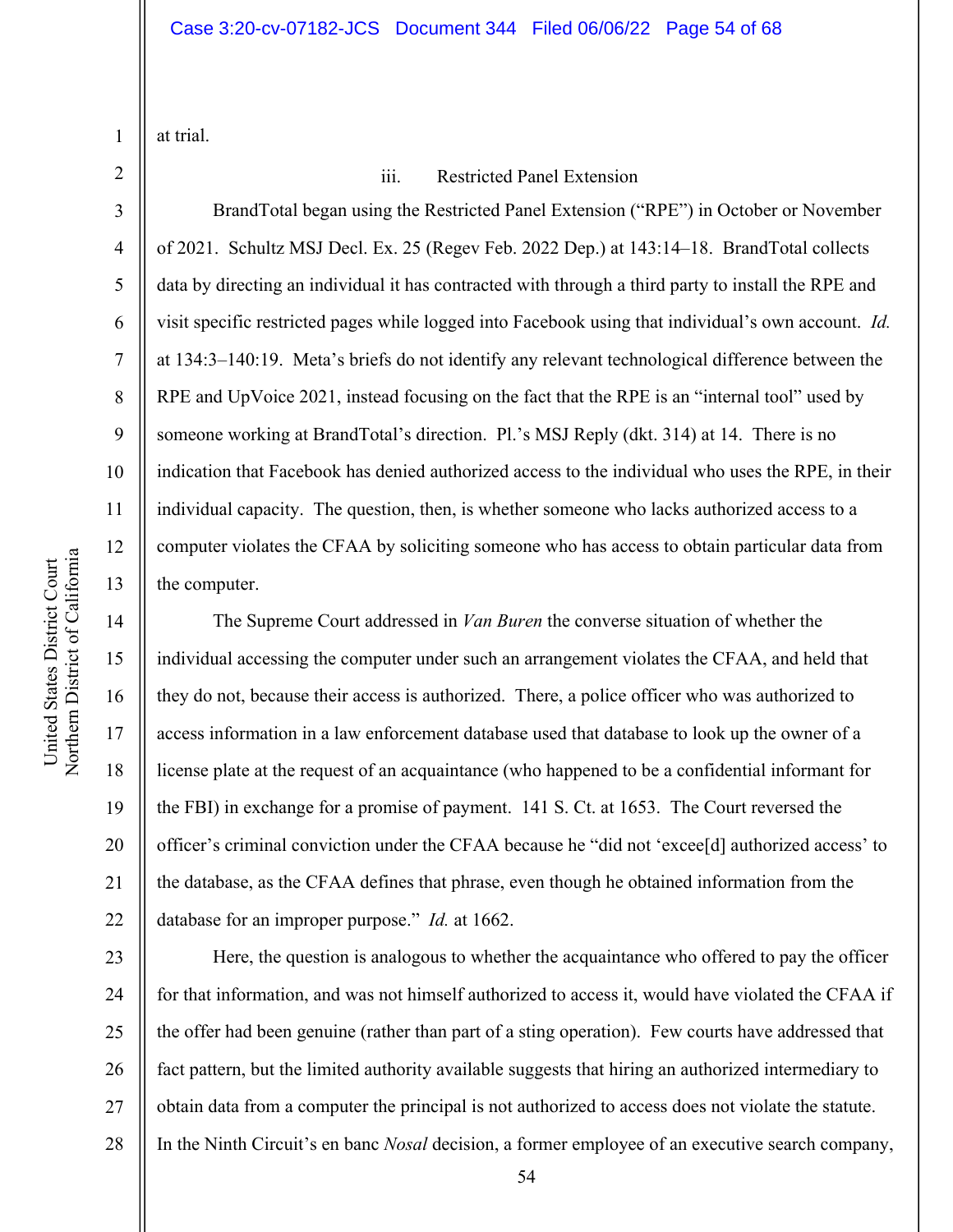#### Case 3:20-cv-07182-JCS Document 344 Filed 06/06/22 Page 55 of 68

10 11 12 Northern District of California Northern District of California 13 14 15 16 17

United States District Court

United States District Court

1

2

3

4

5

6

7

8

9

18

19

21

23

David Nosal asked his former colleagues who still worked there to extract confidential information from the company's database in order to help him start a competing a business. *Nosal I*, 676 F.3d at 856. Nosal was criminally charged with "with violations of [the CFAA], for aiding and abetting the [current] employees in 'exceed[ing their] authorized access' with intent to defraud." *Id.* at 856 (final alteration in original). Presaging the Supreme Court's *Van Burden*  decision, the Ninth Circuit affirmed dismissal, holding that company rules prohibiting misuse of the information were not "restrictions on *access*" within the meaning of the CFAA, and the charges therefore failed because the current employees were authorized to access the database. *See id.* at 863–64. While the en banc court did not address whether Nosal could have been charged under the CFAA on the grounds that his own conduct directing the extraction of information violated the statute—since he, of course, was no longer authorized to access the database—rather than for aiding and abetting his former colleagues' violation, nothing in its decision suggests that the prosecution could have taken that more straightforward approach.

20 22 24 On remand to the district court, the prosecution asserted additional facts regarding other individuals: an authorized user, J.F., "logged on to the computer using her credentials, then handed over the computer terminal to M.J. [an unauthorized user], who ran his own searches through the . . . database and then downloaded files therefrom." *United States v. Nosal* ("*Nosal II*"), 930 F. Supp. 2d 1051, 1063 (N.D. Cal. 2013). Judge Chen held that was sufficient to allege that M.J. accessed the computer without authorization, as it was equivalent to using J.F.'s credentials to access what M.J. was not himself authorized to access. *Id.* He declined to reach the question of whether the statute "should be read so broadly as to encompass the situation where an unauthorized person looks over the shoulder of the authorized user to view password protected information or files," holding only that a violation occurred where the unauthorized person actually interacted with the computer. *Id.*

25 26 27 In a 2015 case from this district, the plaintiff LED manufacturing companies alleged that the defendants directed one of the plaintiffs' employees to procure confidential information from corporate computers before he left the plaintiffs' employment to work for the defendants.

28 *Koninklijke Philips N.V. v. Elec-Tech Int'l Co.*, No. 14-cv-02737-BLF, 2015 WL 1289984, at \*2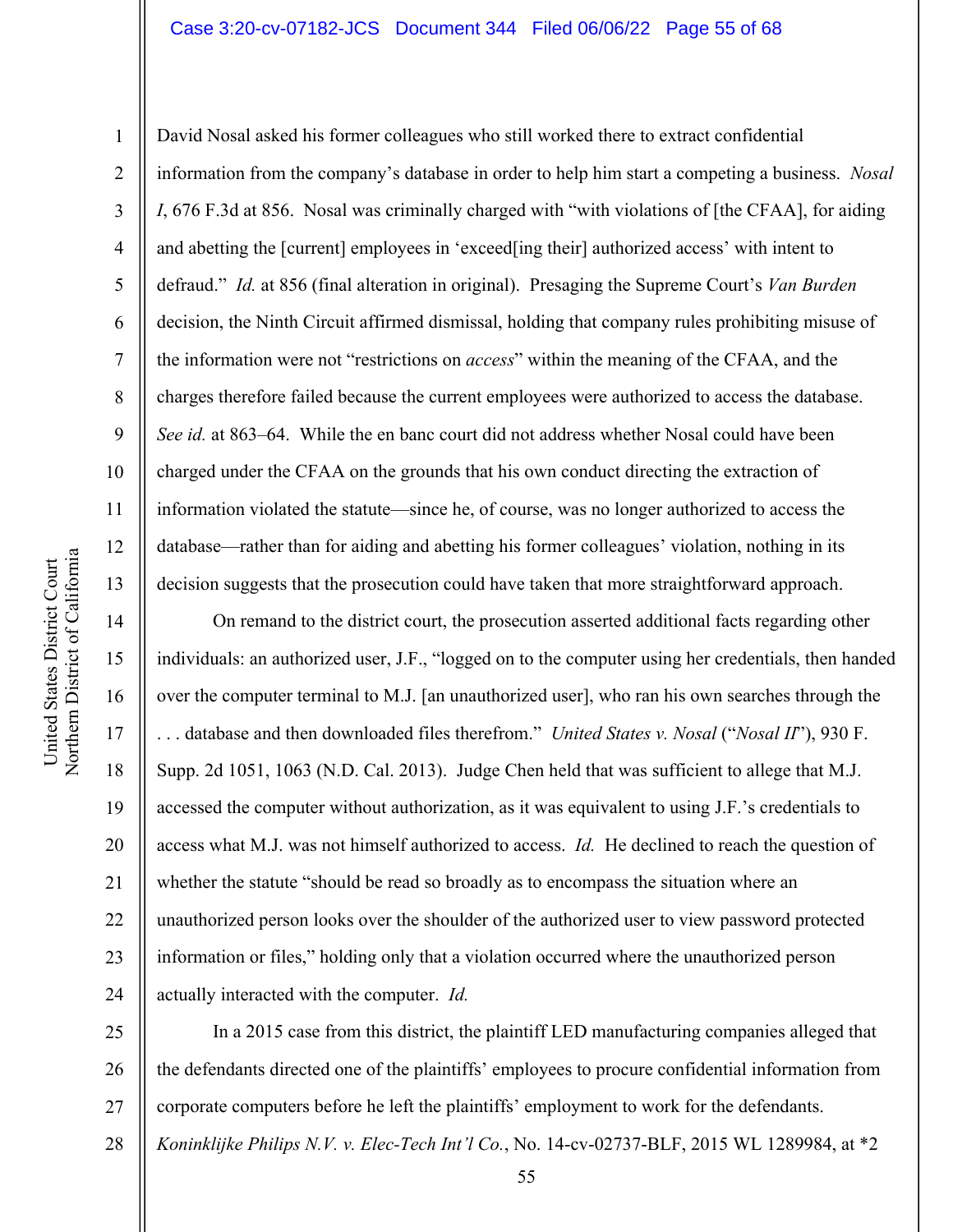1

2

3

4

5

6

7

8

9

10

11

12

(N.D. Cal. Mar. 20, 2015). In granting a motion to dismiss, Judge Freeman noted that the plaintiffs did not provide sufficient allegations to establish an agency relationship, but held that "even a well-pled agency allegation would leave the Plaintiffs no closer to stating a claim under the CFAA," because the defendants did not themselves access the plaintiffs computer and holding them for directing the misuse of data by an authorized user would run afoul of the Ninth Circuit's conclusion in *Nosal* "that the CFAA was designed to target hacking, not misappropriation." *Id.* at \*4. Judge Freeman noted that the facts alleged did not amount to an unauthorized user directly interacting with the computer as in *Nosal II*, but instead merely misuse of information taken from the computer by an authorized user. *Id.* at \*5. That such misappropriation occurred at the defendants' direction did not mean the defendants "accessed" a computer within the meaning of the statute. *See also Dresser-Rand Co. v. Jones*, 957 F. Supp. 2d 610, 615 (E.D. Pa. 2013) (reaching the same conclusion in a similar case).

13 14 15 16 17 18 19 20 21 22 23 24 25 26 27 28 Following the decision in *Koninklijke*, the Ninth Circuit confronted yet another permutation of *Nosal*. In that iteration of the case, the relevant facts were that after Nosal and his accomplices had left the company, the accomplices continued to access its network using the access credentials of Nosal's former executive assistant, who continued to work there at Nosal's request. *United States v. Nosal* ("*Nosal III*"), 844 F.3d 1024, 1029 (9th Cir. 2016). The Ninth Circuit affirmed Nosal's conviction for conspiracy to violate the CFAA, holding that his former employer had unambiguously revoked his and his accomplices' access and his former assistant had no power to reinstate that access. *Id.* at 1029–30. Meta highlight's the court's conclusion that "once authorization to access a computer has been affirmatively revoked, the user cannot sidestep the statute by going through the back door and accessing the computer through a third party." *Id.* at 1028. But that case involved unauthorized parties using an authorized user's credentials to interact with the computer—more comparable to BrandTotal's older products that affirmatively requested data from Meta's servers after an authorized user had logged in—not merely soliciting an authorized user to collect and provide information, or even "look[ing] over the shoulder of the authorized user," *cf. Nosal II*, 930 F. Supp. 2d at 1063, as BrandTotal essentially does with the RPE.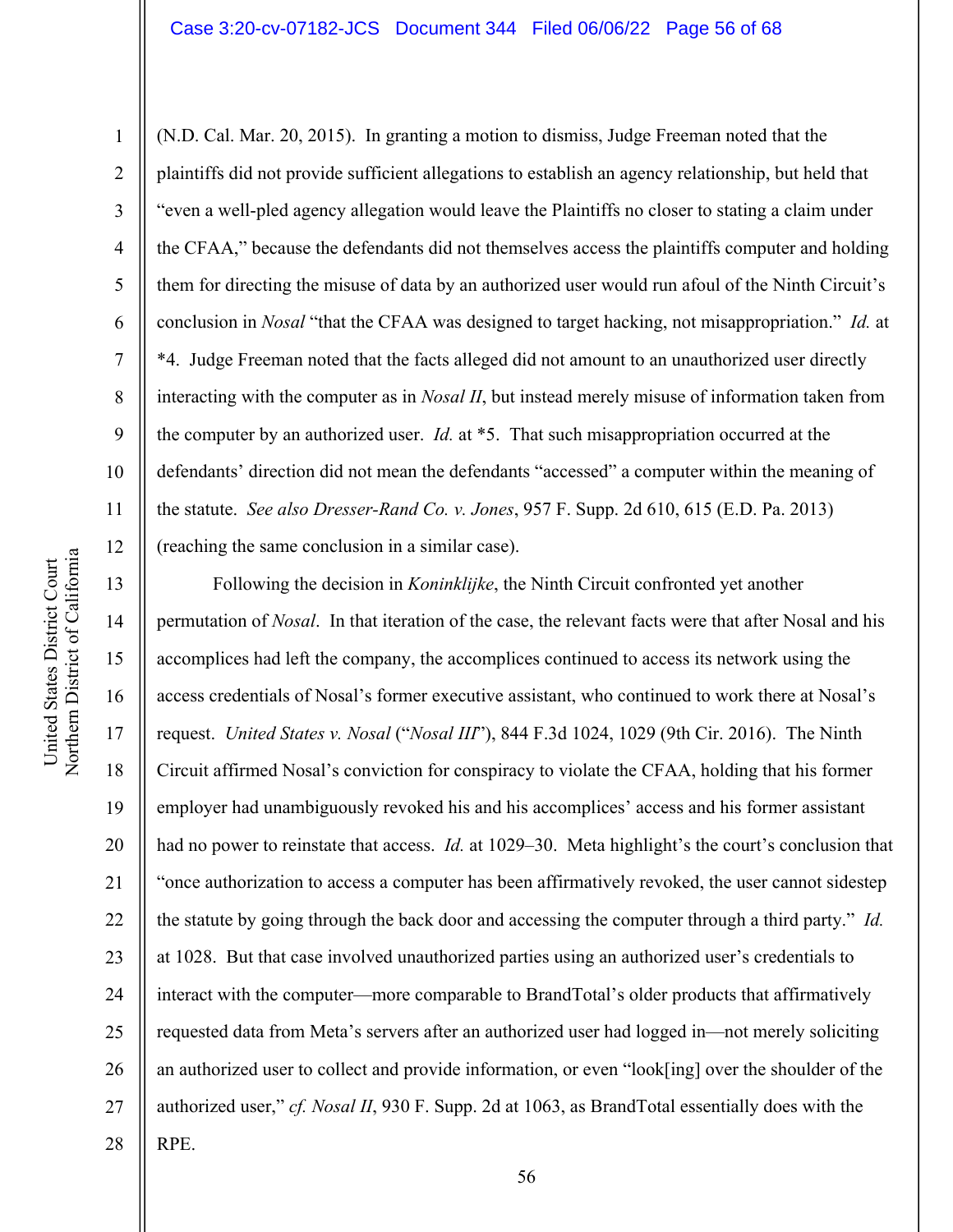#### Case 3:20-cv-07182-JCS Document 344 Filed 06/06/22 Page 57 of 68

6 7 10 An unauthorized person hiring an authorized agent to extract information from a computer system may violate any number of other laws, particularly if the information at issue is protected as trade secrets or intellectual property. But extending the CFAA to encompass such conduct risks "transform[ing] the CFAA from an anti-hacking statute into an expansive misappropriation statute." *See Nosal I*, 676 F.3d at 857. Meta cites no case applying the statute to similar facts, and the Court declines to extend it to do so. While this interpretation of the CFAA (and by extension, the CDAFA) might limit its usefulness for services like Meta that generally make authorized access available for the asking, that outcome would be consistent with the Ninth Circuit's view that the CFAA is focused on hacking and not applicable to public websites. Accordingly, Meta's motion for summary judgment is DENIED as to the question of whether BrandTotal's use of the RPE violates the CFAA or the CDAFA.

Meta's motions for summary judgment is GRANTED as to the question of whether active collection of data from password-protected portions of Meta's services by BrandTotal's legacy programs, and by BrandTotal directly, violated the CFAA and the CDAFA. Meta's motion is otherwise DENIED as to these claims. Meta will be entitled to judgment in its favor on the CDAFA claim based on its legacy programs and direct access to password-protected material, with relief to be determined at trial. Meta's CFAA claim remains contingent on showing at trial at least \$5,000 in loss caused by BrandTotal's violations.

\* \* \*

20

1

2

3

4

5

8

9

11

12

13

14

15

16

17

18

19

# **D. Meta's UCL Claim (Both Parties' Motions)**

21 22 23 24 25 26 27 28 Both parties seek summary judgment on Meta's claim under the UCL, which broadly prohibits unlawful, unfair, and fraudulent business acts. *Korea Supply Co. v. Lockheed Martin Corp.*, 29 Cal. 4th 1134, 1143 (2003). "Unlawful acts are anything that can properly be called a business practice and that at the same time is forbidden by law . . . be it civil, criminal, federal, state, or municipal, statutory, regulatory, or court-made, where court-made law is, for example a violation of a prior court order." *Sybersound Records, Inc. v. UAV Corp.*, 517 F.3d 1137, 1151 (9th Cir. 2008) (ellipsis in original) (citations and internal quotation marks omitted). "Unfair acts among competitors means 'conduct that threatens an incipient violation of an antitrust law, or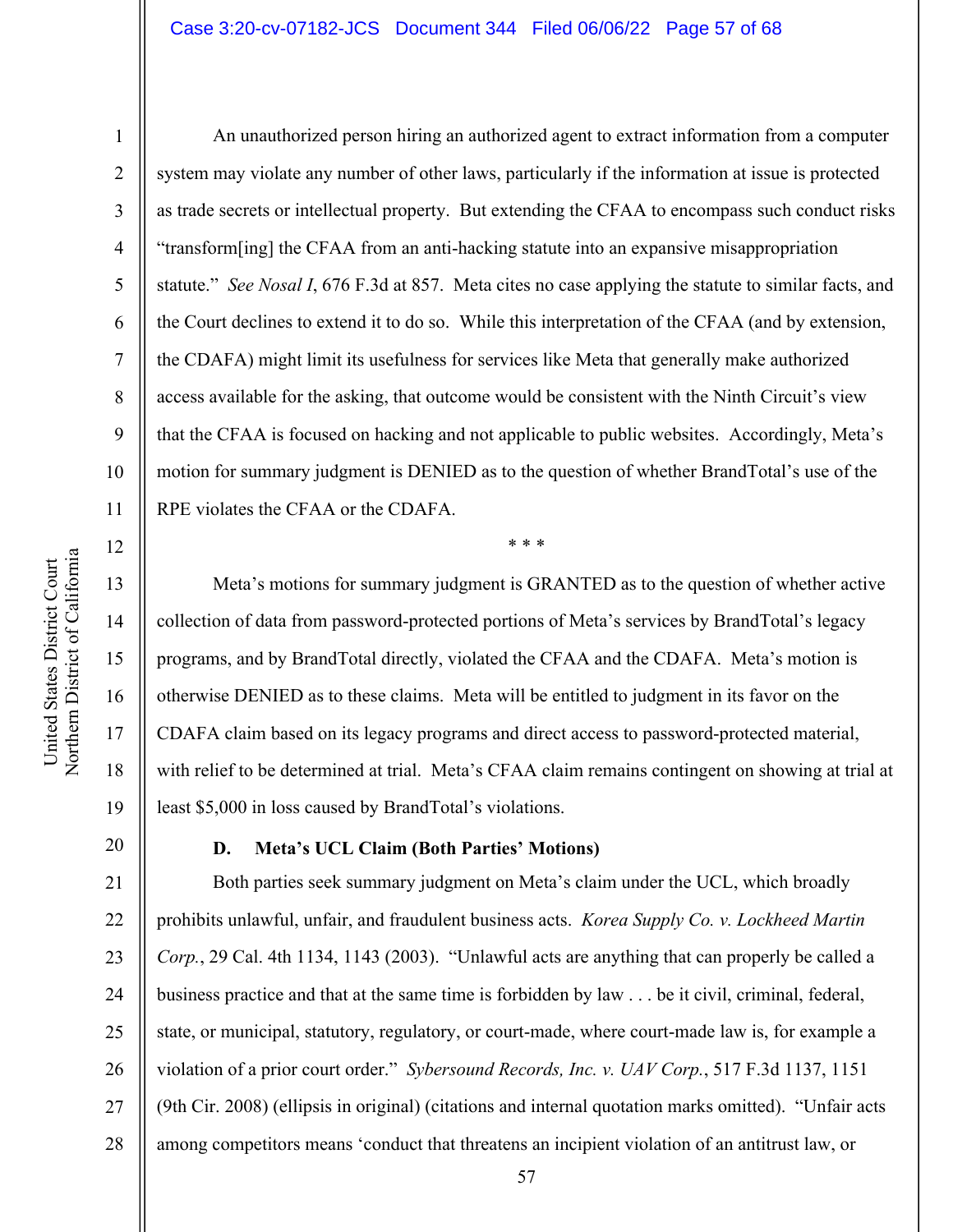14

15

United States District Court Northern District of California

Northern District of California United States District Court

16

17

violates the spirit or policy of those laws because its effects are comparable to or the same as a violation of the law, or otherwise significantly threatens or harms competition.'" *Id.* at 1152 (quoting *Cel-Tech*, 20 Cal. 4th at 187). "Finally, fraudulent acts are ones where members of the public are likely to be deceived." *Id.* Meta's amended complaint invokes all three prongs of that statute, asserting that BrandTotal's conduct is "unfair," "fraudulent," and "unlawful." FAC ¶¶ 119–26.

7

1

2

#### **1. BrandTotal's Motion: UpVoice 2021**

BrandTotal has only sought summary judgment on this claim with respect to UpVoice 2021. Defs.' MSJ at 35.

Beginning with the "unlawful" prong, as discussed above, Meta is entitled to summary judgment that BrandTotal's use of UpVoice 2021 is a breach of Meta's terms of use. But "breach of contract may form the basis for UCL claims only if 'it also constitutes conduct that is 'unlawful, or unfair, or fraudulent*.*'" *Conder v. Home Sav. of Am.*, 680 F. Supp. 2d 1168, 1176 (C.D. Cal. 2010) (quoting *Puentes v. Wells Fargo Home Mtg., Inc.*, 160 Cal. App. 4th 638, 645 (2008)) (emphasis omitted). As also discussed above, the Court holds that UpVoice 2021 does not violate the CFAA or CDAFA, which are Meta's only stated grounds for asserting a violation of the "unlawful" prong of the UCL. Pl.'s Opp'n to MSJ at 33.

18 19 20 21 22 23 24 25 26 27 28 As stated in Meta's complaint, the two grounds for its claim under the "fraudulent" prong of the UCL are that BrandTotal "falsely represented to Facebook and Instagram's users that Facebook was a 'participating site' that sanctioned Defendants' conduct," and that BrandTotal "deceived Facebook into providing them with access to its computer network by using the login credentials of other users." FAC ¶ 123. With respect to purported deception of users, BrandTotal offers undisputed evidence that it removed the statement on which Meta bases its claim from its website before launching UpVoice 2021. Leibovich TRO Decl. (dkt. 27-3) ¶ 29. Regardless, "courts have recognized that UCL fraud plaintiffs must allege their *own* reliance—not the reliance of third parties—to have standing," such that competitors may not bring claims based on the reliance of third party customers, much less based on a mere possibility of such reliance. *See O'Connor v. Uber Techs., Inc.*, 58 F. Supp. 3d 989, 1002 (N.D. Cal. 2014) (citing *ZL Techs. v.*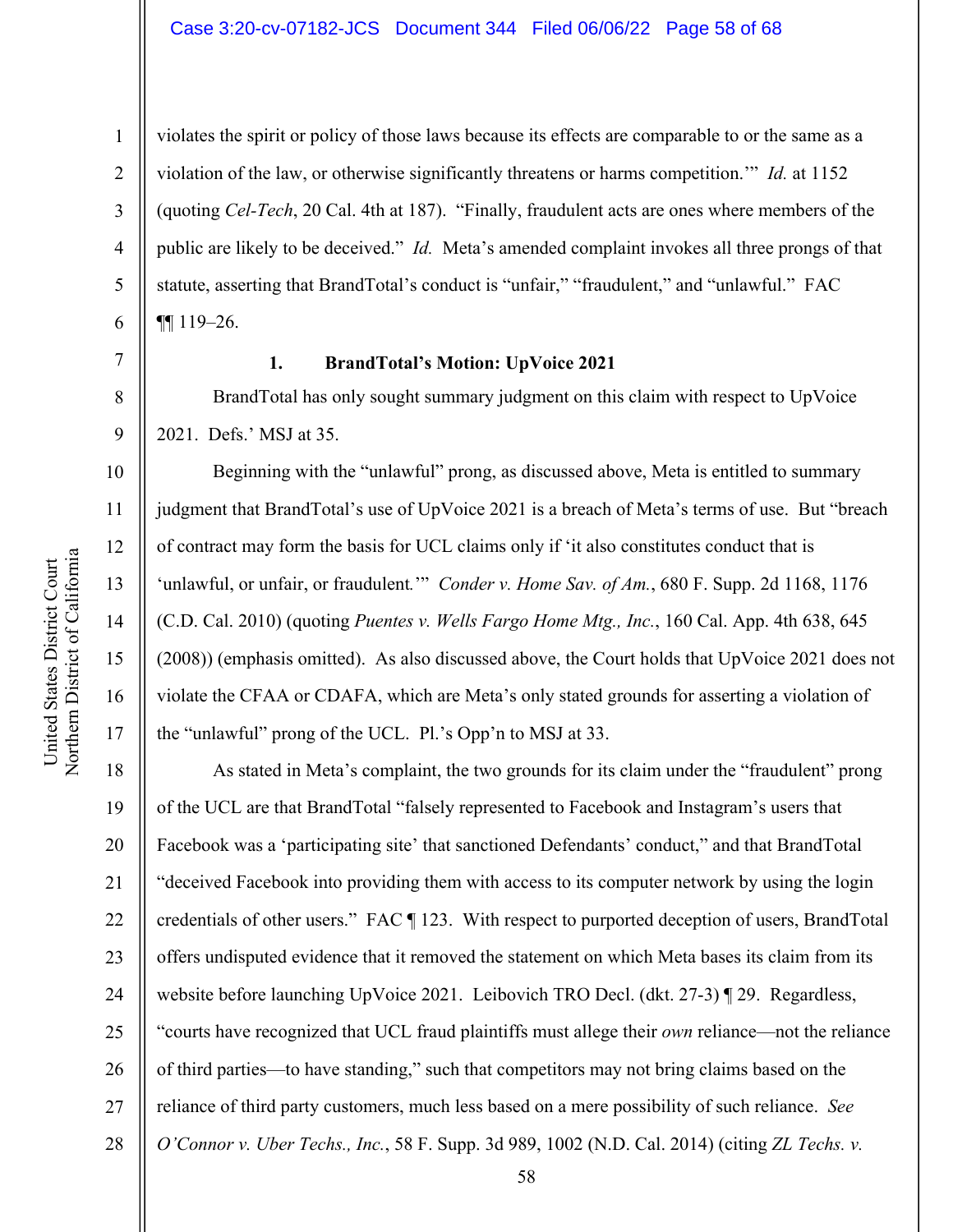*Gartner, Inc.*, No. CV 09–02393 JF (RS), 2009 WL 3706821, at \*11 (N.D. Cal. Nov. 4, 2009); *Morgan v. AT & T Wireless Servs., Inc.*, 177 Cal. App. 4th 1235, 1255 (2009)); *see also In re Tobacco II Cases*, 46 Cal. 4th 298, 326 (2009)). As for the purported misrepresentation directed to Meta, there is no dispute that UpVoice 2021 does not send any sort of communication to Meta's servers, but instead merely records data that users receive from Facebook in the course of their normal usage of the site. Meta thus has not identified any representation to it by UpVoice 2021 on which it could have relied.

Finally, as discussed at length in the Court's previous orders in this case, a competitor bringing a claim under the "unfair" prong must show "'conduct that threatens an incipient violation of an antitrust law, or violates the policy or spirit of one of those laws because its effects are comparable to or the same as a violation of the law, or otherwise significantly threatens or harms competition.'" *E.g.*, 2d MTD Order at 25 (quoting *Cel-Tech*, 20 Cal. 4th at 187). Meta has made no attempt to meet that standard here and has identified no evidence from which such an effect on competition could be found.

BrandTotal's motion for summary judgment is therefore GRANTED as to a finding that its use of UpVoice 2021 does not violate the UCL. Since that is the only conduct it addressed in its motion, however, this holding does not reach any other past or present conduct by BrandTotal aside from its distribution of that product and its collection of data from users who have installed it.

20

21

23

25

1

2

3

4

5

6

7

8

9

10

11

12

13

14

15

16

17

18

19

# **2. Meta's Motion**

22 24 26 27 Meta seeks partial summary judgment on its UCL claim to the extent BrandTotal violated the CFAA and the CDAFA. Pl.'s MSJ at 22–23. BrandTotal argues in response only that its conduct does not violate those statutes. Defs.' Opp'n to MSJ at 26. Meta's motion is therefore granted in part and denied in part to the same extent as its CFAA and CDAFA claims discussed above. In other words, Meta's motion for summary judgment on its UCL claim is granted with respect to conduct that the Court has found violates the CFAA and CDAFA, and denied with respect to conduct that the Court found did not violate those statutes.

Except with respect to UpVoice 2021, neither party sought summary judgment on Meta's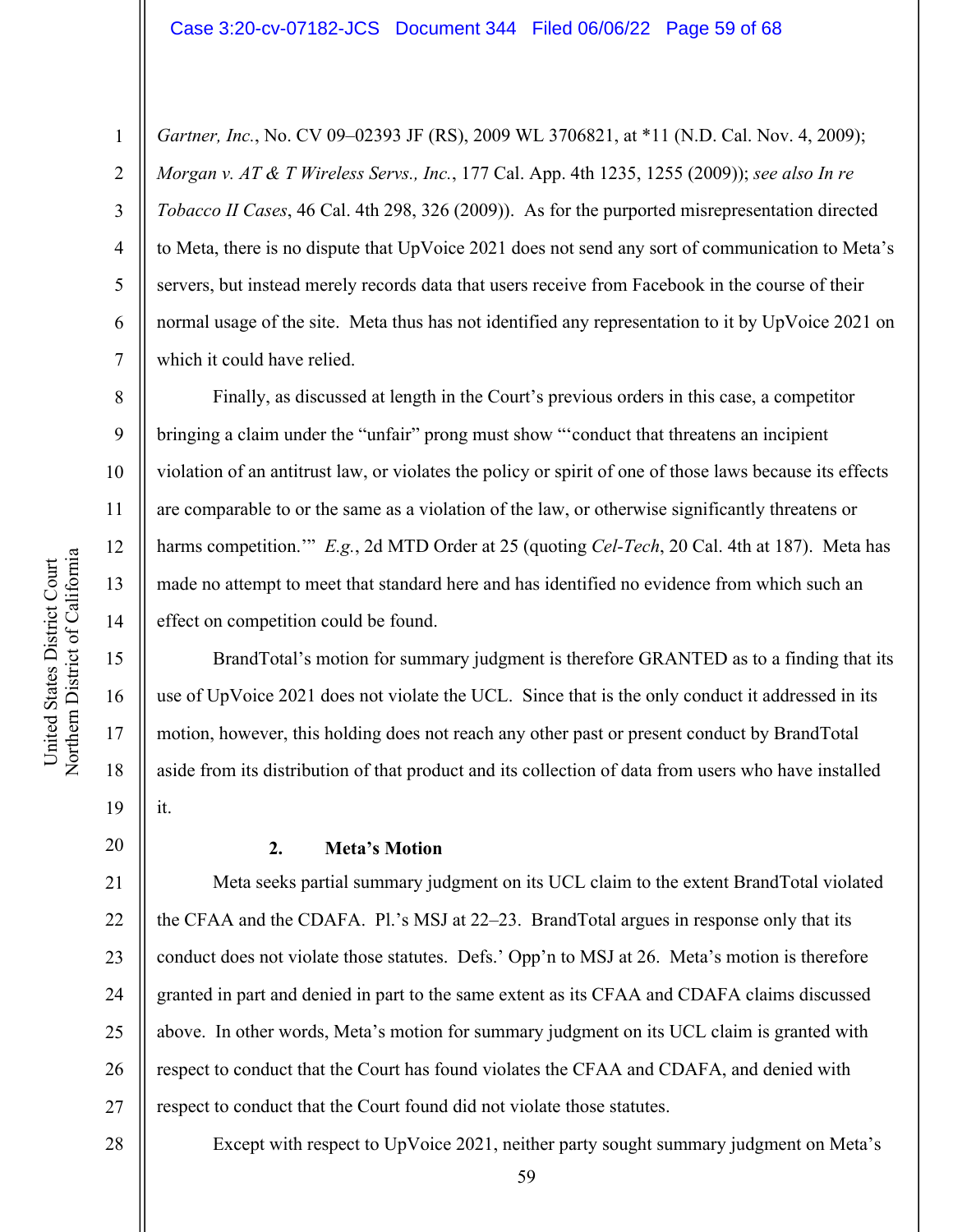UCL claim to the extent it was based on the "unfair" or "fraudulent" prong. If Meta intends to pursue this claim under those theories as to any conduct by BrandTotal besides the use of UpVoice 2021, it may do so at trial.

# **E. BrandTotal's Counterclaims (Meta's Motion)**

Meta seeks summary judgment in its favor on BrandTotal's remaining counterclaims for intentional interference with contract (with respect to existing customers, panelists, and Google), intentional interference with prospective economic advantage (with respect to the same entities), and violation of the "unlawful" prong of the UCL by virtue of the same tortious interference. Pl.'s MSJ at 22–35. Since the elements of the two tortious interference theories largely overlap, and BrandTotal's surviving UCL counterclaim is predicated entirely on tortious interference, the Court addresses these counterclaims together.

1

2

3

4

5

6

7

8

9

10

11

12

#### **1. Legal Standard**

13 14 15 16 17 18 19 20 21 22 23 24 25 26 27 "'The elements which a plaintiff must plead to state the cause of action for intentional interference with contractual relations are (1) a valid contract between plaintiff and a third party; (2) defendant's knowledge of this contract; (3) defendant's intentional acts designed to induce a breach or disruption of the contractual relationship; (4) actual breach or disruption of the contractual relationship; and (5) resulting damage.'" *hiQ*, 31 F.4th at 1191 (quoting *Pac. Gas & Elec. Co. v. Bear Stearns & Co.* ("*PG&E*"), 50 Cal. 3d 1118, 1126 (1990)). While the typical case involves actual breach, the element of "disruption" of a contract can also be satisfied "where the plaintiff's performance has been prevented or rendered more expensive or burdensome." *Id.* at 1191 n.9 (citation and internal quotation marks omitted); *see also PG&E*, 50 Cal. 3d at 1129 ("[W]hile the tort of inducing breach of contract requires proof of a breach, the cause of action for interference with contractual relations is distinct and requires only proof of interference."). A claim for interference with an at-will contract requires showing wrongfulness beyond mere interference, based on its resemblance to a claim for interference with prospective relations—in particular, the lack of any "legal basis in either case to expect the continuity of the relationship or to make decisions in reliance on the relationship." *Ixchel*, 9 Cal. 5th at 1147.

28

A claim for intentional interference with prospective economic relations is similar to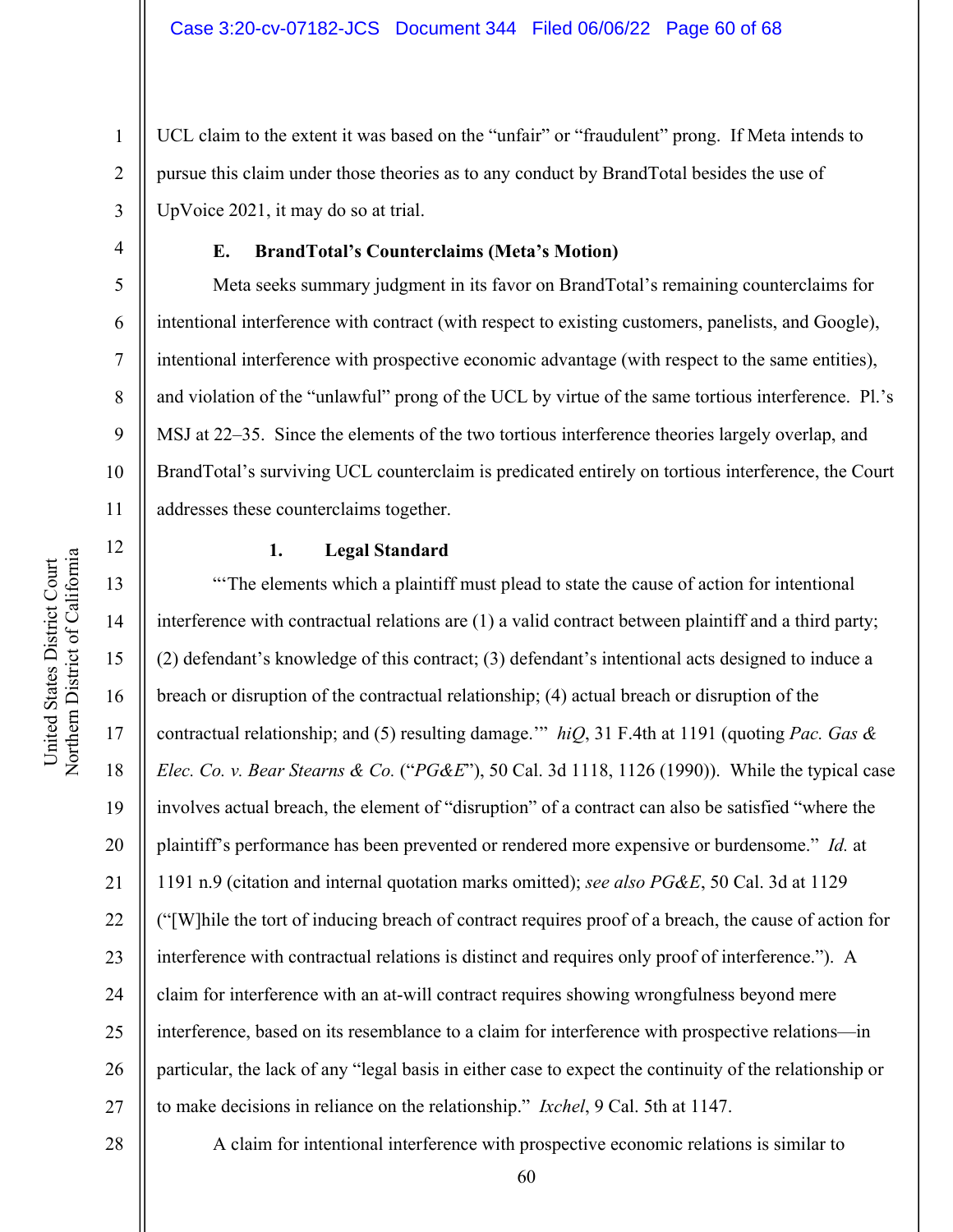## Case 3:20-cv-07182-JCS Document 344 Filed 06/06/22 Page 61 of 68

intentional interference with contract. "A plaintiff asserting this tort must show that the defendant knowingly interfered with an 'economic relationship between the plaintiff and some third party, [which carries] the probability of future economic benefit to the plaintiff.'" *Id.* at 1141 (quoting *Korea Supply*, 29 Cal. 4th 1134, 1153 (2003)) (alteration in original). "Although this need not be a contractual relationship, an existing relationship is required." *Roth v. Rhodes*, 25 Cal. App. 4th 530, 546 (1994) (citing *Buckaloo v. Johnson*, 14 Cal. 3d 815, 829 (1975), *abrogated on other grounds by Della Penna v. Toyota Motor Sales, U.S.A., Inc.*, 11 Cal. 4th 376 (1995)). As with a claim based on an at-will contract, the plaintiff "must plead as an element of the claim that the defendant's conduct was 'wrongful by some legal measure other than the fact of interference itself.'" *Ixchel*, 9 Cal. 5th at 1142 (quoting *Della Penna*, 11 Cal. 4th at 393). "In this regard, 'an act is independently wrongful if it is unlawful, that is, if it is proscribed by some constitutional, statutory, regulatory, common law, or other determinable legal standard.'" *Reeves v. Hanlon*, 33 Cal. 4th 1140, 1152 (2004) (quoting *Korea Supply*, 29 Cal. 4th at 1158).

## **2. Relevant Facts**

16 20 22 24 26 27 The act of interference on which BrandTotal bases these claims is Meta's outreach to Google regarding concerns about BrandTotal's products, which led to the removal of UpVoice from Google's online store. *See* Defs.' Opp'n to MSJ at 26–27. Specifically, after Meta had investigated BrandTotal's products over a period of years, Meta employee Jeremy Brewer wrote to Google employee Benjamin Ackerman on September 21, 2020, that Meta believed UpVoice, among other Google Chrome extensions, was "improperly scraping user PII (e.g., gender, relationship status, ad interests, etc.) without proper disclosure." Schultz MSJ Decl. Ex. 34. Another Meta employee who had been involved with the investigation of BrandTotal, Sanchit Karve, followed up that day to note that similar extensions from a company called "oinkandstuff" had been removed by Google, and again a few days later to ask if Ackerman had "had a chance to look into our request." *Id.* Ackerman responded on September 29, 2020: ". . . I will get the three that are live looked at. Just looking through their privacy policy it does look like they are collecting a bunch of information for advertising purposes, which is a no no." *Id.*

28

Northern District of California Northern District of California United States District Court United States District Court

1

2

3

4

5

6

7

8

9

10

11

12

13

14

15

17

18

19

21

23

25

Karve states that he had begun investigating BrandTotal browser extensions in March of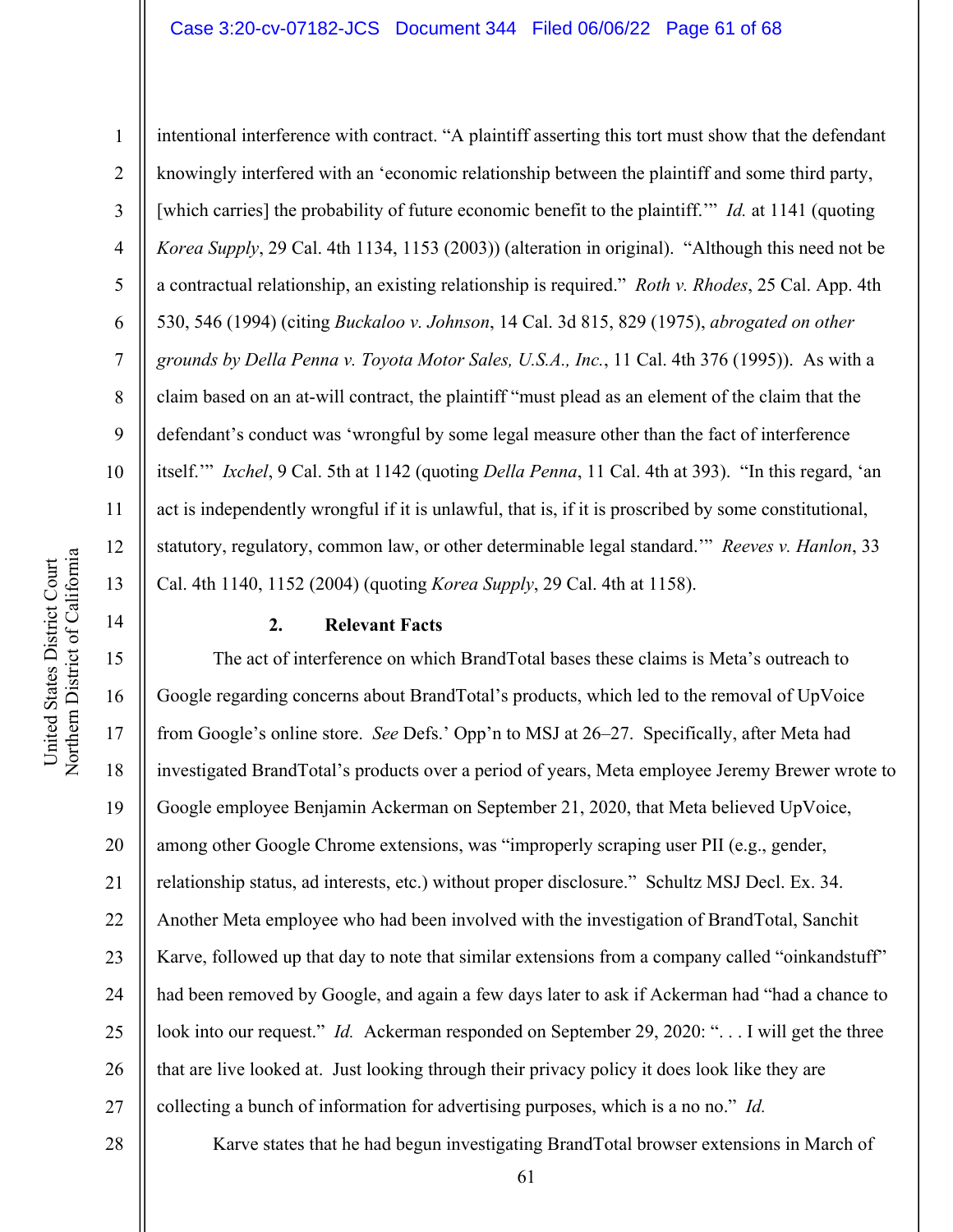#### 2020 and had reached the following conclusions by the time Meta first reached out to Google:

As of September 21, 2020, I understood from our investigation that BrandTotal's claim that it anonymized user data was misleading because it used a hash function on user IDs that did not fully or securely anonymize the information collected. Even with a properly hashed user ID, for example, it is possible to correlate information from different entries bearing the same hashed user ID to discovery the identity of the user. Additionally, because Facebook user IDs have defined lengths and ranges of valid values, they can be reverse engineered relatively easily even when hashed. I also understood from our investigation that BrandTotal's method of data collection was not targeted, meaning that in order to collect one piece of information, its extensions also collected additional, related information. The collection of that additional information was not disclosed to users. And finally, I was also aware that multiple individuals in a household could be using an extension installed on a shared household computer, some of whom might have been unaware of the extension's operation and data collection.

Karve Decl. (dkt. 272-1) ¶ 7. Karve also states that Brewer's "email accurately described Meta's understanding of the operation of BrandTotal's extensions and the substance of its disclosures to users, as based upon our investigations at the time." *Id.* ¶ 6. According to Karve, "[i]t is routine for Meta to report applications and extensions that violate Facebook and Instagram terms to Google." *Id.* ¶ 9.

16 17 18 19 20 21 22 23 24 25 26 Google—specifically Benjamin Ackerman—had opened an investigation into oinkandstuff in March of 2020. Ackerman Decl. (dkt. 272-3) Attach. 1 at -3.<sup>33</sup> Ackerman had also received a report on September 17, 2020 of certain Chrome extensions believed to be developed by BrandTotal's affiliate Unimania improperly manipulating their reviews on Google's store. Ackerman Decl. ¶¶ 8–9. On September 29, 2020, the same day he responded to Karve, Ackerman added a note to the oinkandstuff investigation stating that he "got a report from some contacts at Facebook that the following extensions [including UpVoice] are also from oinkandstuff and are collecting unnecessary data." *Id.* Attach. 1 at -11. Based on a "quick look through their privacy policy" he determined that it "looks like they are selling that data for advertisers." *Id.* According to Ackerman, Google ultimately removed UpVoice and the other extensions Meta reported based on Google's determination, after its own investigation, that they "obfuscated their code base, did

27 28

1

2

3

4

5

6

7

8

9

10

11

12

13

14

<sup>&</sup>lt;sup>33</sup> Citations in this order where page numbers begin with hyphens refer to Bates numbers used within exhibits, with leading letters and zeros omitted.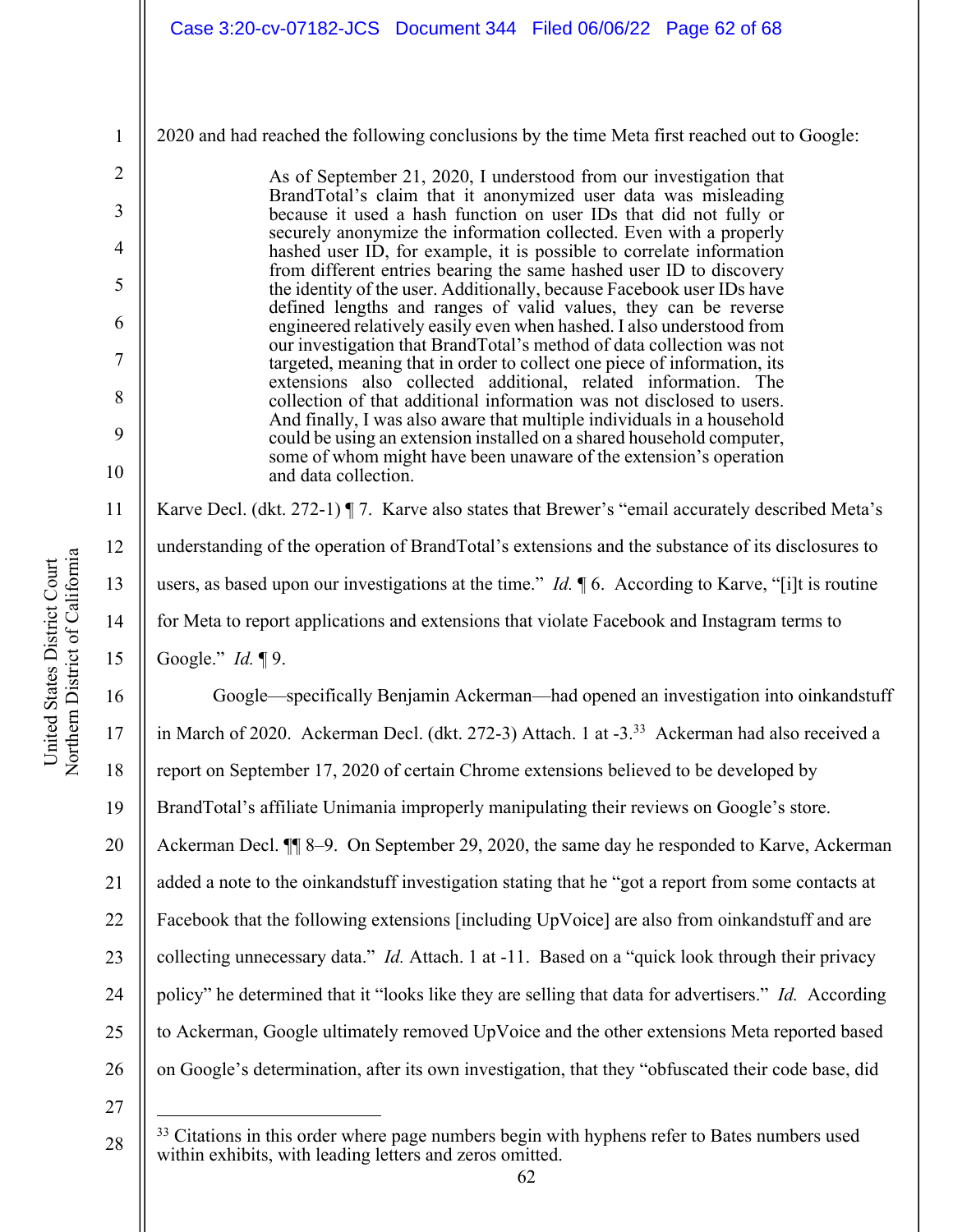1 2 3 4 not provide users with the proper express opt-in for data collection, and lacked privacy policies that were sufficiently clear regarding the data collected," as well as their functional similarity to the oinkandstuff extensions reported several months earlier that had already been removed. Ackerman Decl. ¶ 13.

5

6

7

8

9

10

11

12

13

14

15

16

17

18

19

20

21

# **3. Meta Acted with a Legitimate Business Purpose**

Meta asserts that it was justified in any interference with BrandTotal's contracts. "Under California law, a legitimate business purpose can indeed justify interference with contract"—or economic relations—"but not just any such purpose suffices." *See hiQ*, 31 F.4th at 1192. "'Whether an intentional interference by a third party is justifiable depends upon a balancing of the importance, social and private, of the objective advanced by the interference against the importance of the interest interfered with, considering all circumstances including the nature of the actor's conduct and the relationship between the parties.'" *Id.* at 1193 (quoting *Herron v. State Farm Mut. Ins. Co.*, 56 Cal. 2d 202, 206 (1961)). Courts must determine whether the defendant's interest outweighs societal interests in stability of contracts (the defendant's mere pursuit of economic advantage generally does not), "whether the means of interference involve no more than recognized trade practices," "whether the conduct is within the realm of fair competition," and most importantly—"whether the business interest is pretextual or asserted in good faith." *Id.* (citations and internal quotation marks omitted). A defendant's enforcement of its own contract is not an absolute defense to interference—even then, the "determinative question" is whether the party acted in good faith. *Richardson v. La Rancherita*, 98 Cal. App. 3d 73, 81 (1979); *see also Webber v. Inland Empire Invs.*, 74 Cal. App. 4th 884, 902 (1999).

22 23 24 25 26 27 28 The Court previously denied Meta's motion to dismiss this counterclaim based on the legitimate purpose defense, holding that BrandTotal had "raise[d] at least a specter of bad faith sufficient to render . . . plausible" its allegation that Meta's statements to Google "'were known by [Meta] to be false, and its actions were malicious.'" 2d MTD Order at 14–15 (quoting 1st Am. Counterclaim ¶ 149). The Court reached that conclusion in the highly deferential context of whether the affirmative defense Meta asserted was "'obvious from the face of'" BrandTotal's counterclaims. *Id.* (quoting *Rivera v. Peri & Sons Farms, Inc.*, 735 F.3d 892, 902 (9th Cir. 2013)).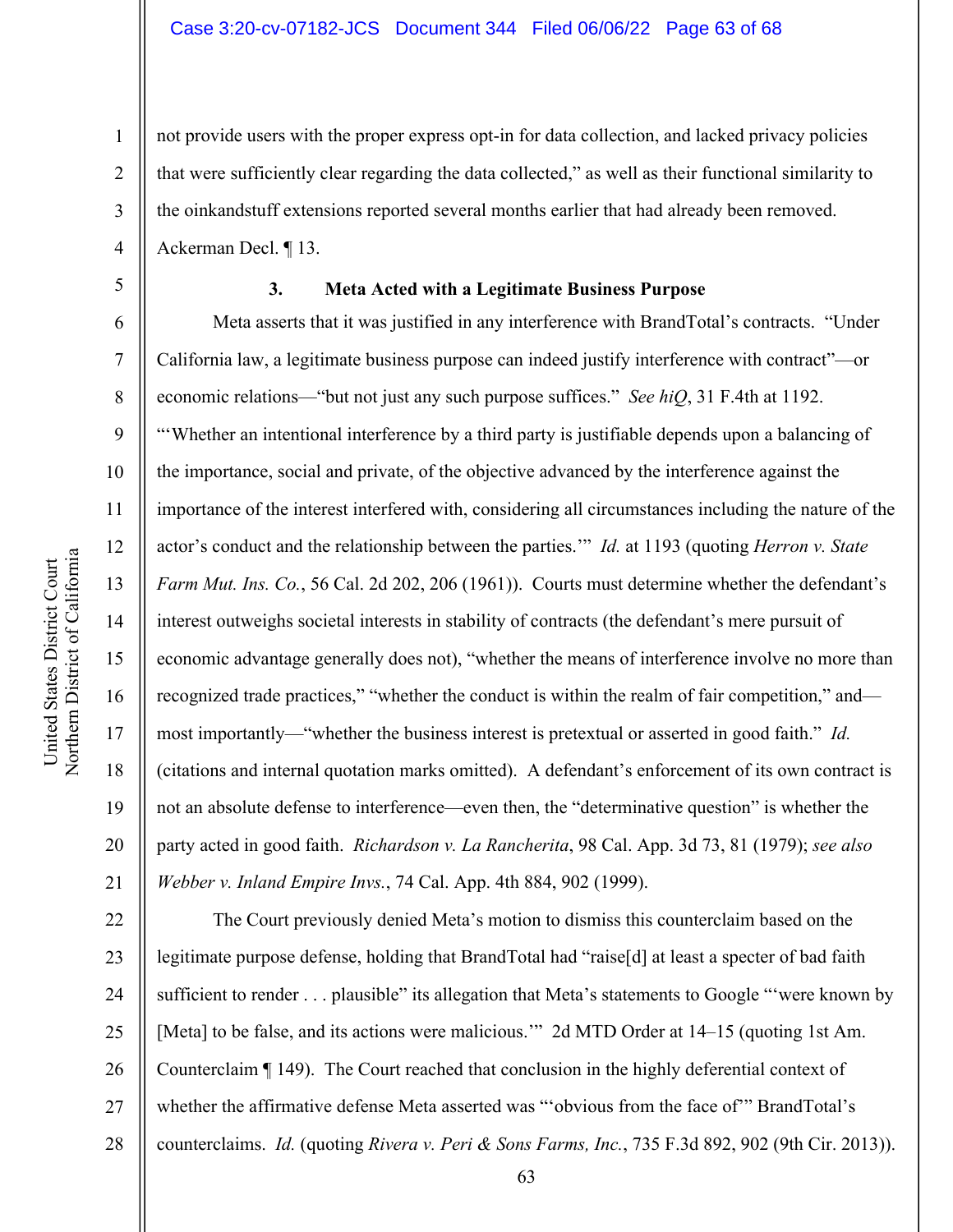While BrandTotal is also entitled to a favorable standard here as the party opposing summary judgment, it is no longer entitled to have its allegations that Meta knew its statement was false merely taken as true, and must present sufficient evidence from which a reasonable jury could find in its favor.

Contemporary documentation from Meta's investigation indicates that Meta believed BrandTotal was acting deceptively and abusing Meta's platform. A March 31, 2020 internal report on the success of one of Meta's monitoring programs highlighted BrandTotal's products including UpVoice (as well as one other entity redacted in the record), asserting that "in most cases users are unaware this data is being accessed" and concluding that BrandTotal's "spider web of services across different platforms to deceptively collect user metadata and ad targeting makes [sic] highlights the need to take more severe enforcement / legal action." Schultz MSJ Decl. Ex. 41 at -1166, -1169. The report notes that BrandTotal collects various categories of user data, and that "while user ID and device ID is hashed before sending to remote server, this is misleading" because "User ID hashing is considered 'pseudo anonymized' since you can still correlate information from multiple entries bearing the same hashed user ID and discovery the user identity." *Id.* at -1169. Another document from Meta's investigation similarly asserts that, despite UpVoice employing techniques that would seem to anonymize user IDs, "the user id is still easily recoverable." *Id.* Ex. 40 at -28702. The latter document includes an "Enforcement Plan," prepared at a time when the enforcement date was "TBD," that included "[c]ontact[ing] Google CWS [i.e., Chrome Web Store] team to take down following chrome extensions," including UpVoice. *Id.* at -28716.

22 23 24 25 26 27 28 Regardless of whether Meta's contemporary views of BrandTotal's purportedly deceptive collection of user data were accurate, BrandTotal's assertion here that "nothing in the contemporaneous documents obtained since the motion to dismiss hearing suggest Meta 'believed' BrandTotal was collecting user PII 'without proper disclosure,'" Defs.' Opp'n to MSJ at 30, is not accurate, because Meta apparently believed that many users were unaware of BrandTotal's data collection, and that it was "deceptive," as early as April of 2020. Schultz MSJ Decl. Ex. 41 at -1166, -1169. Google's ultimate conclusion after its own investigation that UpVoice "did not

1

2

3

4

5

6

7

8

9

10

11

12

13

14

15

16

17

18

19

20

21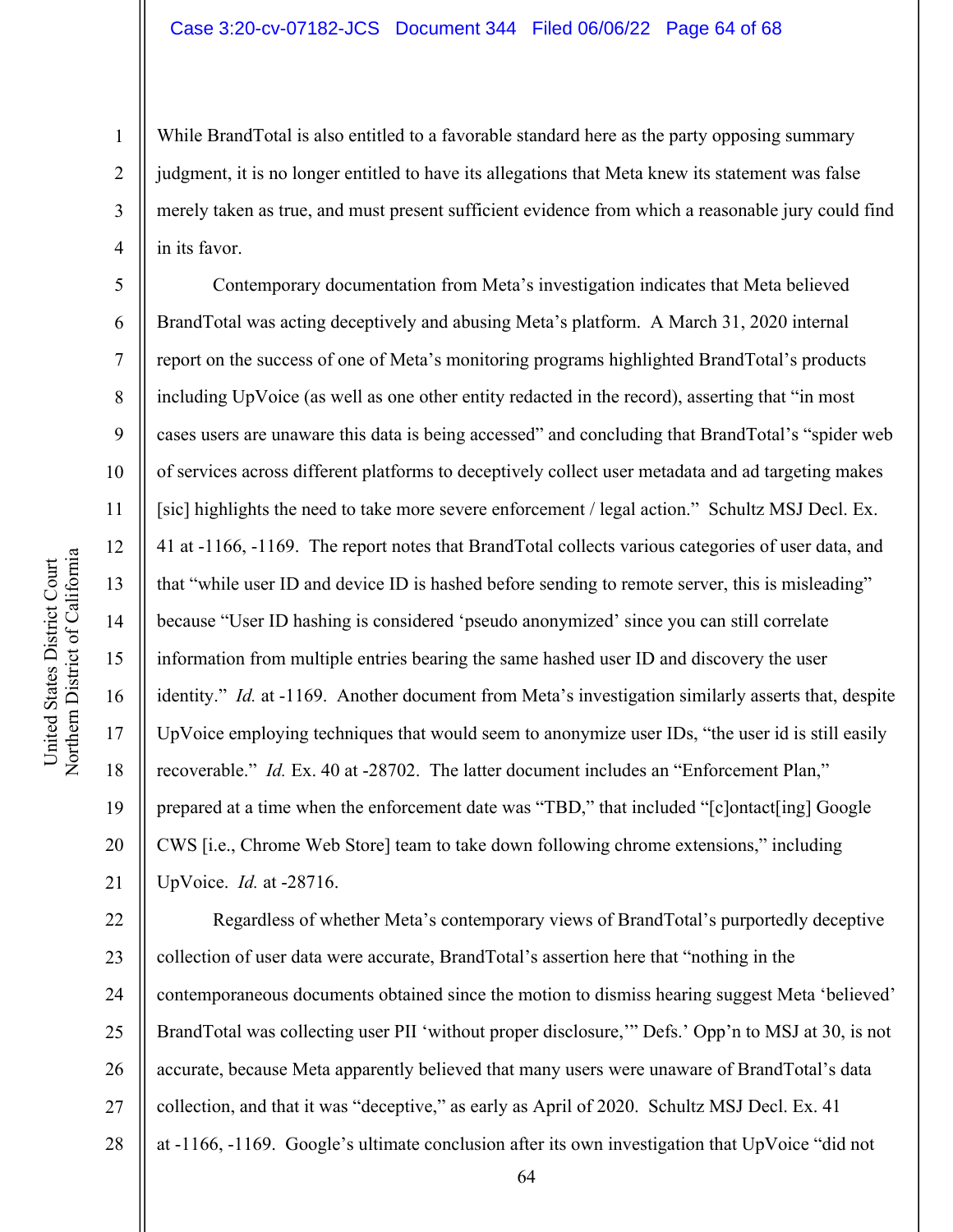provide users with the proper express opt-in for data collection, and lacked privacy policies that were sufficiently clear regarding the data collected" lends credence to the conclusion that Meta's stated objections were genuine. *See* Ackerman Decl. ¶ 13.

There is certainly also evidence that Meta was concerned about BrandTotal's "scraping" of ads on Facebook and Instagram. *See, e.g.*, Taylor Opp'n Decl. (dkt. 299-1) Ex. T at -14657 (April 2019 note reading: "Ads and targeted scraping is a priority for BU this half so to the extent they do that at scale, I think it merits enforcement."). There is also evidence that Meta knew some of its advertising customers were using or interested in BrandTotal's analytics services. *See, e.g.*, *id.* Ex. V (September 24, 2020 request to Karve from Meta's "marketing insights team" for information about UpVoice because "several advertiser partners [were] asking our sales team for their POV on it's [sic] capabilities," to which Karve responded, "We're enforcing on them this week"); *id.* Ex. U (September 22, 2020 email among Facebook employees expressing interest in better understanding BrandTotal and potentially exploring a partnership).

But as discussed above in the context Meta's breach of contract claim, BrandTotal's scraping violates Meta's terms of use, and BrandTotal has not met its burden to show that those terms are unenforceable. Generally, "if a defendant's 'conduct was lawful and undertaken to enforce its rights,' it cannot be held liable for intentional interference with a contract even if it knew that such conduct might interrupt a third party's contract." *SIC Metals, Inc. v. Hyundai Steel Co.*, 442 F. Supp. 3d 1251, 1256 (C.D. Cal. 2020) (quoting *Webber v. Inland Empire Invs.*, 74 Cal. App. 4th 884, 905 (1999)), *aff'd*, 838 F. Appx 315 (9th Cir. 2021). BrandTotal notes that *SIC Metals* acknowledged an exception for fraud, *see id.* at 1257 (quoting *Quelimane Co. v. Stewart Title Guar. Co.*, 19 Cal. 4th 26, 56 (1998)). As discussed above, however, there is both declaration testimony and corroborating evidence that Meta's email to Google accurately reflected its beliefs at the time about BrandTotal engaging in deceptive data collection. Discovery has now closed, and BrandTotal identifies no evidence that Meta instead believed that BrandTotal provided proper disclosures, or that its message was otherwise knowingly or recklessly false.

27 28 At the time of the events at issue, BrandTotal was routinely violating Meta's terms of service at least by engaging in automated data collection without permission. Google determined

1

2

3

4

5

6

7

8

9

10

11

12

13

14

15

16

17

18

19

20

21

22

23

24

25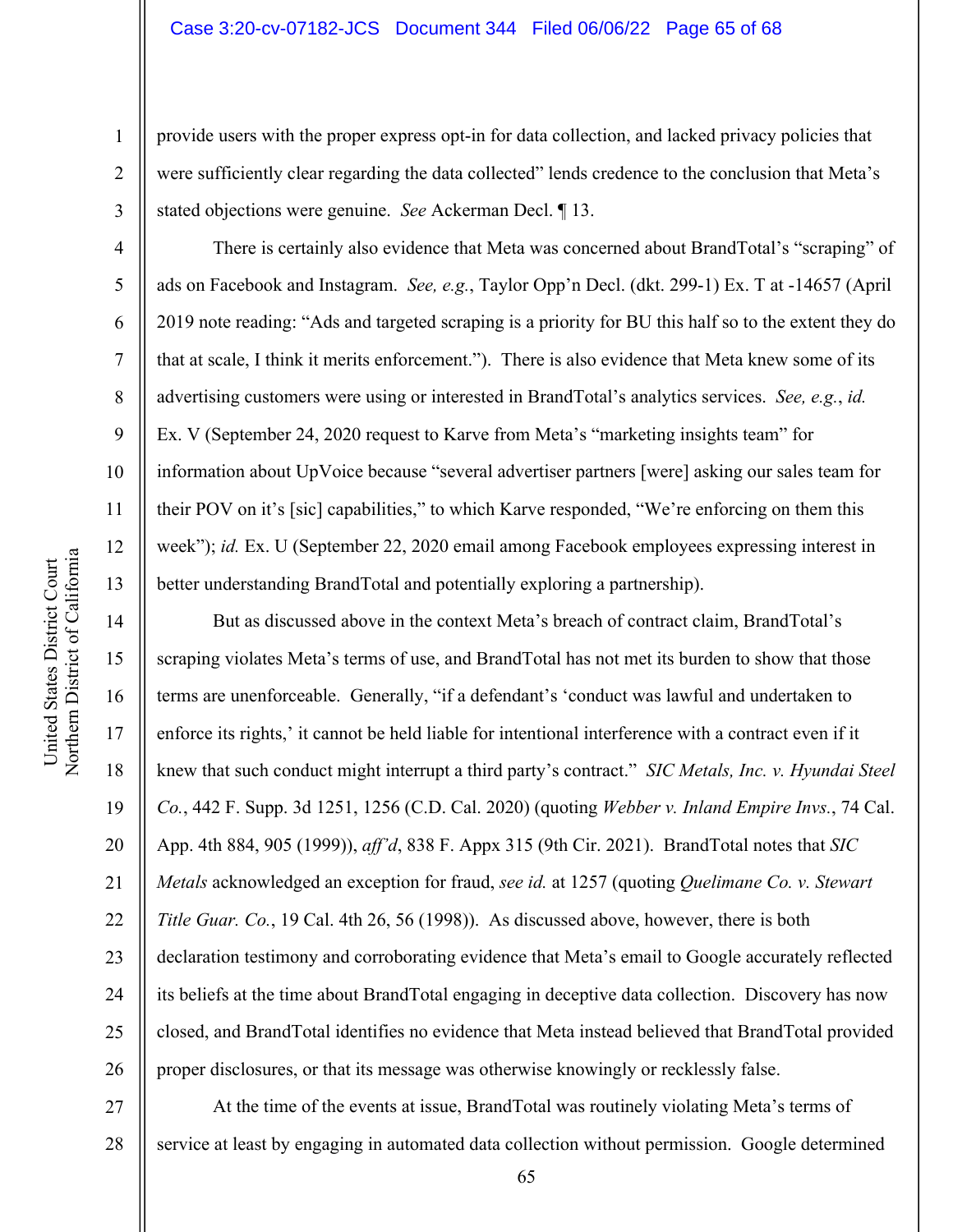## Case 3:20-cv-07182-JCS Document 344 Filed 06/06/22 Page 66 of 68

1

that UpVoice also violated the terms of its store by failing to "provide users with the proper express opt-in for data collection" and " privacy policies that were sufficiently clear regarding the data collected." *See* Ackerman Decl. ¶ 13. "[C]onsidering all circumstances including the nature of the actor's conduct and the relationship between the parties," no reasonable jury could find on this record that Meta reporting its genuinely held concerns about UpVoice's data collection to Google in order to allow Google to enforce its rules was illegitimate, even if—as appears to be the case—the report was motivated in part by Meta's desire to enforce its own separate contract terms regarding automated access. Meta's motion for summary judgment is therefore GRANTED as to BrandTotal's counterclaims for tortious interference, as well as the remaining UCL counterclaim predicated on such interference.

The Court does not reach the parties' other arguments regarding these counterclaims, including whether BrandTotal's contracts are enforceable, whether Meta knew of the contracts, whether Meta's interference proximately caused harm, and whether any conduct was independently wrongful as needed to support a claim for interference with prospective relations or an at-will contract.

#### 16

11

12

13

14

15

#### **V. ADMINISTRATIVE MOTIONS TO FILE UNDER SEAL**

17 18 19 20 21 22 23 The parties have filed a number of administrative motions to file documents under seal, or to consider whether an opponent's confidential material should be sealed, in connection with the present substantive motions and their motions to exclude expert testimony. *See* dkts. 245, 249, 250, 267, 270, 271, 280, 281, 287, 292, 294, 297, 298, 300, 302, 312, 313, 315, 326. All of the motions at issue are "more than tangentially related to the merits of the case," and thus require "compelling reasons" to seal. *See generally Ctr. for Auto. Safety v. Chrysler Grp., LLC*, 809 F.3d 1092 (2016).

24 25 26 27 28 For the most part, the parties have limited their requests to sensitive information about their respective operations that could cause competitive harm if disclosed. There is one exception: BrandTotal's designation of any discussion of its past practices of purchasing or creating "fake" accounts to access Meta's platforms. *See, e.g.*, Defs.' MSJ Reply at 18. BrandTotal asserts that it does not use that technique anymore, so disclosing that it once did so does not reveal meaningful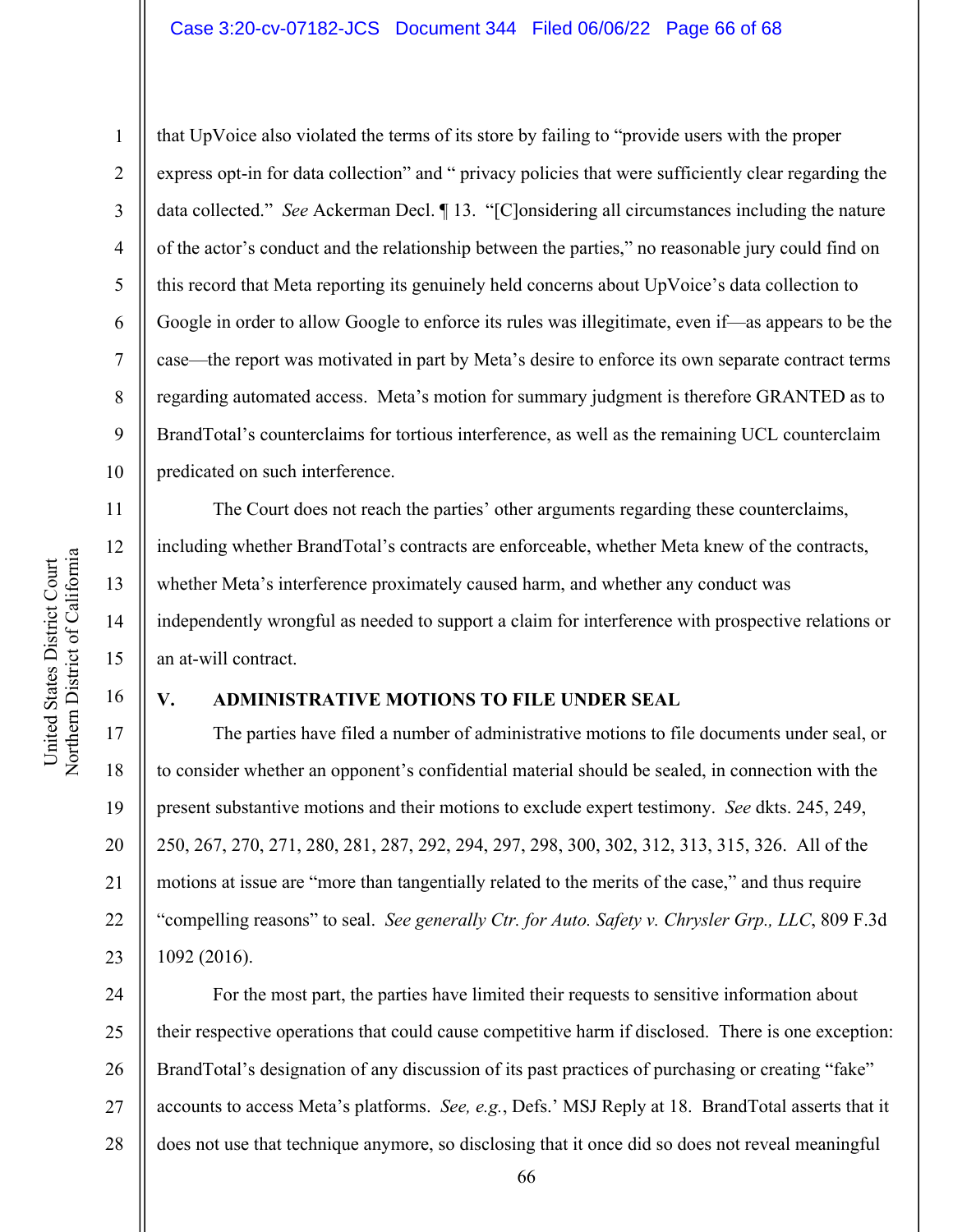## Case 3:20-cv-07182-JCS Document 344 Filed 06/06/22 Page 67 of 68

information about its current operations that competitors or bad actors could exploit. Nor is the disclosure of that concept likely to affect whether competitors might emulate it (and thereby gain some advantage), since the idea of using a "fake" account to access social networking platforms is obvious and widely used. *See* Defs.' Opp'n to MSJ at 5 ("The use of 'fake' accounts is common within the social media industry  $\dots$ ."). The parties' motions to seal are DENIED as to passages that BrandTotal considered confidential only based on discussion of that past practice.

Otherwise, the parties' administrative motions to seal are GRANTED as to all proposed redactions supported by their own or their opponent's declarations, and DENIED as to material identified for consideration of sealing solely based on an opponent's designation that the opponent did not seek to seal in a responsive declaration. BrandTotal shall file a statement no later than June 10, 2022 identifying each of its confidentiality designations (for its own filings and Meta's filings) that is subject to the Court's ruling above regarding fake accounts. If the Court finds BrandTotal's list insufficient, it will order further disclosure. The parties shall file revised public versions conforming to this order—i.e., disclosing in the public record any opponent's material not substantiated with an opponent's declaration, any material included on BrandTotal's June 10, 2022 list, and any further information the Court might order disclosed—no later than June 24, 2022.

## **VI. CONCLUSION**

For the reasons discussed above, Meta's motion for sanctions and each party's motion for summary judgment is GRANTED in part and DENIED in part.

21 22 23 24 25 On the motion for sanctions, the Court finds that BrandTotal at least negligently failed to preserve relevant evidence. The Court will instruct the jury that BrandTotal failed to preserve the Rapid7 logs despite a duty to do so, and that the jury may draw an adverse inference if it finds that failure was intentional. BrandTotal is ORDERED to reimburse seventy-five percent of Meta's fees and costs for bringing its sanctions motion.

26 27 28 Meta's motion for summary judgment is GRANTED as to the following claims and issues: (1) Meta is entitled to judgment on its claim for breach of contract; (2) Meta is entitled to judgment on its CDAFA claim based on BrandTotal's active data collection through legacy user

1

2

3

4

5

6

7

8

9

10

11

12

13

14

15

16

17

18

19

20